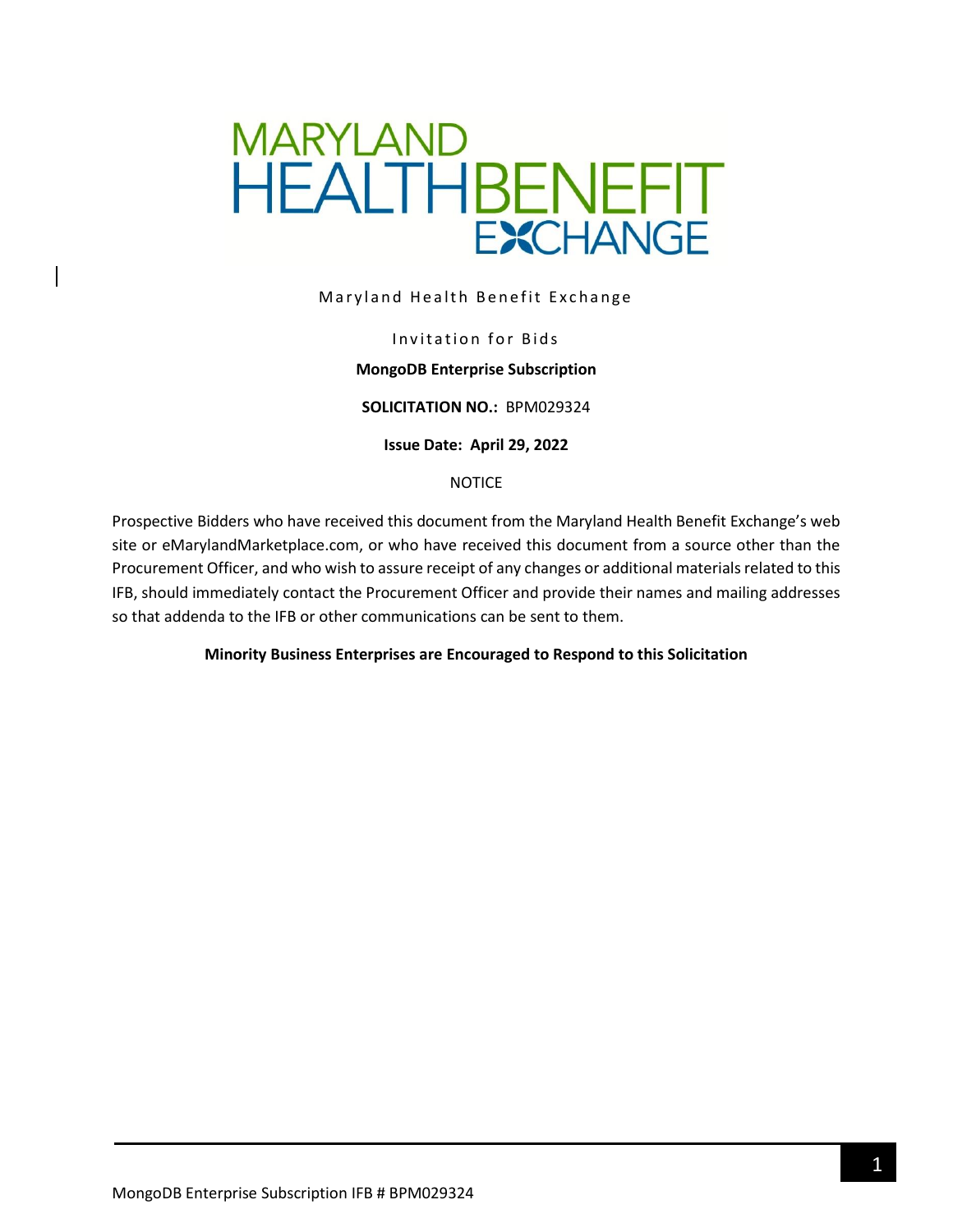### **MARYLAND HEALTH BENEFIT EXCHANGE KEY INFORMATION SUMMARY SHEET MongoDB Enterprise Subscription Invitation for Bids # - BPM029324**

| <b>Invitation For Bids:</b>                                    | MongoDB Enterprise Subscription                                                                                                                                                                                                                                                                                                 |  |
|----------------------------------------------------------------|---------------------------------------------------------------------------------------------------------------------------------------------------------------------------------------------------------------------------------------------------------------------------------------------------------------------------------|--|
| <b>Issue Date:</b>                                             | April 29, 2022                                                                                                                                                                                                                                                                                                                  |  |
| <b>Procurement Officer:</b>                                    | Tracey D. Gamble<br><b>Procurement Officer</b><br>750 E. Pratt Street<br>6th Floor<br>Baltimore, MD 21202<br>Phone Number: 410-547-8152<br>Email: hix.procurement@maryland.gov                                                                                                                                                  |  |
| <b>Contract Monitor:</b>                                       | Mr. Greg Yaculak<br>750 East Pratt Street<br>6 <sup>th</sup> Floor<br>Baltimore, MD 21202<br>greg.yaculak@maryland.gov                                                                                                                                                                                                          |  |
| <b>Procurement Method:</b>                                     | Competitive Sealed Bids (Firm Fixed Price)                                                                                                                                                                                                                                                                                      |  |
| Bids are to be sent to (email<br>delivery strongly preferred): | Maryland Health Benefit Exchange<br>750 East Pratt Street<br>6 <sup>th</sup> Floor<br>Baltimore, MD 21202<br>Attn: Tracey D. Gamble<br>or via email in pdf format<br>https://marylandhealthconnection.sharefile.com/r-r3cb9ba8fe3d0401ab1dc4a5cf9a6163d<br>A confirmation email will be sent within 24 hours of receipt of bid. |  |
| <b>Closing Date and Time:</b>                                  | 12:00 PM Eastern Standard Time (EST) on 05/31/2022                                                                                                                                                                                                                                                                              |  |
| <b>Bid Opening Date and Time:</b>                              | 12:30 AM Eastern Standard Time (EST) on 05/31/2022 at 750 E. Pratt                                                                                                                                                                                                                                                              |  |

**Street, 6 th Floor, Baltimore, MD 21202 (Registration Required) MBE Subcontracting Goal: 0** %

NOTE: Bidders must agree to the terms and conditions of the IFB including Attachment A – Contract. MHBE is issuing this IFB separate from any other State Master Contract. In addition, Bidders must complete Attachment D – Bid Form as is, please see bid form instruction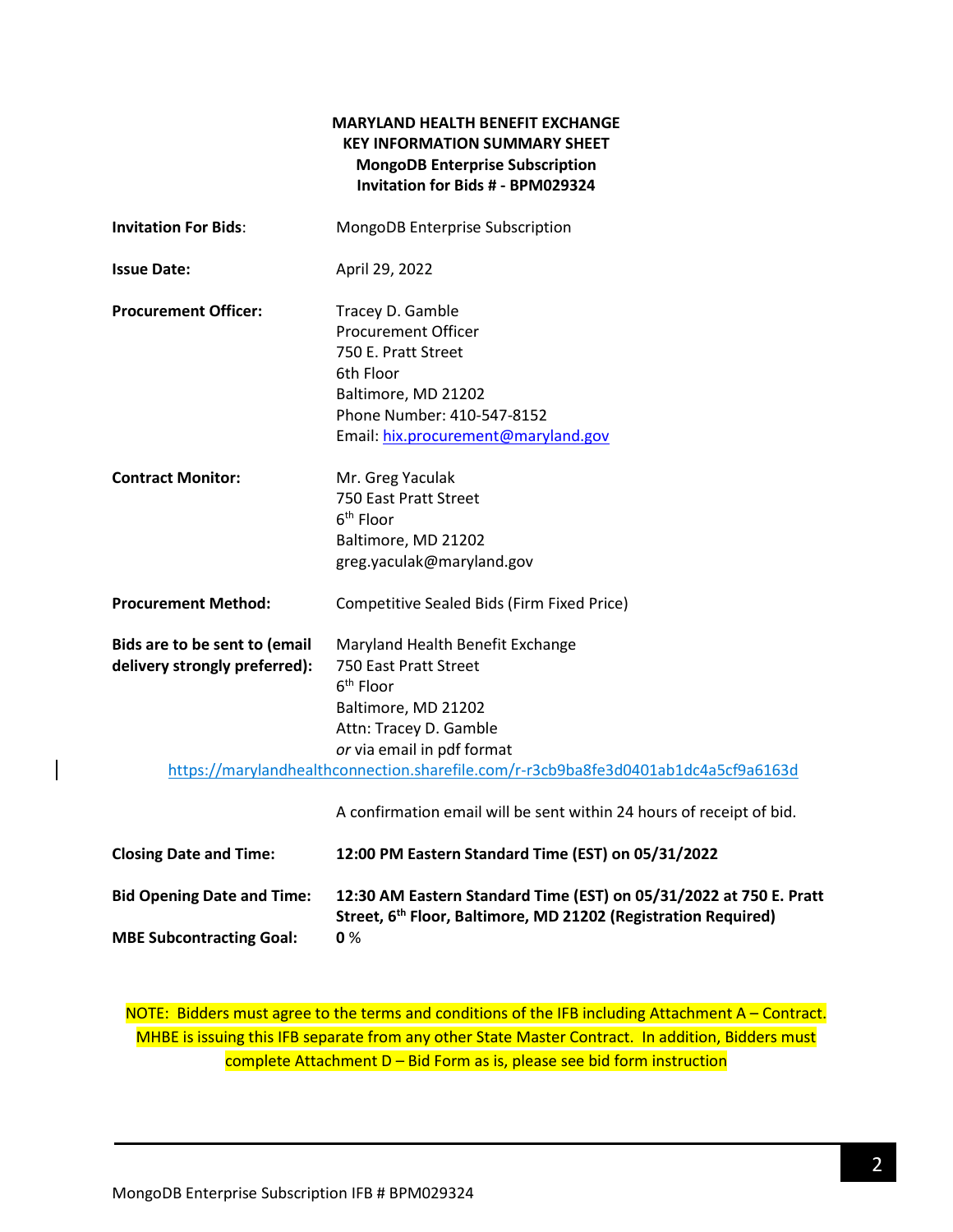# **Table of Contents**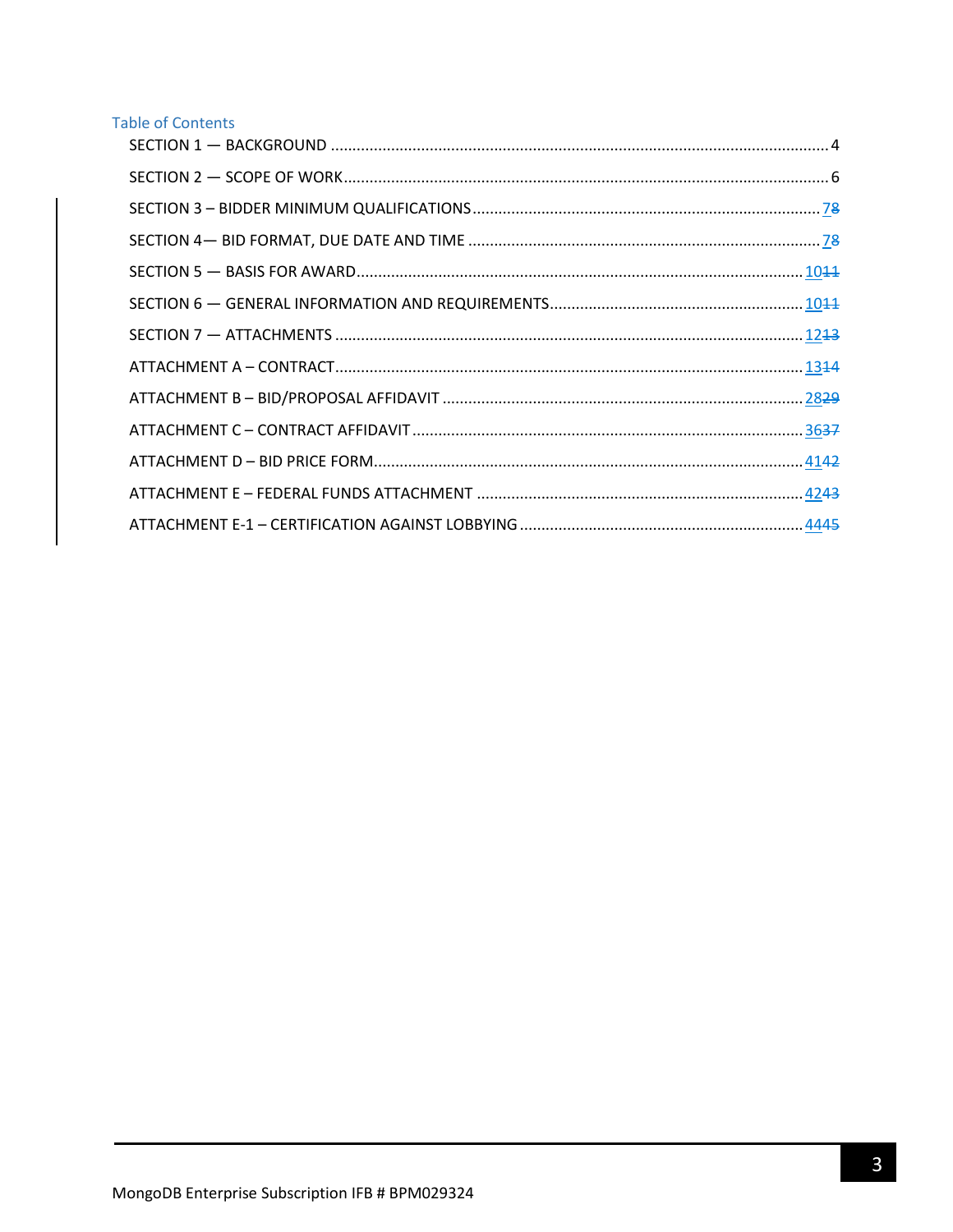### **SECTION 1 — BACKGROUND**

### <span id="page-3-0"></span>**1.1 Background on the Affordable Care Act**

The Maryland Health Benefit Exchange ("MHBE") is an independent unit of State government established to provide Maryland's residents and small businesses with the opportunity to compare rates, benefits, and quality among health insurance plans and to facilitate individuals' enrollment in plans that best suit their needs. MHBE also evaluates eligibility for expanded Medicaid coverage, advanced premium tax credits ("APTC") and other cost-sharing programs designed to make coverage more affordable for individuals with household incomes below 400 percent of the federal poverty level ("FPL").

# **1.2 Background on Maryland Health Benefit Exchange Procurement**

Under § 31-103 of the Insurance Article of the Maryland Code, the MHBE is subject to the provisions of State law governing procurement by "exempt units." See Md. Code Ann., State Fin. & Proc. § 12-401. The principal body that oversees MHBE procurements is the Maryland Health Benefit Exchange Board of Trustees. This particular procurement method is Competitive Sealed Bidding (Firm Fixed Price) as allowed under II. A. of the Maryland Health Benefit Exchange Procurement Policies and Procedures, which the Board of Trustees adopted in a resolution dated June 27, 2011.

### **1.3 Federal Funding Acknowledgement**

This particular procurement contains federal funds from the following source: Medicaid Funds, CFDA number 93.778. Execution of a Contract awarded as a result of this bid indicates the Contractor's agreement with all federal funding terms and conditions that apply to contractors receiving federal funds from these sources, including the applicable provisions described in Attachment E.

#### **1.4 Receipt, Opening and Recording of Bids**

- 1.4.1 Upon receipt, each Bid and any timely modification(s) to a Bid shall remain unopened until the time and date set for Bid opening. Before Bid opening, the State may not disclose the identity of any Bidder.
- 1.4.2 Bids and timely modifications to Bids shall be opened publicly, at the time, date and place set forth in the Key Information Summary Sheet. The name of each Bidder, the Total Bid Price, and such other information as is deemed appropriate shall be read aloud or otherwise made available. The MHBE requests that Bidders interested in attending the Bid Opening inform the MHBE via email 2 days prior to the Bid Opening Date identified in the Key Information Summary Sheet. Registration to attend the Bid opening is required.

#### **1.5 Confidentiality of Bids**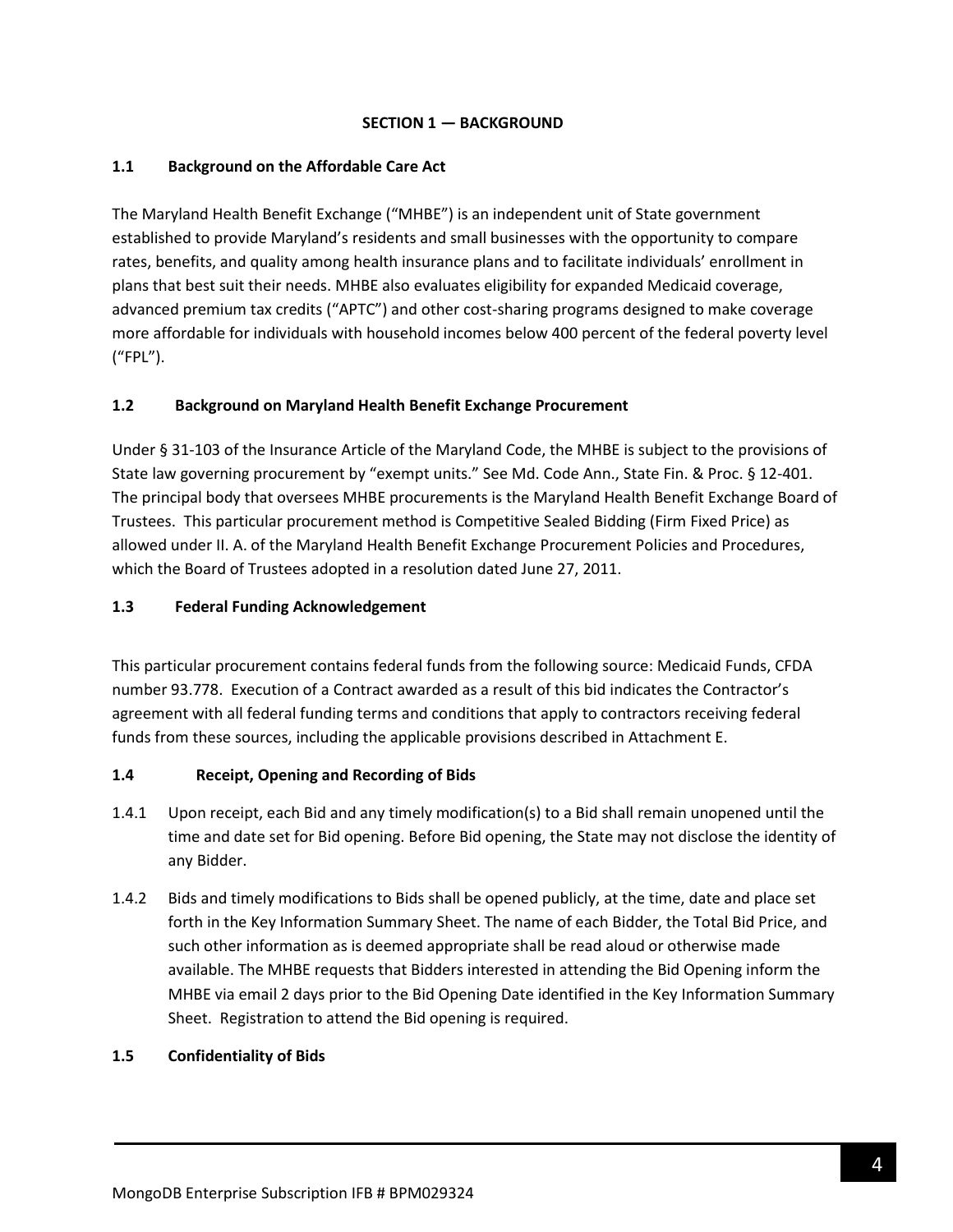1.5.1 The Bids shall be tabulated, or a Bid abstract made. The opened Bids shall be available for public inspection at a reasonable time after Bid opening, but in any case, before Contract award, except to the extent the Bidder designates trade secrets or other proprietary data to be confidential as set forth in this solicitation. See Sections 1.6, 4.1.3 for further information.

#### **1.6 Public Information Act Notice**

1.6.1 A Bidder should give specific attention to the clear identification of those portions of its submission that it considers confidential and/or proprietary commercial information or trade secrets, and provide justification why such materials, upon request, should not be disclosed by the State under the Public Information Act, Md. Code Ann., General Provisions Article, Title 4.

Bidders are advised that, upon request for this information from a third party, the MHBE is required to make an independent determination whether the information must be disclosed.

#### **1.7 Protest/Disputes**

Any protest or dispute related, respectively, to this solicitation or the resulting Contract shall be subject to the provisions of Section VII of the MHBE Procurement Policies & Procedures and the Dispute provisions of the Contract resulting from this IFB (Refer to IFB Attachment A).

#### **REMAINDER OF PAGE INTENTIONALLY LEFT BLANK**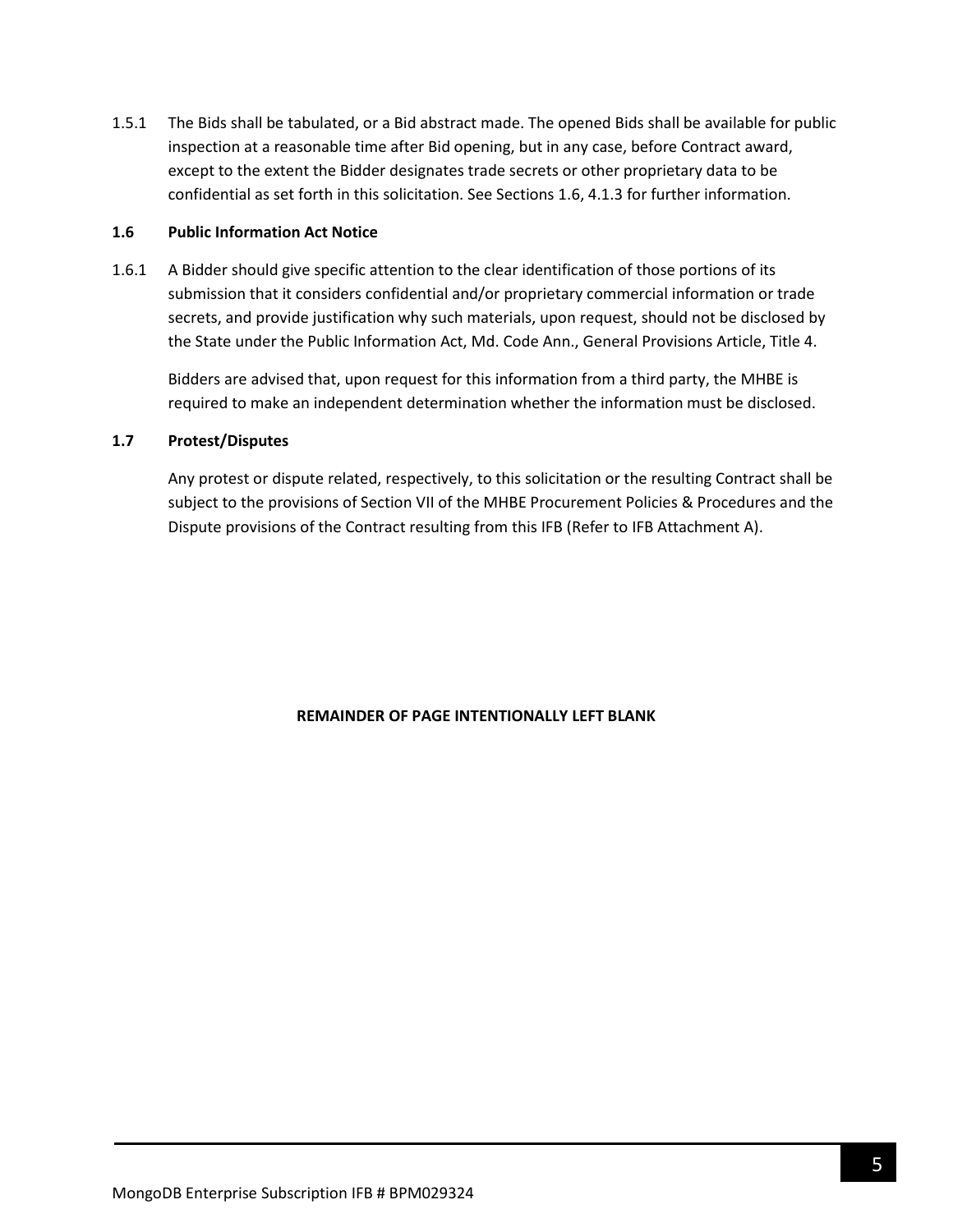### **SECTION 2 — SCOPE OF WORK**

### <span id="page-5-0"></span>**Section 2.1 Purpose:**

The purpose of this solicitation is to get a subscription to MongoDB Enterprise Advanced edition for a period of 12 months to be used in MHBEs Disaster Recovery (DR) environment as a database solution. The specifics for this are documented in the sections below.

The bidder must be an authorized MongoDB reseller with the capability to provide all requirements as detailed.

### **Section 2.2 Requirements:**

The vendor shall provide MHBE with the following:

# **\*\*\*Vendors/Bidders are requested to work with MongoDB to get any special discounted pricing available for Disaster Recovery (DR) environments \*\*\***

| <b>Subscription</b>                        | <b>Terms (Months)</b> | Quantity |
|--------------------------------------------|-----------------------|----------|
| MongoDB Enterprise Advanced: per<br>256 GB | 12 months             |          |

### **Section 2.3: Scope of Support**

As part of the Enterprise Advanced subscription, MHBE shall receive the following support from MongoDB:

- 1. Access to support 24 hours a day & 7 days a week
- 2. In app chat support
- 3. End to end database support which will include advice on data best practices and performance improvements
- 4. Phone support
- 5. Tailored white glove support and customer success management
- 6. First response options from 15 mins 2 hours
- 7. Docs, FAQs and community forums
- 8. Knowledge base
- 9. Online training at MongoDB University for teams
- 10. Dedicated escalation manager for urgent emergencies
- 11. Onboarding and check-ins to quarterly business reviews

#### **2.4 Invoicing**

All invoices shall be submitted by the Contractor within 30 days of receipt of equipment, software or services and shall include, at the minimum, the following information:

• Name and address of the MHBE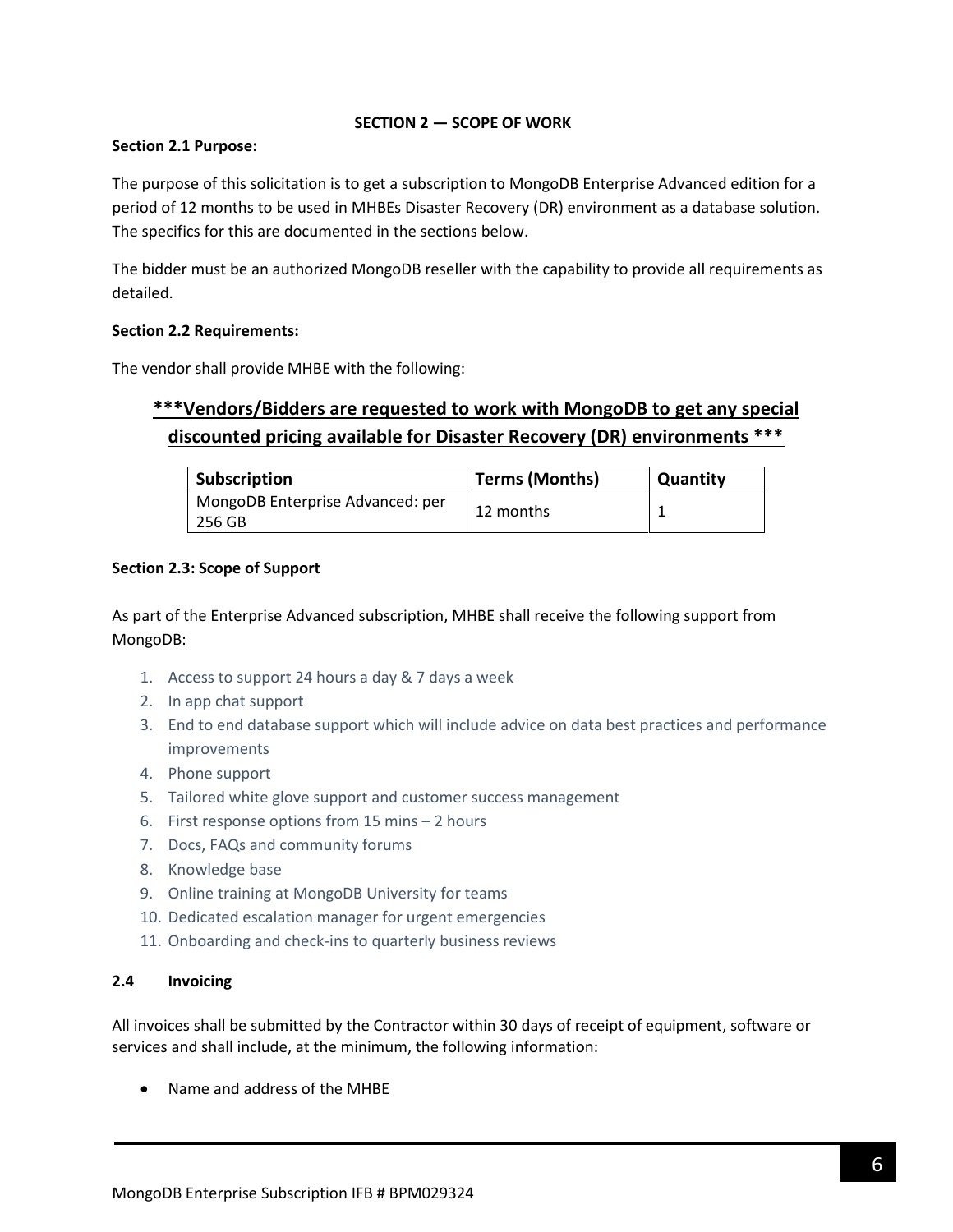- Contractor name
- Products(s) and/or service(s) purchased listed separately including the amount for each individual charge (i.e.,  $5 - ABC$  Hardware @ \$2,000 Total \$10,000.00, Support @ \$100.00 Total \$200.00)
- Supporting Documentation
- E-mail address/phone number of Contractor's POC
- Remittance address
- Federal taxpayer identification or (if owned by an individual) Contractor's social security number
- Invoice period, invoice date, invoice number and amount due
- Purchase Order # being billed

Invoices submitted without the required information will not be processed for payment until the Contractor provides the required information. The MHBE is generally exempt from Federal excise taxes, Maryland sales and use taxes, District of Columbia sales taxes and transportation taxes. The Contractor, however, is not exempt from such sales and use taxes and may be liable for the same.

### **SECTION 3 – BIDDER MINIMUM QUALIFICATIONS**

<span id="page-6-0"></span>The Bidder must be an authorized reseller of MongoDB Enterprise. As proof, the Bidder must submit with the bid a letter of authorization from the manufacturer or providing evidence of the rights to resell all products and services required by this IFB.

### **SECTION 4— BID FORMAT, DUE DATE AND TIME**

#### <span id="page-6-1"></span>**4.1 One Part Submission**

#### 4.1.1 **To minimize duplication costs, MHBE strongly desires e-mail delivery of Bids***.*

- 4.1.2 Bidders submitting via email must submit their bids and all required attachments in pdf format to https://marylandhealthconnection.sharefile.com/r-r3cb9ba8fe3d0401ab1dc4a5cf9a6163d. Bidders must submit with their Bid the required minimum qualification documentation (see Section 3), and any required bid submissions (see Section 4.2.4) with one document clearly labeled as "Bid, MongoDB Enterprise Subscription # BPM029324" in time to be received by **12:00 PM, Eastern Standard Time, May 31, 2022**.
- 4.1.3 A second attachment labeled "Bid, MongoDB Enterprise Subscription # BPM029324 PIA", in searchable Adobe .pdf format for Public Information Act (PIA) requests (this copy shall be redacted so that confidential and/or proprietary information has been removed (see Section 1.6 "Public Information Act Notice"). If a Bidder chooses to submit its Bid without identifying any information that is confidential/proprietary, it should still provide the second attachment required here and label it "PIA", even though no information therein will be redacted.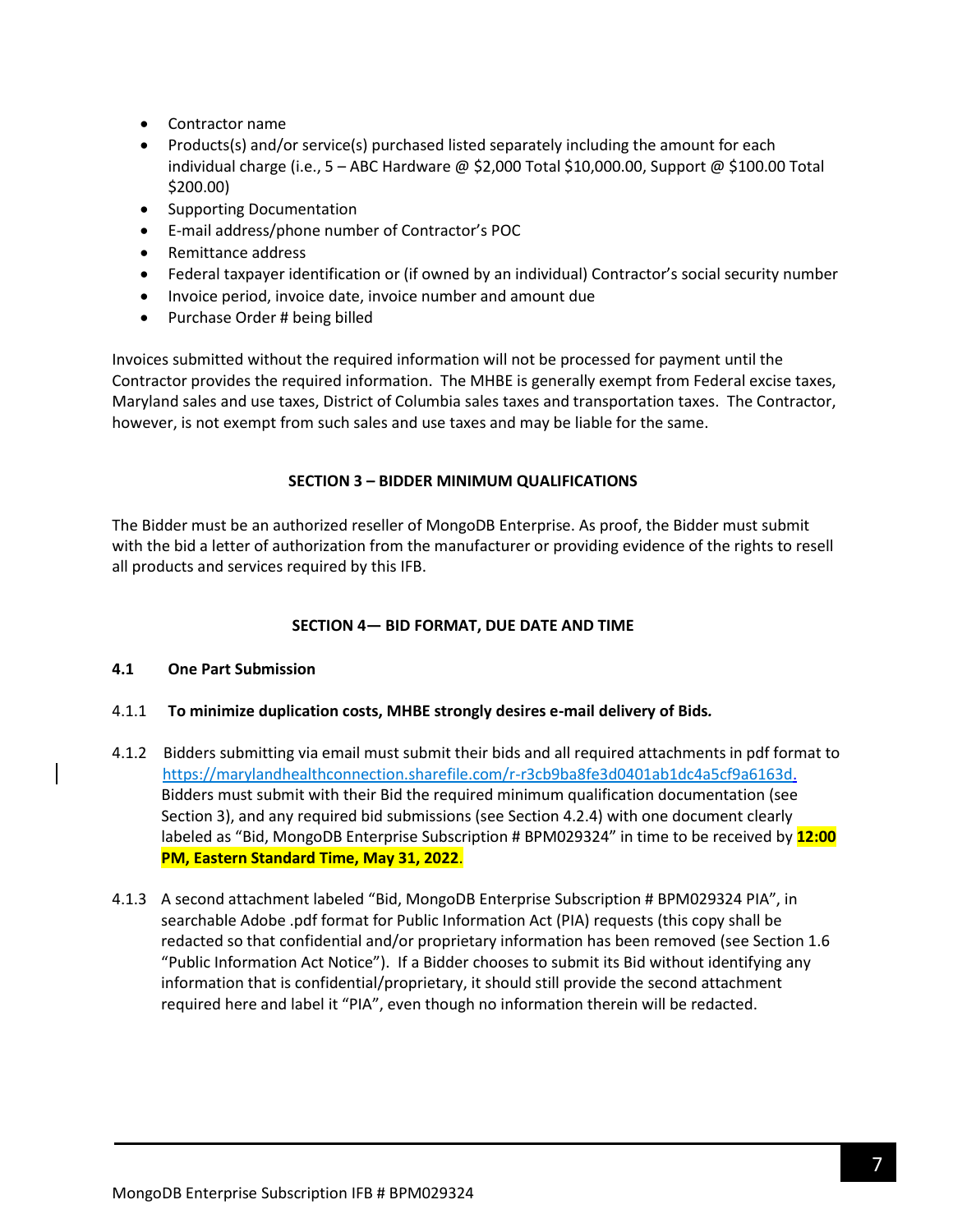4.1.4 Bidders choosing to provide paper submissions shall email the Procurement Officer at the email address specified in the Key Information summary sheet for submission instructions.

### 4.1.5 **Bids delivered by facsimile shall not be considered**.

4.1.6 The Procurement Officer must receive all files by the IFB due date and time specified in the Key Information Summary Sheet and Section 4.1.2. If submitted via e-mail, the date and time of submission is determined by the date and time of arrival in the <https://marylandhealthconnection.sharefile.com/r-r3cb9ba8fe3d0401ab1dc4a5cf9a6163d> e-mail box. Requests for extension of this date and time will not be granted. Except as provided in COMAR 21.05.02.10, Bids received by the Procurement Officer after the due date will not be considered.

### **4.2 Required Bid Submissions**

Bidders shall include the following with their Bid:

### 4.2.1 **Transmittal Letter:**

A Transmittal Letter shall accompany the Bid. The purpose of this letter is to transmit the Bid and acknowledge the receipt of any addenda. The Transmittal Letter should be brief and signed by an individual who is authorized to commit the Bidder to the services and requirements as stated in this IFB. The Transmittal Letter should include the following:

- Name and address of the Bidder;
- Name, title, e-mail address, and telephone number of primary contact for the Bidder;
- "MongoDB Enterprise Subscription # BPM029324" and Solicitation Number that the Bid is in response to;
- Signature, typed name, and title of an individual authorized to commit the Bidder to its Bid;
- Federal Employer Identification Number (FEIN) of the Bidder, or if a single individual, that individual's Social Security Number (SSN);
- Bidder's eMMA number;
- Bidder's MBE certification number (if applicable);
- Acceptance of all State IFB and Contract terms and conditions; and
- Acknowledgement of all addenda to this IFB.

#### 4.2.2 **Minimum Qualifications Documentation:**

The Bidder shall submit any Minimum Qualifications documentation that may be required, as forth in Section 3 "Bidder Minimum Qualifications."

#### 4.2.3 **Bid Price Form**

The Bid shall contain all price information in the format specified on **IFB Attachment D - Bid Form.** Complete the Bid Form only as provided in the Bid Pricing Instructions. **Do not amend, alter, or leave blank any items on the Bid Form or include additional clarifying or contingent language on or attached**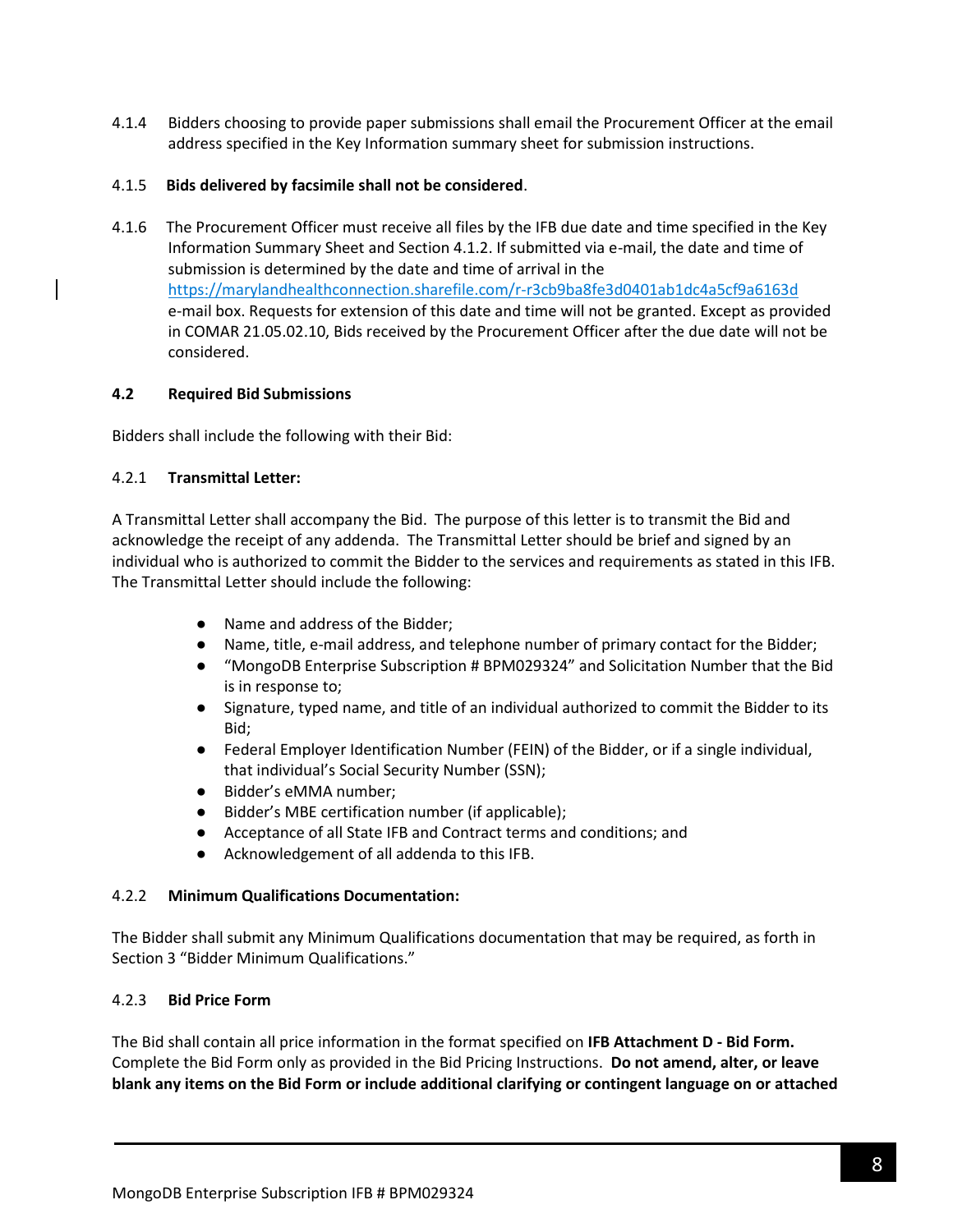**to the Bid Form**. Failure to adhere to any of these instructions may result in the Bid being determined to be non-responsive and rejected by MHBE.

### 4.2.4 **Completed Required Attachments**

For email submissions, submit one (1) copy of each with original signatures.

- Attachment B Bid/Proposal Affidavit
- Attachment E Federal Funds Attachment, **including E-1 and E-2**

### **4.3 Electronic Transactions Authorized**

- 4.3.1 This procurement authorizes electronic transactions in keeping with COMAR 21.03.05 *et seq*. and pursuant to the Maryland Uniform Electronic Transactions Act, Maryland Code Annotated, Commercial Law Article, Title 21.
- 4.3.2 In addition to specific electronic transactions specifically authorized in other sections of this IFB, including its attachments (e.g., Sections 4.1 (One Part Submission Via Email Preferred) and 6 (Bidder agrees to accept payments by electronic funds transfer)) and subject to the exclusions noted in Section 4.3.3, below, the following transactions are authorized to be conducted by electronic means on the terms described:
	- A. The Procurement Officer may conduct the procurement using eMMA, the Maryland Health Benefit Exchange website a[t http://www.marylandhbe.com/about-us/procurement/](http://www.marylandhbe.com/about-us/procurement/) or email to issue:
		- a) the solicitation (e.g., the IFB/RFP);
		- b) any amendments;
		- c) pre-Bid/Proposal conference documents;
		- d) questions and responses;
		- e) communications regarding the solicitation or Bid/Proposal to any Bidder/Offeror or potential Bidder/Offeror;
		- f) notices of award selection or non-selection; and
		- g) the Procurement Officer's decision on any Bid protest or Contract claim.
		- h) Contract award
		- i) Contract Modifications
	- B. A Bidder/Offeror or potential Bidder/Offeror may use e-mail to:
		- a) submission of initial Bids or Proposals;
		- b) ask questions regarding the solicitation;
		- c) reply to any material received from the Procurement Officer by electronic means that includes a Procurement Officer's request or direction to reply by e-mail or facsimile, but only on the terms specifically approved and directed by the Procurement Officer;
		- d) submit a "No Bid/Proposal Response" to the solicitation.
		- e) submit a Pre-Proposal Conference Response Form
		- f) submit a signed Contract, Contract Affidavit, Non-Exchange Entity Agreement, Non-Disclosure Agreement or other attachment required to be returned with an executed Contract or within five days of award
		- g) submit a signed Contract Modification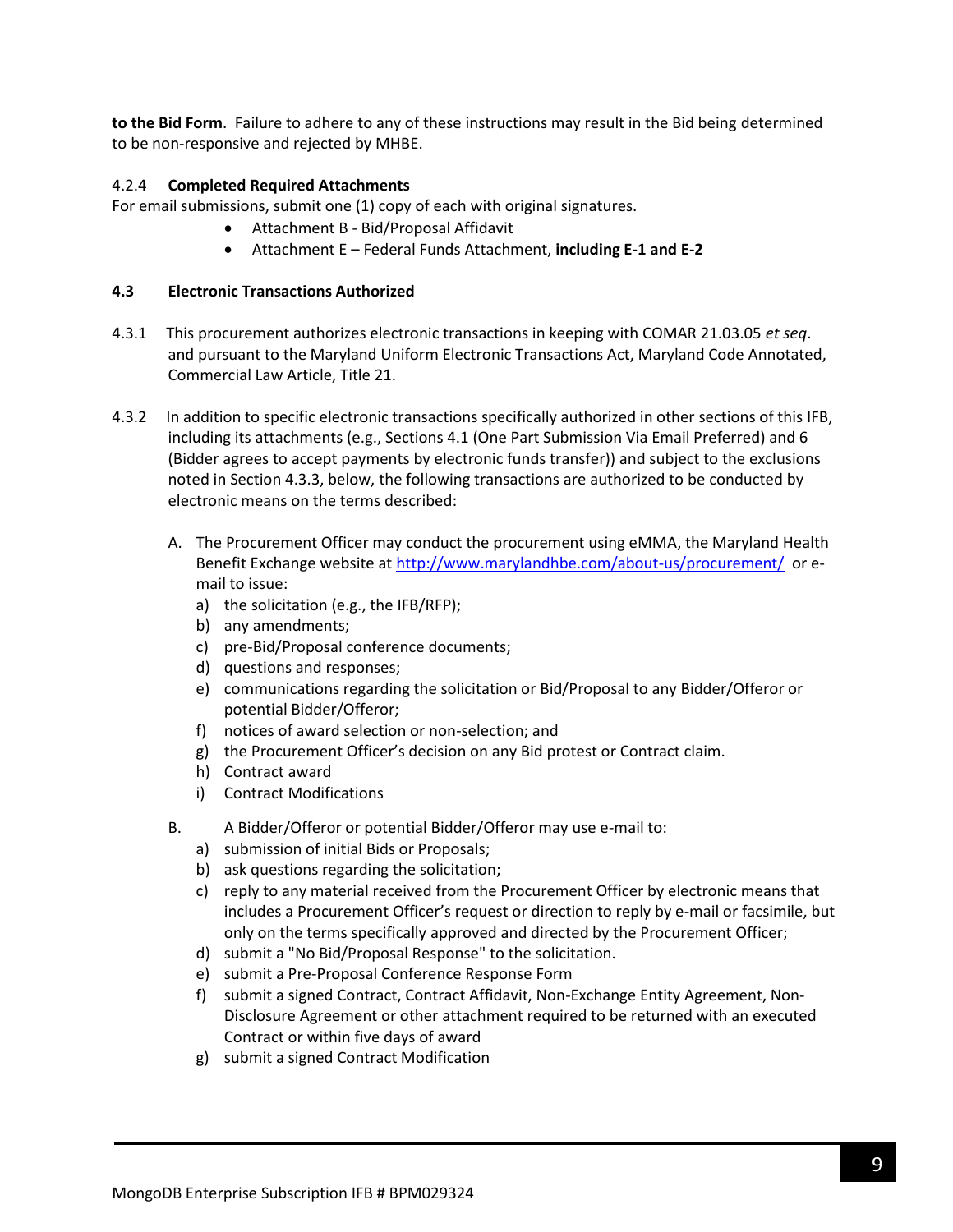- C. The Procurement Officer, the Contract Monitor, and the Contractor may conduct day-to-day Contract administration, except as outlined in Section E of this subsection utilizing e-mail, facsimile, or other electronic means if authorized by the Procurement Officer or Contract Monitor.
- 4.3.3 The following transactions related to this procurement and any Contract awarded pursuant to it are *not authorized* to be conducted by electronic means:
	- a) filing of Bid Protests;
	- b) filing of Contract Claims; or
	- c) any transaction, submission, or communication where the Procurement Officer has specifically directed that a response from the Contractor or Bidder/Offeror be provided in writing or hard copy.
- 4.3.4 Any facsimile or e-mail transmission is only authorized to the facsimile numbers or e-mail addresses for the identified person as provided in the solicitation, the Contract, or in the direction from the Procurement Officer or Contract Monitor.
- 4.3.5 MHBE requires original signatures on all submissions that this IFB or the document form requires to be signed, including but not limited to all Transmittal Letters, Bids, the Contract or Contract Modifications resulting from this IFB. However, the Contractor may scan and submit electronically any document containing such original signature(s). The Contract and other contractual documents each may be signed by the Parties in counterparts, each of which shall be deemed to be an original but all of which, taken together, shall constitute one and the same Contract.

# **4.4 Documents Required upon Notice of Recommendation for Contract Award**

Upon receipt of a Notification of Recommendation for Contract Award, the following documents shall be completed and submitted electronically, via email, by the recommended awardee within five (5) Business Days, unless noted otherwise:

- Attachment A Standard Contract
- Attachment C Contract Affidavit

# **SECTION 5 — BASIS FOR AWARD**

<span id="page-9-0"></span>A contract shall be awarded to the responsible Bidder submitting a responsive Bid with the most favorable Total Bid Price for providing the products/services as specified in this IFB. **The most favorable Total Bid Price will be the lowest price on IFB Attachment D - Bid Form.**

# **SECTION 6 — GENERAL INFORMATION AND REQUIREMENTS**

- <span id="page-9-1"></span>• The Contract that results from this IFB shall be a firm fixed price contract.
- The Contract resulting from this IFB shall commence as of the date of the full execution by the Parties and, from that date, run a full 12 months. The anticipated end date is at or around May 15, 2023. The Contractor shall provide services upon receipt of a written Notice to Proceed. Audit, confidentiality, document retention, patents, copyrights & intellectual property, warranty and indemnification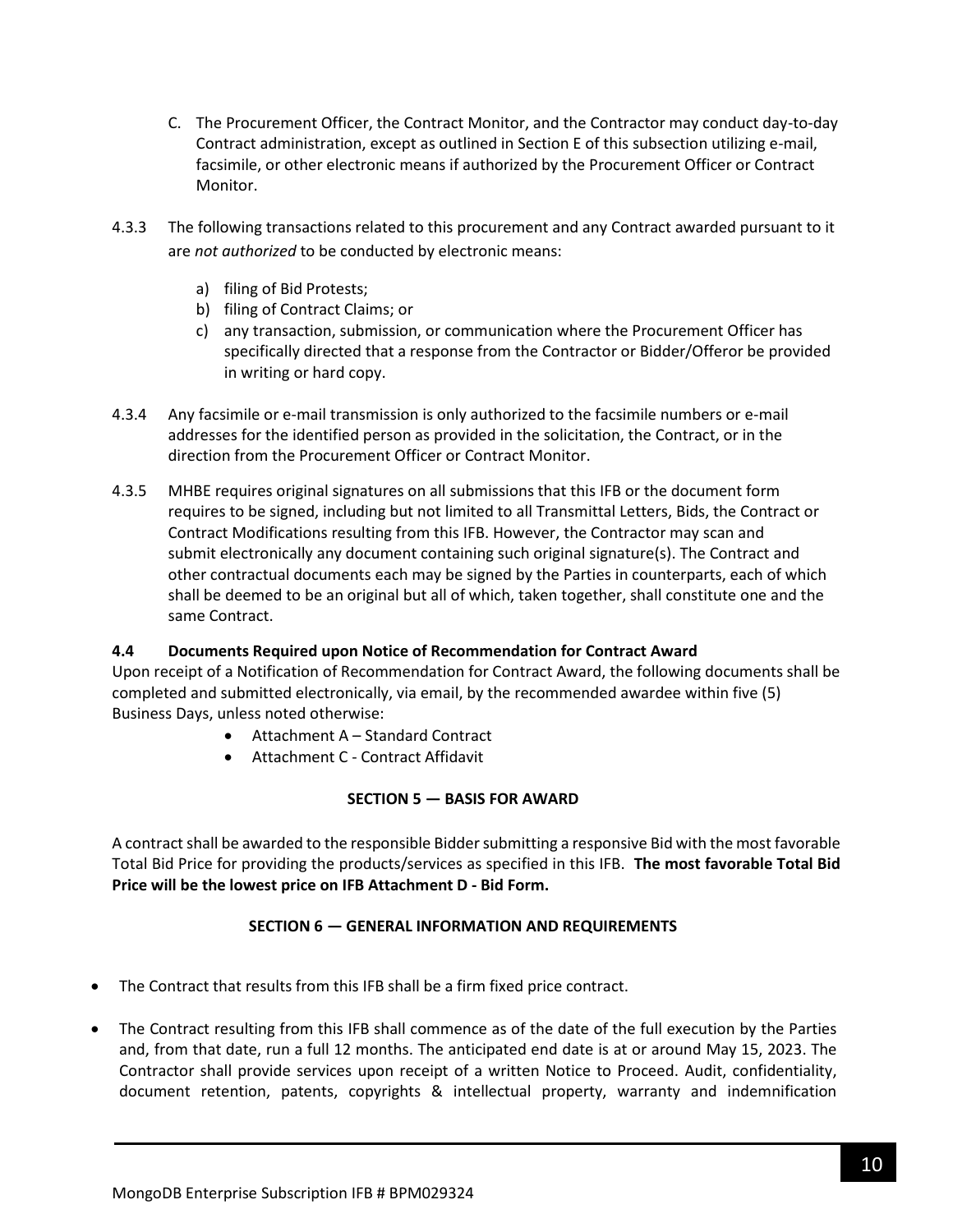obligations under the Contract and any other obligations specifically identified in the Contract shall survive termination of the Contract.

- If it becomes necessary to revise this IFB before the due date for bids, addenda will be provided to all prospective Bidders who were sent this IFB or otherwise are known by the Procurement Officer to have obtained this IFB. In addition, addenda to the IFB will be posted on the MHBE web page and through eMaryland Marketplace Advantage. Addenda made after the due date for bids will be sent only to those Bidders who submitted a timely bid.
- The MHBE reserves the right to cancel this IFB, accept or reject any and all bids (in whole or in part) received in response to this IFB, to waive or permit cure of minor irregularities. The MHBE also reserves the right, in its sole discretion, to award a Contract based upon the written bids received without prior discussions or negotiations.
- The MHBE is not responsible for Contractor's costs incurred in preparing and submitting a bid or in performing any other activities relative to this solicitation.
- By submitting a response to this solicitation, the Bidder agrees to accept payments by electronic funds transfer if selected for Contract unless the State Comptroller's Office grants an exemption. Payment by electronic funds transfer is mandatory for contracts exceeding \$100,000. The selected Contractor shall register using the COT/GAD X-10 Vendor Electronic Funds (EFT) Registration.
- Request Form. Any request for exemption must be submitted to the State Comptroller's Office for approval at the address specified on the COT/GAD X-10 form and must include the business identification information as stated on the form and include the reason for the exemption. The COT/GAD X-10 form can be downloaded at[: http://compnet.comp.state.md.us/gad/pdf/GADX-10.pdf.](http://compnet.comp.state.md.us/gad/pdf/GADX-10.pdf)
- The sole point of contact at the MHBE for purposes of this IFB, prior to the award of any contract, is the Procurement Officer at the address listed below:

Tracey D. Gamble Title: Procurement Officer Address: 750 E. Pratt Street, 6th Floor, Baltimore, MD 21202 Email Address: [hix.procurement@maryland.gov](mailto:hix.procurement@maryland.gov)

- The MHBE may change the Procurement Officer and/or the Contract Monitor at any time by written notice.
- The individual responsible for day-to-day administration and management of the Contract issued pursuant to this IFB shall be the Contract Monitor identified below:

Name: Greg Yaculak Address: 750 East Pratt Street, 6<sup>th</sup> Floor, Baltimore, MD 21202 Email address: [greg.yaculak@maryland.gov](mailto:greg.yaculak@maryland.gov) 

• The MHBE may change the Procurement Officer and/or the Contract Monitor at any time by written notice.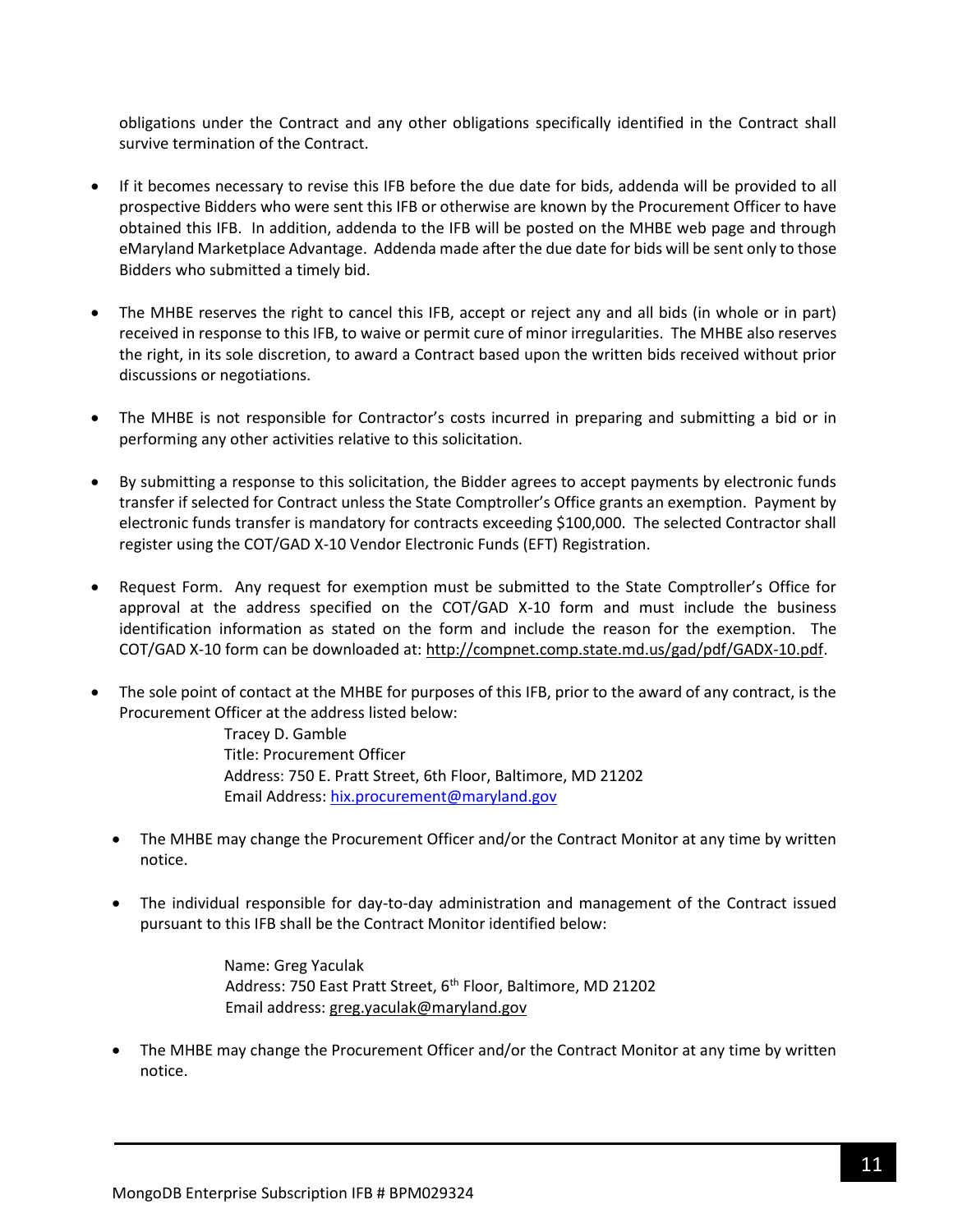• Bids submitted in response to this IFB are irrevocable for 120 days following the closing date of bids. This period may be extended at the Procurement Officer's request only with the Bidder's written agreement.

#### **SECTION 7 — ATTACHMENTS**

- <span id="page-11-0"></span>• Attachment A - Standard Contract – Must be signed and submitted within five (5) business days of notification of proposed Contract award
- Attachment B Bid/Proposal Affidavit Must be completed and submitted with the Bid
- Attachment C State Contract Affidavit Must be completed and submitted within five (5) business days of notification of proposed Contract award
- Attachment D Bid Form Must be completed and submitted with the Bid
- Attachment E Federal Funds Attachment This attachment describes requirements and restrictions associated with the federal funds to be used in this Contract. Execution of a Contract awarded as a result of this IFB indicates a Contractor's agreement with all applicable requirements and restrictions. This attachment must be completed and submitted with the Bid.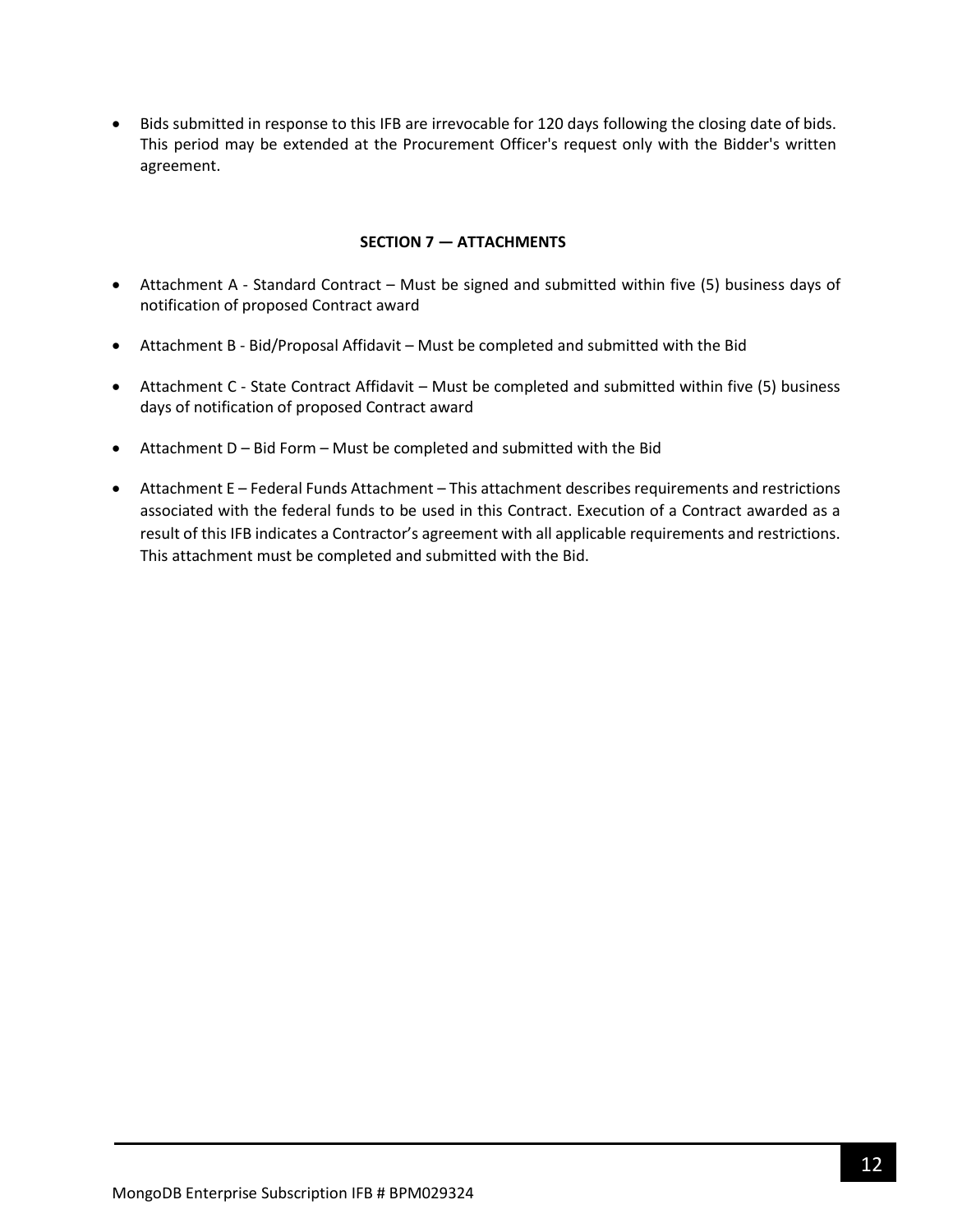# **ATTACHMENT A – CONTRACT MongoDB Enterprise Advanced Subscription IFB # BPM029324**

<span id="page-12-0"></span>THIS CONTRACT (the "Contract") is made as of the Effective Date defined below by and between [Contractor's name] (the "Contractor") and the MARYLAND HEALTH BENEFIT EXCHANGE, a unit of the STATE OF MARYLAND (the "MHBE"). The Contractor and the MHBE each are a "Party" and, together, are the "Parties".

In consideration of the premises and the covenants herein contained, the Parties agree as follows:

#### **1. Definitions**

In this Contract, the following words have the meanings indicated:

- 1.1 "Bid" means the Contractor's Bid dated .
- 1.2 "COMAR" means Code of Maryland Regulations.
- 1.3 "Contract Monitor" means the MHBE employee identified in Section 6 of the IFB as the Contract Monitor or a successor designated by the MHBE.
- 1.4 "Contractor" means \_\_\_\_\_\_\_\_\_\_\_\_\_\_\_\_\_\_\_\_\_\_\_\_\_\_\_\_\_\_\_\_ [Contractor's name] whose principal business address is \_\_\_\_\_\_\_\_\_\_\_\_\_\_\_\_\_\_\_\_\_\_\_\_\_\_\_\_\_\_\_\_\_\_\_\_\_[Contractor's primary address] and whose principal office in Maryland is \_\_\_\_\_\_\_\_\_\_\_\_\_\_\_\_\_\_\_\_\_\_\_\_\_\_\_\_\_\_\_[Contractor's local address.
- 1.5 "Effective Date" means the date on which the last of the two Parties signs this Contract.
- 1.6 "MHBE" means the Maryland Health Benefit Exchange.
- 1.7 "IFB" means the Invitation for Bids for MongoDB Enterprise Subscription # BPM029324, and any addenda thereto issued in writing by the MHBE.
- 1.8 "Procurement Officer" means the MHBE employee identified in Section 6 of the IFB as the Procurement Officer or a successor designated by the MHBE.
- 1.9 "Software" means the object code version of computer programs licensed pursuant to this Contract. Embedded code, firmware, internal code, microcode, and any other term referring to software that is necessary for proper operation is included in this definition of Software. Software includes all prior, current, and future versions of the Software and all maintenance updates and error corrections. "Software" also includes any upgrades, updates, bug fixes or modified versions or backup copies of the Software licensed to the MHBE by Contractor or an authorized distributor.
- 1.10 "State" means the State of Maryland.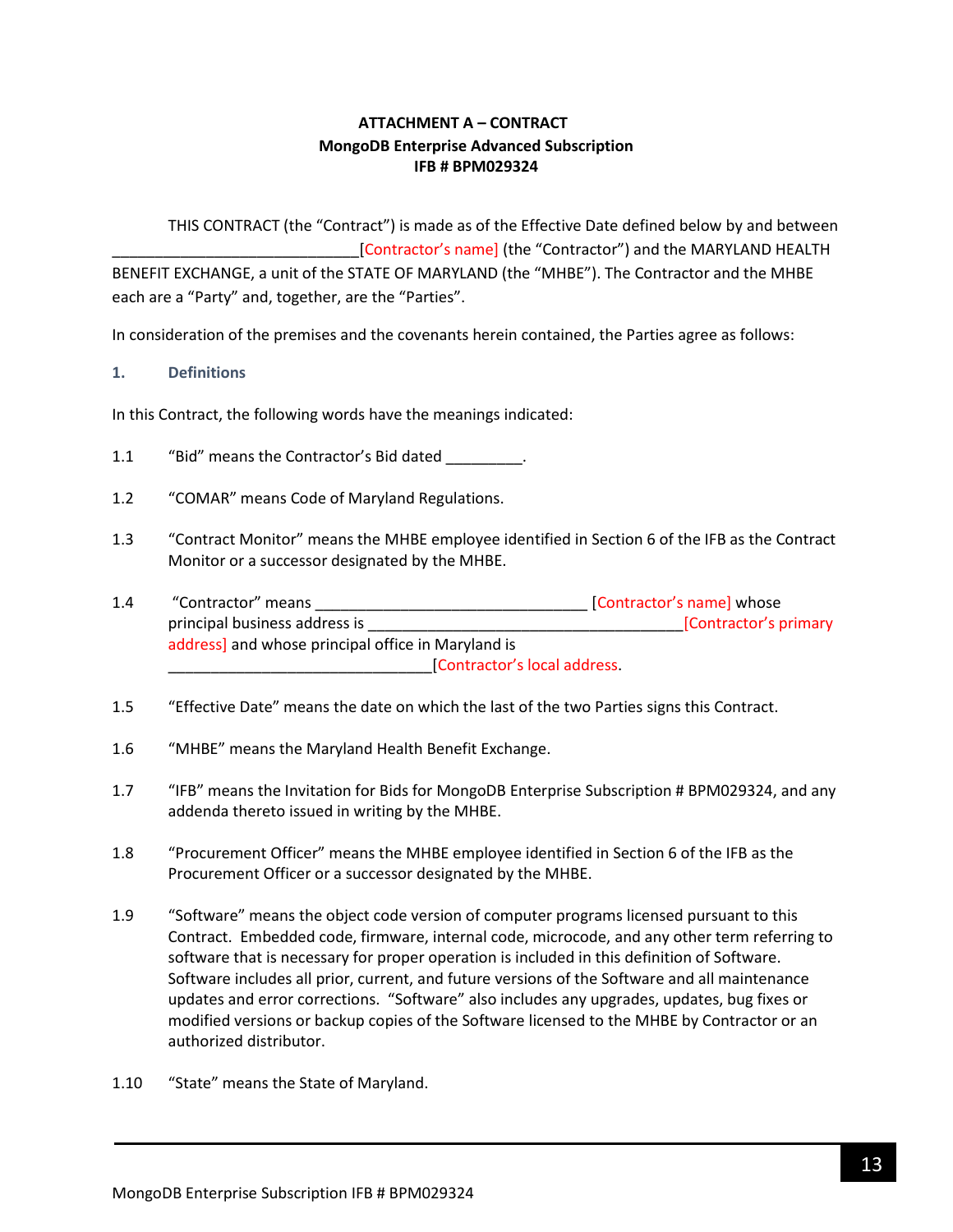#### **2. Scope of Contract**

2.1 The Contractor shall provide products and services as described in the IFB for MongoDB Enterprise Subscription awarded in accordance with Exhibits A-D listed in this section and hereby incorporated as part of this Contract. If there is any conflict between this Contract and the Exhibits, the terms of the Contract shall govern. If there is any conflict among the Exhibits, the following order of precedence shall determine the prevailing provision:

Exhibit A – The IFB Exhibit B – State Contract Affidavit, executed by the Contractor and dated Exhibit C – The Federal Funds Attachment (Attachment E to the IFB, including E-1 and E-2) Exhibit D – The Bid

- 2.2 The Procurement Officer may, at any time, by written order, make changes in the work within the general scope of the Contract or the IFB. No other order, statement, or conduct of the Procurement Officer or any other person shall be treated as a change or entitle the Contractor to an equitable adjustment under this section. Except as otherwise provided in this Contract, if any change under this section causes an increase or decrease in the Contractor's cost of, or the time required for, the performance of any part of the work, whether or not changed by the order, an equitable adjustment in the Contract price shall be made and the Contract modified in writing accordingly. The Contractor must assert in writing its right to an adjustment under this section within thirty (30) days of receipt of written change order and shall include a written statement setting forth the nature and cost of such claim. No claim by the Contractor shall be allowed if asserted after final payment under this Contract. Failure to agree to an adjustment under this section shall be a dispute under the Disputes clause. Nothing in this section shall excuse the Contractor from proceeding with the Contract as changed.
- 2.3 While the Procurement Officer may, at any time, by written change order, make unilateral changes in the work within the general scope of the Contract as provided in Section 2.2 above, the Contract may be modified by mutual agreement of the parties, provided: (a) the modification is made in writing; (b) all parties sign the modification; and (c) all required approvals are obtained.
- 2.4 Contracts awarded in violation of the MHBE Procurement Policies and Procedures are voidable at the election of MHBE.
- **3. Period of Performance.**
- 3.1 The Contract shall start as of the date of full execution by the Parties. From this date, the Contract shall be for a period of 12 months, or through June 15, 2023, whichever is later.
- 3.2 Audit, confidentiality, document retention, patents, copyrights and intellectual property, warranty and indemnification obligations under this Contract and any other obligations specifically identified shall survive expiration or termination of the Contract.
- **4. Consideration and Payment**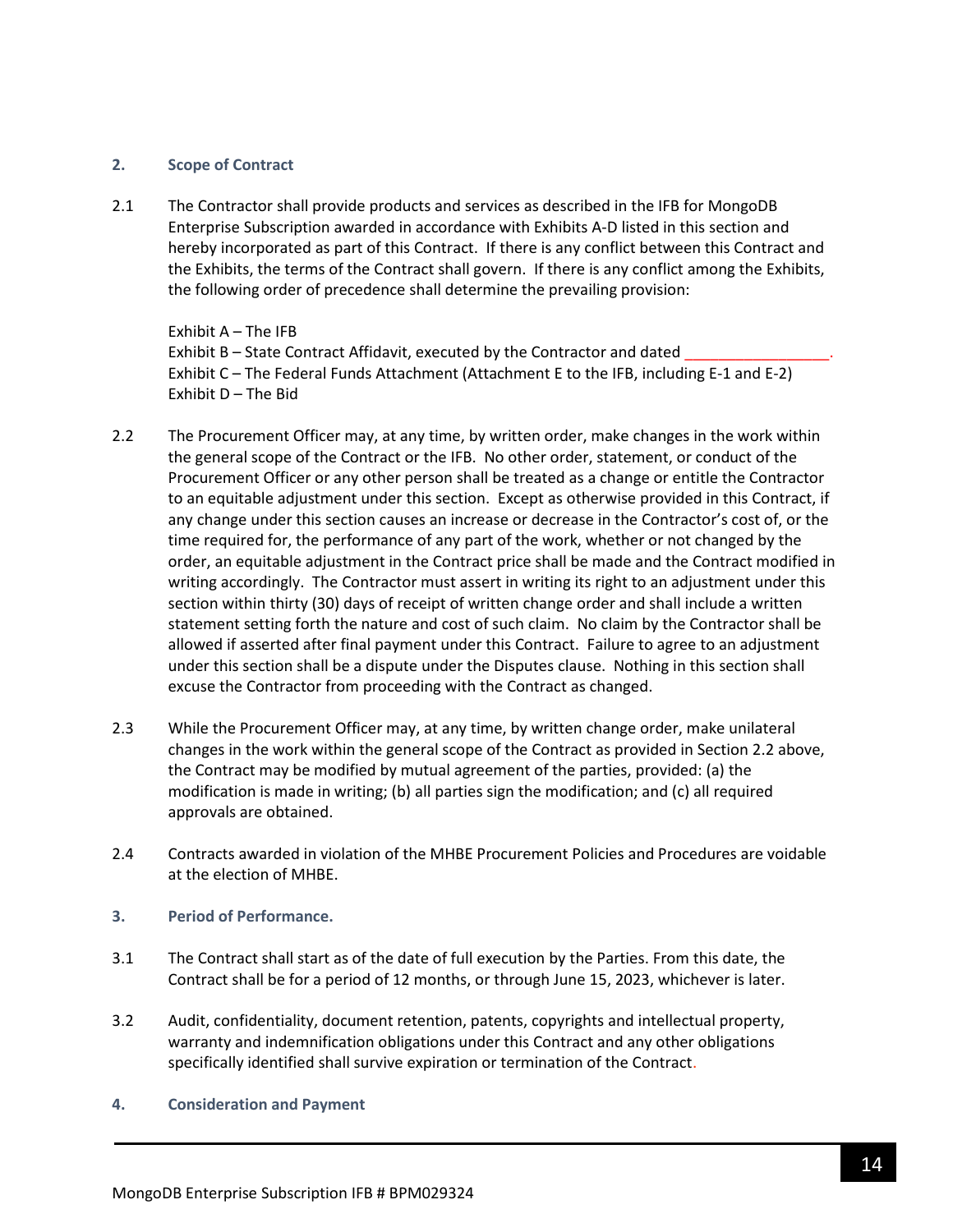- 4.1 In consideration of the satisfactory performance of the work set forth in this Contract, the MHBE shall pay the Contractor in accordance with the terms of this Contract and at the prices quoted in the Bid.
- 4.2 Payments to the Contractor shall be made no later than thirty (30) days after the MHBE's receipt of a proper invoice for services provided by the Contractor, acceptance by the MHBE of services provided by the Contractor, and pursuant to the conditions outlined in Section 4 of this Contract. Each invoice must include the Contractor's Federal Tax Identification or Social Security Number for a Contractor who is an individual which is [Contractor's FEIN or SSN-]. Charges for late payment of invoices other than as prescribed at Md. Code Ann., State Finance and Procurement Article, §15-104 are prohibited. Invoices shall be submitted to the Contract Monitor at hbe.finance@maryland.gov. Electronic funds transfer shall be used by the MHBE to pay Contractor pursuant to this Contract and any other State payments due Contractor unless the State Comptroller's Office grants Contractor an exemption.
- 4.3 In addition to any other available remedies, if, in the opinion of the Procurement Officer, the Contractor fails to perform in a satisfactory and timely manner, the Procurement Officer may refuse or limit approval of any invoice for payment and may cause payments to the Contractor to be reduced or withheld until such time as the Contractor meets performance standards as established by the Procurement Officer.
- 4.4 Payment of an invoice by the MHBE is not evidence that services were rendered as required under this Contract.
- 4.5 Contractor's eMaryland Marketplace Advantage vendor ID number is \_\_\_\_\_\_\_\_\_\_\_ (Contractor's eMMA number).
- **5. Patents, Copyrights, and Intellectual Property**
- 5.1 If the Contractor furnishes any design, device, material, process, or other item, which is covered by a patent, trademark or service mark, or copyright or which is proprietary to, or a trade secret of, another, the Contractor shall obtain the necessary permission or license to permit the State to use such item or items.
- 5.2 Except as provided in Section 5.4 of this Contract, the Contractor agrees that all documents and materials, including but not limited to, reports, drawings, studies, specifications, estimates, tests, maps, photographs, designs, software, equipment, graphics, mechanical, artwork, computations and data prepared by or for the Contractor for purposes of this Contract (Work Product) shall become and remain the sole and exclusive property of the State and shall be available to the MHBE at any time. The MHBE shall have the right to use the same without restriction and without compensation to the Contractor other than that specifically provided by this Contract.
- 5.3 Except as provided in Section 5.4 of this Contract, the Contractor agrees that at all times during the term of this Contract and thereafter, the Work Product shall be "works made for hire" as that term is interpreted under U.S. copyright law and shall be owned by the State. Ownership includes the right to copyright, patent, register and the ability to transfer these rights and all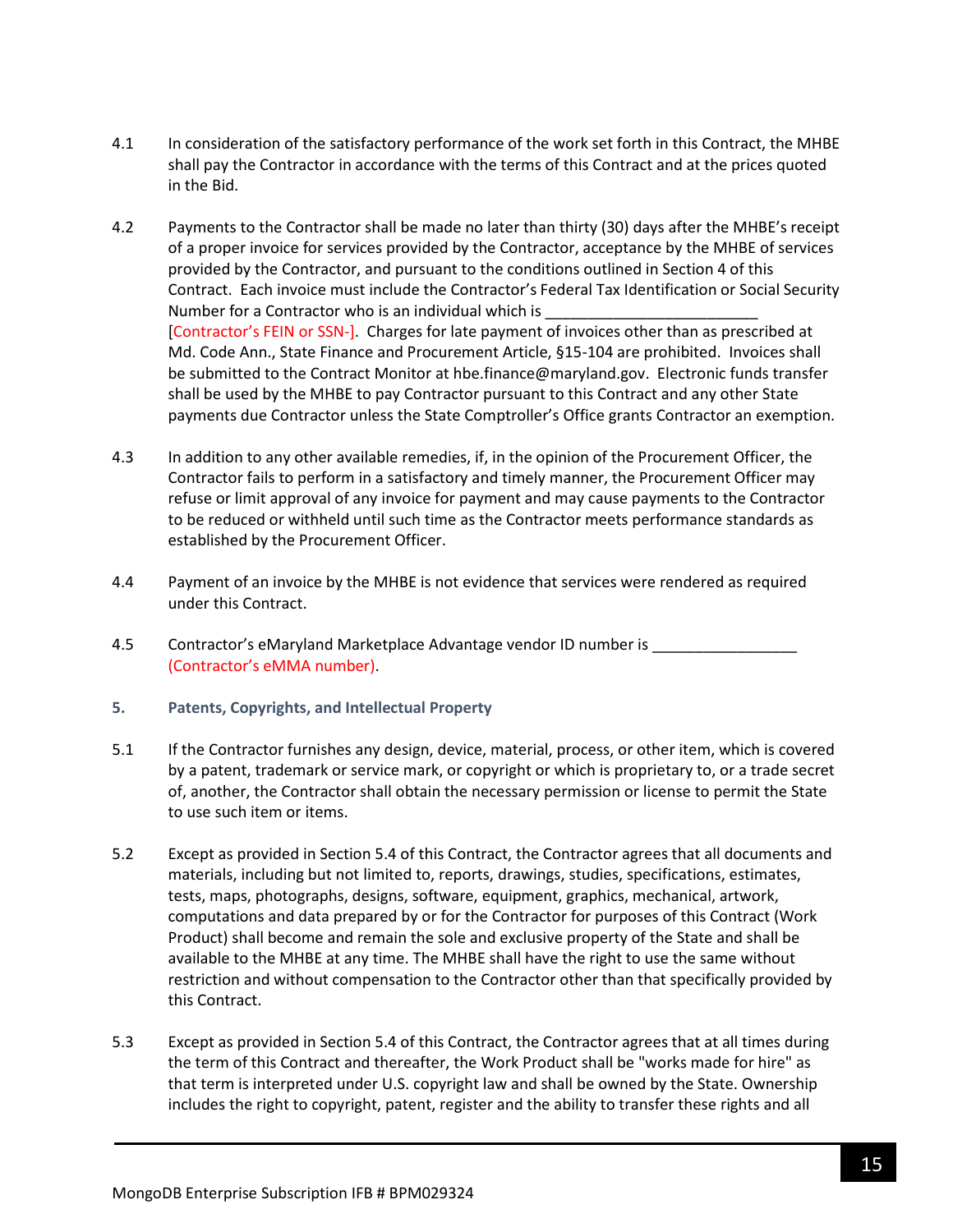information used to formulate such Work Product. In the event any Work Product is or may not be considered a work made for hire under applicable law, Contractor assigns and transfers to the State the entire right, title and interest in and to all rights in the Work Product and any registrations and copyright applications relating thereto and any renewals and extensions thereof. Contractor shall execute all documents and perform such other proper acts as the State may deem necessary to secure for it the rights pursuant to this section.

- 5.4 Notwithstanding anything to the contrary in this Contract, to the extent (i) the Work Product incorporates any commercial-off-the shelf software (COTS) and/or any Pre-Existing Intellectual Property or (ii) any COTS and/or Pre-Existing Intellectual Property (other than a computer's operating system, supported internet browser, browser accessibility software or hardware if needed by the user, and software required to access a commonly-available data transmission tool or export format) is required to access, install, build, compile or otherwise use the Work Product (such COTS and Pre-Existing Intellectual Property individually and collectively referred to herein as "Third-party Intellectual Property," which shall be the sole property of Contractor or its third-party licensors, as applicable), Contractor hereby grants, on behalf of itself and any third-party licensors, to the State a royalty-free, paid-up, non-exclusive, unrestricted, unconditional, irrevocable, worldwide right and license, with the right to use, execute, reproduce, display, perform, distribute copies of internally, modify and prepare derivative works based upon, such Third-party Intellectual Property as may be necessary for the State to use the Work Product for the purposes for which such Work Product was designed and intended. "Pre-Existing Intellectual Property" means any program, utility or tool owned by Contractor or its third-party licensors that was created by Contractor or its third-party licensors independently from its performance of this Contract and not solely using funds from this Contract.
- 5.5 Subject to the terms of Section 6, Contractor shall defend, indemnify, and hold harmless the State, including, but not limited to, the Agency and its agents, officers, and employees, from and against any and all claims, costs, losses, damages, liabilities, judgments and expenses (including without limitation reasonable attorneys' fees) arising out of or in connection with any claim the Work Product or any Third-party Intellectual Property infringes, misappropriates or otherwise violates any Third-party Intellectual Property rights. Contractor shall not enter into any settlement involving third party claims that contains any admission of or stipulation to any guilt, fault, liability or wrongdoing by the State or that adversely affects the State's rights or interests, without the State's prior written consent, which consent may be withheld in the State's sole and absolute discretion. Contractor shall be entitled to control the defense or settlement of such claim (with counsel reasonably satisfactory to the State), provided that the State will, upon requesting indemnification hereunder: (a) provide reasonable cooperation to Contractor in connection with the defense or settlement of any such claim, at Contractor's expense; and (b) be entitled to participate in the defense of any such claim. Contractor's obligations under this section will not apply to the extent any Third-party Intellectual Property infringes, misappropriates or otherwise violates any third-party intellectual rights as a result of modifications made by the State in violation of the license granted to the State pursuant to section 5.4; provided that such infringement, misappropriation or violation would not have occurred absent such modification.
- 5.6 Without limiting Contractor's obligations under Section 5.5, if all or any part of the Work Product or any Third Party Intellectual Property is held, or Contractor or the State reasonably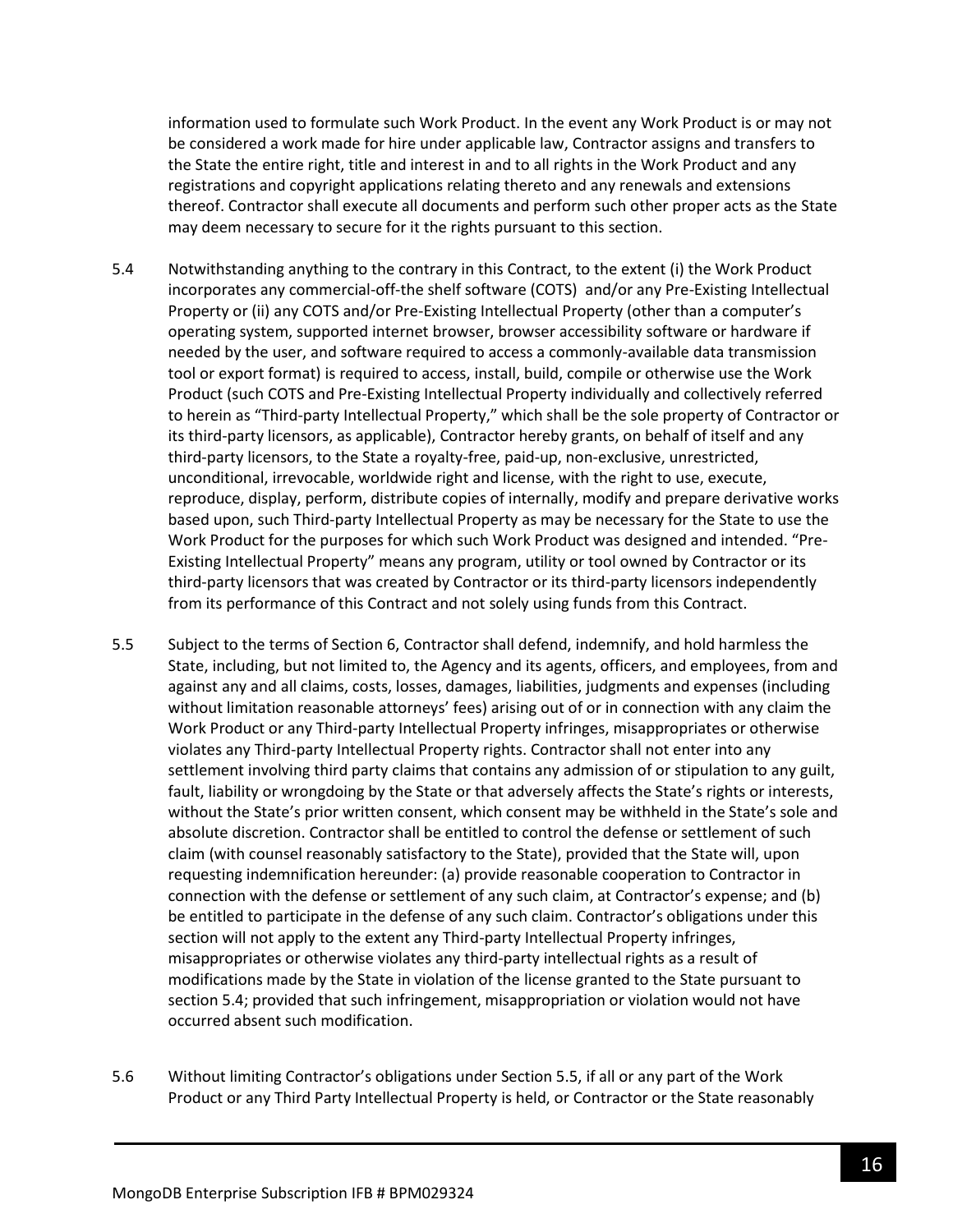determines that it could be held, to infringe, misappropriate or otherwise violate any third party intellectual property right, Contractor (after consultation with the State and at no cost to the State): (a) shall procure for the State the right to continue using the item in accordance with its rights under this Contract; (b) replace the item with an item that does not infringe, misappropriate or otherwise violate any third party intellectual property rights and, in the State's sole and absolute determination, complies with the item's specifications, and all rights of use and/or ownership set forth in this Contract; or (c) modify the item so that it no longer infringes, misappropriates or otherwise violates any third party intellectual property right and, in the State's sole and absolute determination, complies with the item's specifications and all rights of use and/or ownership set forth in this Contract.

- 5.7 Except for any Pre-Existing Intellectual Property and Third-Party Intellectual Property, Contractor shall not acquire any right, title or interest (including any intellectual property rights subsisting therein) in or to any goods, software, technical information, specifications, drawings, records, documentation, data or any other materials (including any derivative works thereof) provided by the State to the Contractor. Notwithstanding anything to the contrary herein, the State may, in its sole and absolute discretion, grant the Contractor a license to such materials, subject to the terms of a separate writing executed by the Contractor and an authorized representative of the State.
- 5.8 Contractor, on behalf of itself and its subcontractors, hereby agrees not to incorporate, link, distribute or use any Third-party Intellectual Property in such a way that: (a) creates, purports to create or has the potential to create, obligations with respect to any State software (including any deliverable hereunder), including without limitation the distribution or disclosure of any source code; or (b) grants, purports to grant, or has the potential to grant to any third-party any rights to or immunities under any State intellectual property or proprietary rights. Without limiting the generality of the foregoing, neither Contractor nor any of its subcontractors shall incorporate, link, distribute or use, in conjunction with the Work Product, any code or software licensed under the GNU General Public License ("GPL"), Lesser General Public License ("LGPL"), Affero GPL ("AGPL"), European Community Public License ("ECPL"), Mozilla, or any other open source license, in any manner that could cause or could be interpreted or asserted to cause any State software (or any modifications thereto) to become subject to the terms of the GPL, LGPL, AGPL, ECPL, Mozilla or such other open source software.
- 5.9 Without limiting the generality of the foregoing, neither Contractor nor any of its subcontractors shall use any software or technology in a manner that will cause any patents, copyrights or other intellectual property which are owned or controlled by the State or any of its affiliates (or for which the State or any of its subcontractors has received license rights) to become subject to any encumbrance or terms and conditions of any third-party or open source license (including, without limitation, any open source license listed on http://www.opensource.org/licenses/alphabetical) (each an "Open Source License"). These restrictions, limitations, exclusions and conditions shall apply even if the State or any of its subcontractors becomes aware of or fails to act in a manner to address any violation or failure to comply therewith. No act by the State or any of its subcontractors that is undertaken under this Contract as to any software or technology shall be construed as intending to cause any patents, copyrights or other intellectual property that are owned or controlled by the State (or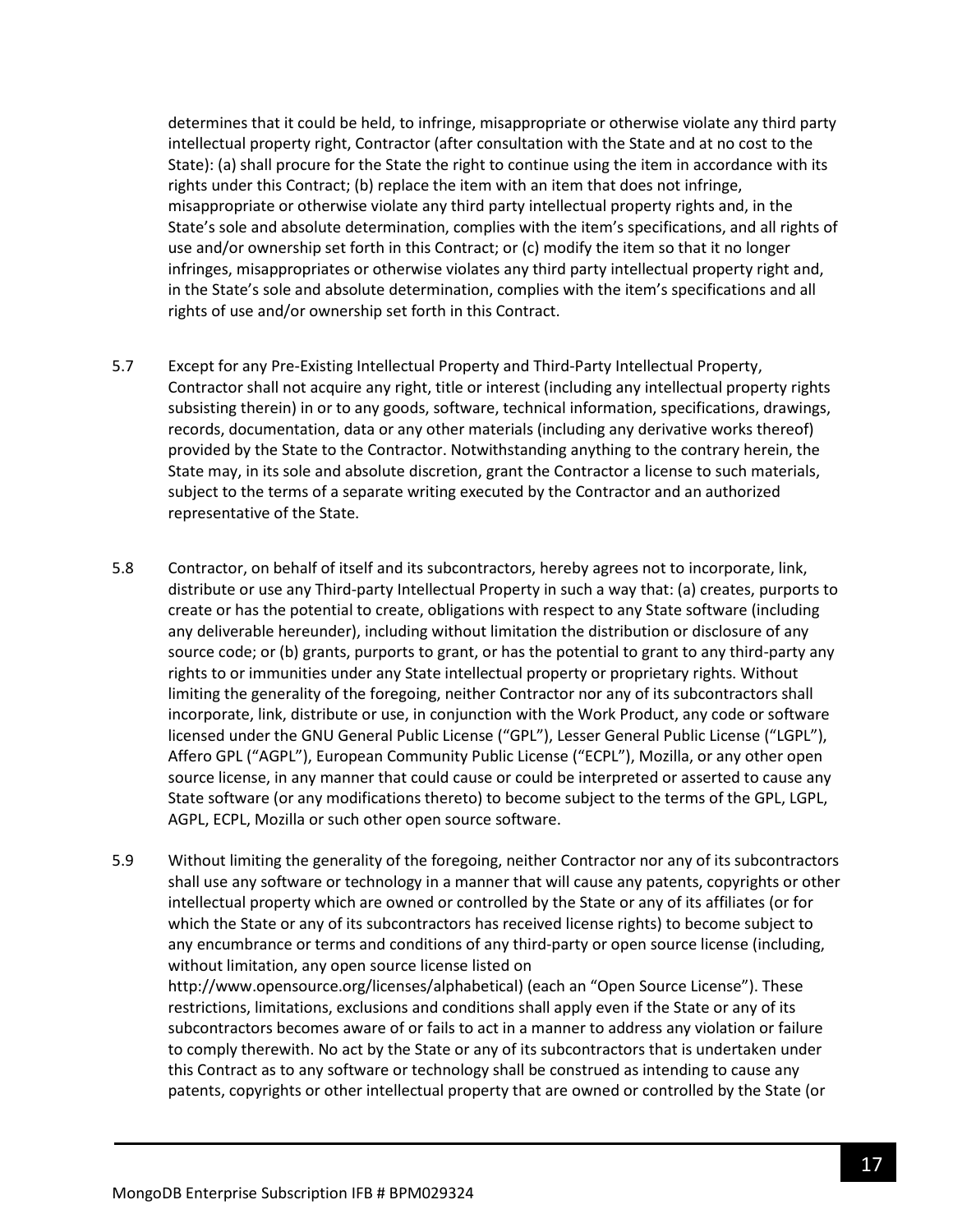for which the State has received license rights) to become subject to any encumbrance or terms and conditions of any Open-Source License.

5.10 The Contractor shall report to the MHBE, promptly and in written detail, each notice or claim of copyright infringement received by the Contractor with respect to all Work Product delivered under this Contract.

#### **6. Indemnification**

- 6.1 Contractor shall indemnify, defend, and hold the State, its directors, officers, employees and agents harmless from third-party liability for tangible property damage, bodily injury and death, and for fraud or willful misconduct of Contractor, including all related defense costs and expenses (including reasonable attorneys' fees and costs of investigation, litigation, settlement, judgments, interest and penalties) arising from or relating to the performance of the Contractor or its subcontractors under this Contract.
- 6.2 The State has no obligation to provide legal counsel or defense to the Contractor or its subcontractors in the event that a suit, claim or action of any character is brought by any person not party to this Contract against the Contractor or its subcontractors as a result of or relating to the Contractor's obligations under this Contract.
- 6.3 The State has no obligation for the payment of any judgments or the settlement of any claims against the Contractor or its subcontractors as a result of or relating to the Contractor's obligations under this Contract.
- 6.4 The Contractor shall immediately notify the Procurement Officer of any claim or suit made or filed against the Contractor or its subcontractors regarding any matter resulting from or relating to the Contractor's obligations under the Contract, and will cooperate, assist, and consult with the State in the defense or investigation of any claim, suit, or action made or filed against the State as a result of or relating to the Contractor's performance under this Contract.
- 6.5 Section 6 shall survive expiration of this Contract.

#### **7. Confidential or Proprietary Information and Documentation**

7.1 Subject to the Maryland Public Information Act and any other applicable laws and the implementation of regulations promulgated pursuant thereto, all confidential or proprietary information and documentation relating to either party (including without limitation, any information or data stored within the Contractor's computer systems) shall be held in absolute confidence by the other party. Each party shall, however, be permitted to disclose relevant confidential information to its officers, agents, and employees to the extent that such disclosure is necessary for the performance of their duties under this Contract, provided that the data may be collected, used, disclosed, stored, and disseminated only as provided by and consistent with the law. The provisions of this section shall not apply to information that: (a) is lawfully in the public domain; (b) has been independently developed by the other party without violation of this Contract; (c) was already in the possession of such party; (d) was supplied to such party by a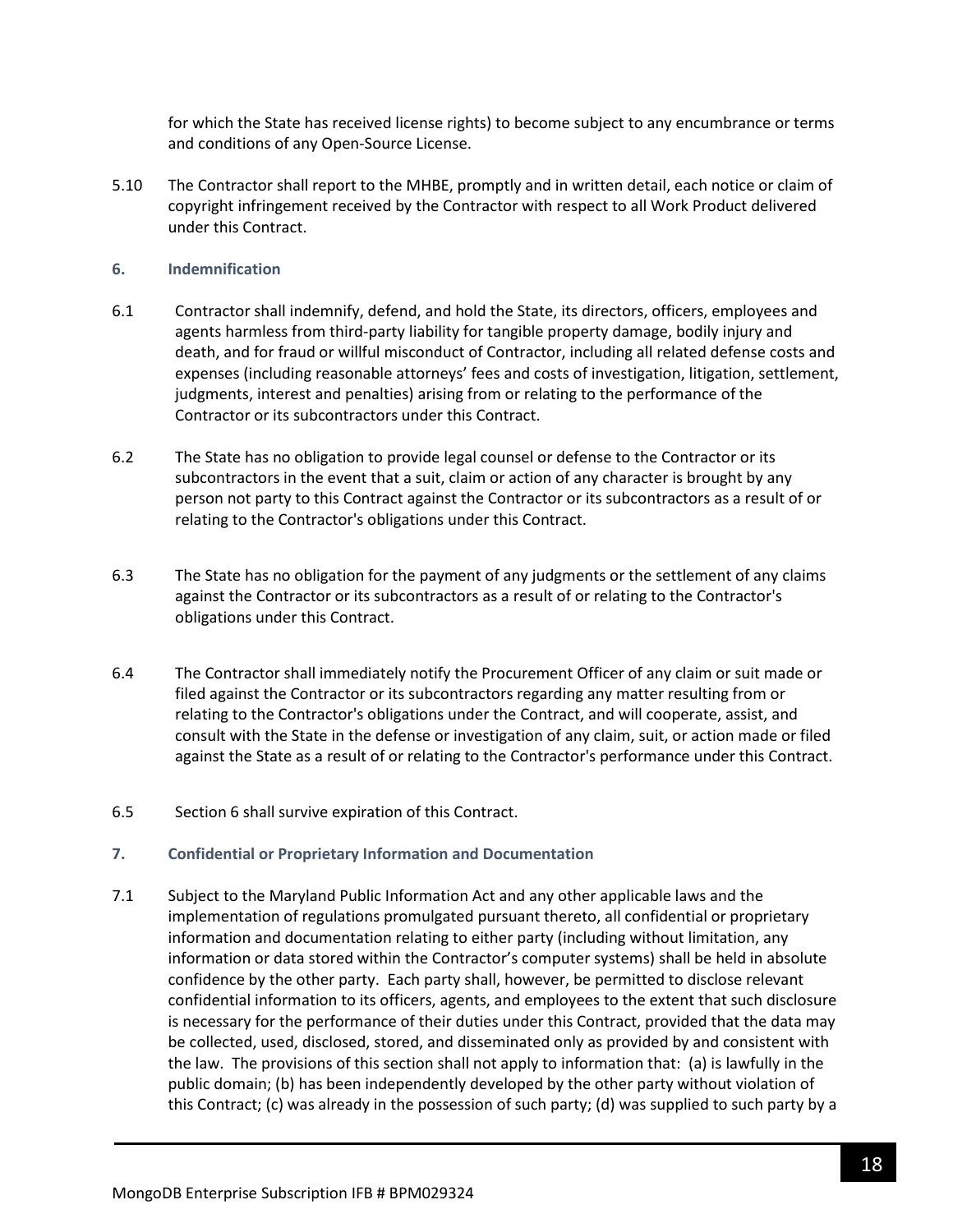third party lawfully in possession thereof and legally permitted to further disclose the information; or (e) which such party is required to disclose by law.

7.2 This Section 7 shall survive expiration or termination of this Contract.

### **8. Loss of Data**

In the event of loss of any State data or records where such loss is due to the intentional act or omission (any failures to act when Contractor has a duty to act) or negligence of the Contractor or any of its subcontractors or agents, the Contractor shall be responsible for recreating such lost data in the manner and on the schedule set by the Contract Monitor. The Contractor shall ensure that all data is backed up and recoverable by the Contractor. Contractor shall use its best efforts to assure that at no time shall any actions undertaken by the Contractor under this Contract, or any failures to act when Contractor has a duty to act, damage or create any vulnerabilities in data bases, systems, platforms, and/or applications with which the Contractor is working hereunder.

### **9. Non-Hiring of Employees**

No official or employee of the State, as defined under Md. Code Ann., General Provisions Article, § 5- 101, whose duties as such official or employee include matters relating to or affecting the subject matter of this Contract, shall, during the pendency and term of this Contract and while serving as an official or employee of the State, become or be an employee of the Contractor or any entity that is a subcontractor on this Contract.

#### **10. Disputes**

- 10.1 As used herein, a "claim" means a written demand or assertion by one of the parties seeking, as a legal right, the payment of money, adjustment, or interpretation of contract terms, or other relief, arising under or relating to this Contract. A voucher, invoice, or request for payment that is not in dispute when submitted is not a claim. However, if the submission subsequently is not acted upon in a reasonable time, or is disputed as to liability or amount, it may be converted to claim for the purpose of this clause.
- 10.2 Within thirty (30) days of when the Contractor knows or should have known of the basis for a claim relating to the Contract, it shall file a written notice of claim on its letterhead to the Procurement Officer. Contemporaneously with, or within thirty (30) days after filing the notice of claim, the Contractor shall submit the written claim to the Procurement Officer. The claim shall be in writing and shall contain: a) An explanation of the claim, including reference to all contract provisions upon which it is based; b) The amount of the claim; c) The facts upon which the claim is based; d) All pertinent data and correspondence that the Contractor relies upon to substantiate the claim; and e) a certification by a senior official, officer, or general partner of the Contractor or the subcontractor, as applicable, that, to the best of the person's knowledge and belief, the claim is made in good faith, supporting data are accurate and complete, and the amount requested accurately reflects the contract adjustment for which the person believes the MHBE is liable. The Procurement Officer shall issue a final, written decision on the claim as expeditiously as possible. Any final decision of the Procurement Officer may award a Contract claim only for those expenses incurred not more than thirty (30) days before the Contractor initially filed its notice of claim.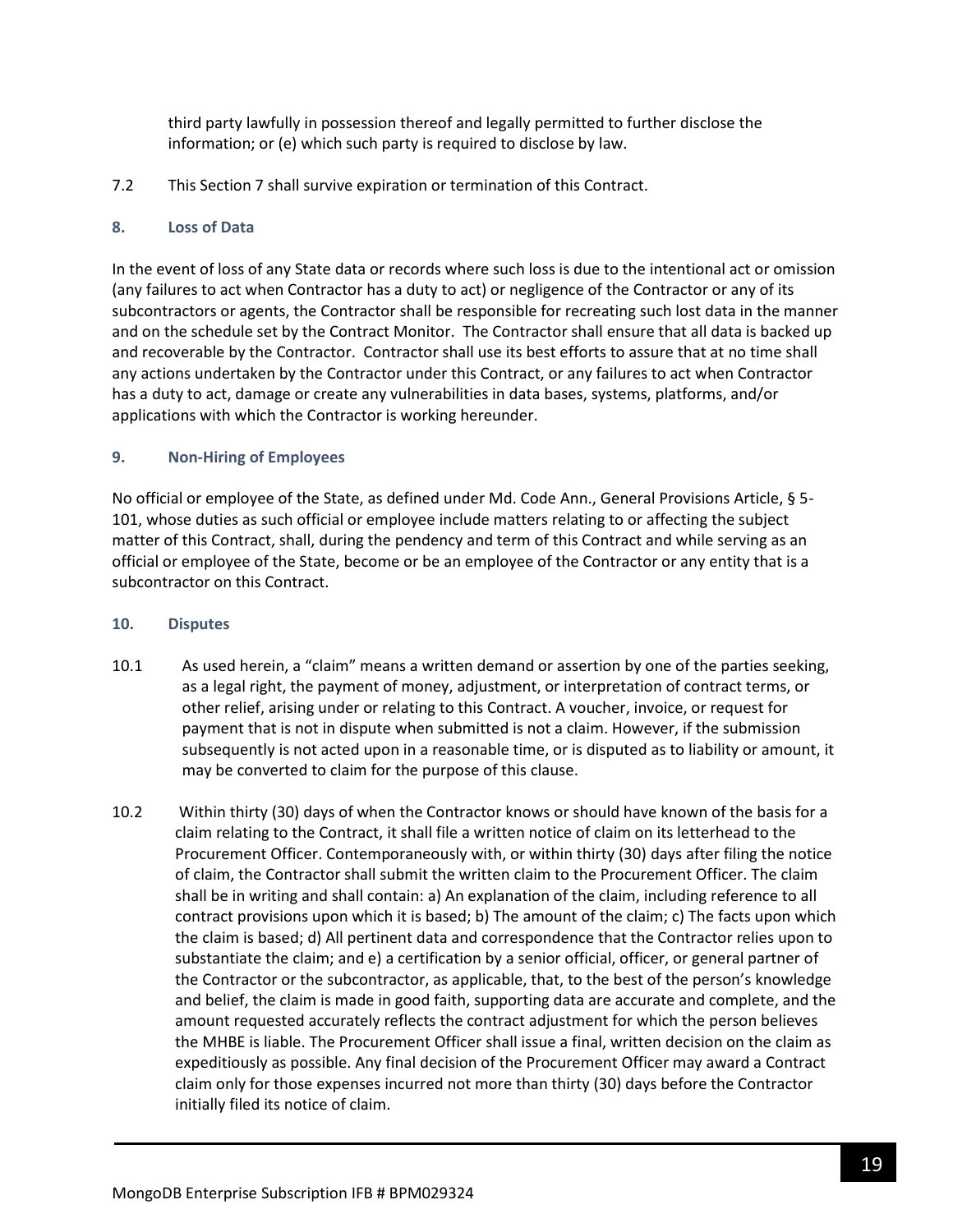- 10.3 If the final decision of the Procurement Officer grants the claim in part and denies the claim in part, the MHBE shall pay the Contractor the undisputed amount. Payment of the partial claim will not be construed as an admission of liability by the MHBE and does not preclude the MHBE from recovering the amount paid if a subsequent determination modifies the final decision.
- 10.4 Within ten (10) days pf receipt of final decision of the Procurement Officer, the Contractor may file an appeal to the MHBE Executive Director for claims for monetary amounts less than \$50,000, and to the Board of Trustees for either claims for monetary amounts of \$50,000 or greater or for claims involving non-monetary relief. Contemporaneously with, or within twenty (20) days after filing the notice of appeal, the Contractor shall submit its written appeal to the MHBE Executive Director or Board of Trustees as applicable. The Executive Director shall issue a final decision resolving the appeal of claims for monetary amounts less than \$50,000. The Board of Trustees shall issue a final decision resolving appeals of claims for \$50,000 or more and those for non-monetary relief. The Contractor's timely appeal to the Executive Director or the Board of Trustees shall be a strict condition precedent to the Contractor pursuing any legal rights which it alleges, or which may exist in any other forum.
- 10.5 Pending resolution of a claim, the Contractor shall proceed diligently with the performance of the Contract in accordance with the procurement officer's decision.
- 10.6 Nothing in this section shall be construed to limit the MHBE's right to withhold payments from the Contractor, assess liquidated damages against the Contractor, direct the Contractor to perform pursuant to the terms of the Contract or any written change order, or to exercise any other rights allowed by Contract or at law.

#### **11. Maryland Law**

- 11.1 This Contract shall be construed, interpreted, and enforced according to the laws of the State of Maryland.
- 11.2 The Md. Code Ann., Commercial Law Article, Title 22, Maryland Uniform Computer Information Transactions Act, does not apply to this Contract or to any purchase order or Notice to Proceed issued under this Contract.
- 11.3 Any and all references to the Maryland Code Annotated contained in this Contract shall be construed to refer to such Code sections as are from time to time amended.

#### **12. Nondiscrimination in Employment**

The Contractor agrees: (a) not to discriminate in any manner against an employee or applicant for employment because of race, color, religion, creed, age, sex, marital status, national origin, sexual orientation, sexual identity, ancestry, or disability of a qualified individual with a disability; (b) to include a provision similar to that contained in subsection (a), above, in any underlying subcontract except a subcontract for standard commercial supplies or raw materials; and (c) to post and to cause subcontractors to post in conspicuous places available to employees and applicants for employment, notices setting forth the substance of this clause.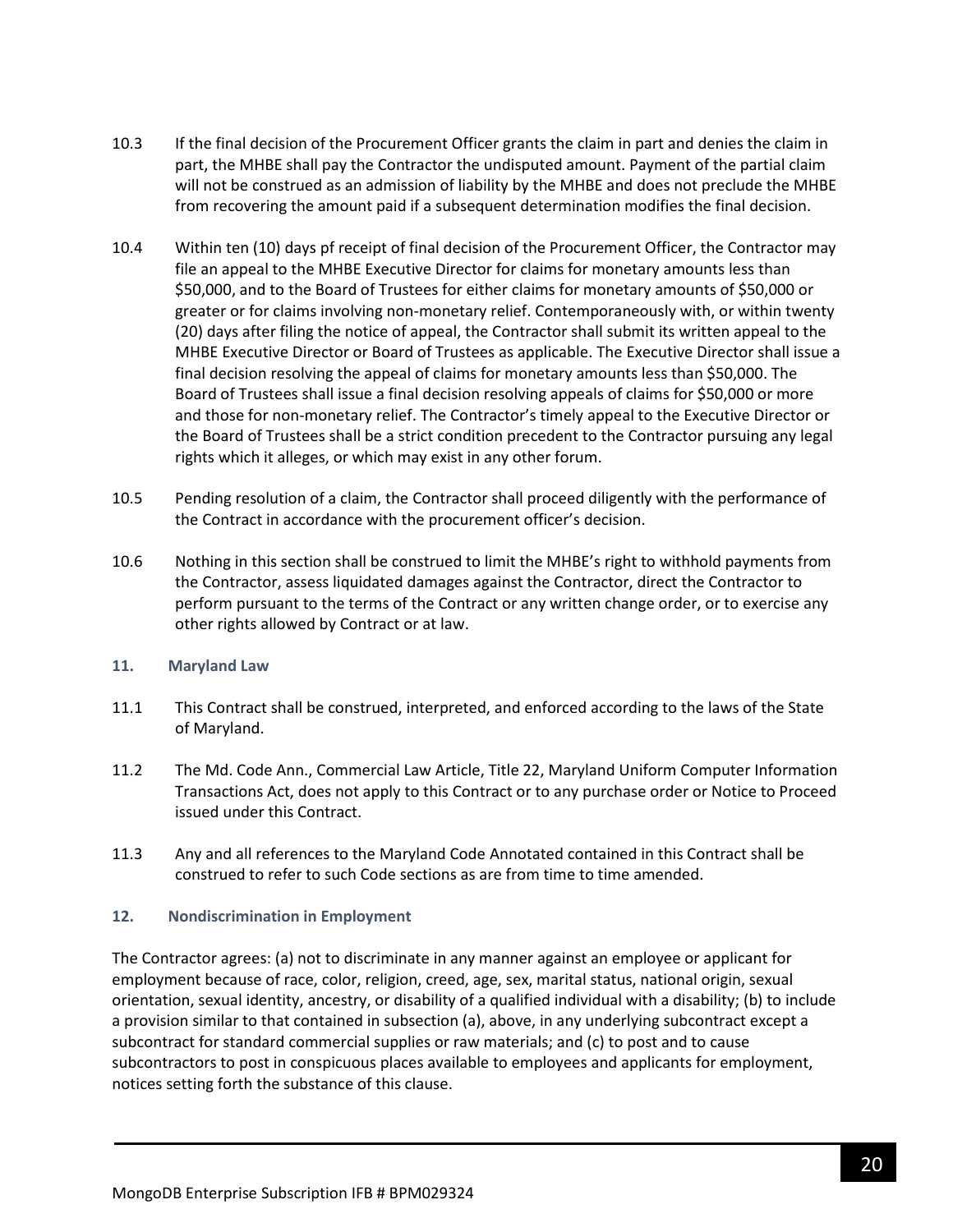#### **13. Contingent Fee Prohibition**

The Contractor warrants that it has not employed or retained any person, partnership, corporation, or other entity, other than a bona fide employee, bona fide agent, bona fide salesperson, or commercial selling agency working for the business, to solicit or secure the Contract, and that the business has not paid or agreed to pay any person, partnership, corporation, or other entity, other than a bona fide employee, bona fide agent, bona fide salesperson, or commercial selling agency, any fee or any other consideration contingent on the making of this Contract.

### **14. Non-availability of Funding**

If the General Assembly fails to appropriate funds or if funds are not otherwise made available for continued performance for any fiscal period of this Contract succeeding the first fiscal period, this Contract shall be canceled automatically as of the beginning of the fiscal year for which funds were not appropriated or otherwise made available; provided, however, that this will not affect either the State's rights or the Contractor's rights under any termination clause in this Contract. The effect of termination of the Contract hereunder will be to discharge both the Contractor and the State from future performance of the Contract, but not from their rights and obligations existing at the time of termination. The Contractor shall be reimbursed for the reasonable value of any nonrecurring costs incurred but not amortized in the price of the Contract. The State shall notify the Contractor as soon as it has knowledge that funds may not be available for the continuation of this Contract for each succeeding fiscal period beyond the first.

### **15. Termination for Cause**

If the Contractor fails to fulfill its obligations under this Contract properly and on time, or otherwise violates any provision of the Contract, the State may terminate the Contract by written notice to the Contractor. The notice shall specify the acts or omissions relied upon as cause for termination. All finished or unfinished work provided by the Contractor shall, at the State's option, become the State's property. The State shall pay the Contractor fair and equitable compensation for satisfactory performance prior to receipt of notice of termination, less the amount of damages caused by the Contractor's breach. If the damages are more than the compensation payable to the Contractor, the Contractor will remain liable after termination and the State can affirmatively collect damages. Termination hereunder, including the termination of the rights and obligations of the parties, shall be governed by the provisions of COMAR 21.07.01.11B.

#### **16. Termination for Convenience**

The performance of work under this Contract may be terminated by the State in accordance with this clause in whole, or from time to time in part, whenever the State shall determine that such termination is in the best interest of the State. The State will pay all reasonable costs associated with this Contract that the Contractor has incurred up to the date of termination, and all reasonable costs associated with termination of the Contract; provided, however, the Contractor shall not be reimbursed for any anticipatory profits that have not been earned up to the date of termination. Termination hereunder, including the determination of the rights and obligations of the parties, shall be governed by the provisions of COMAR 21.07.01.12A(2).

#### **17. Delays and Extensions of Time**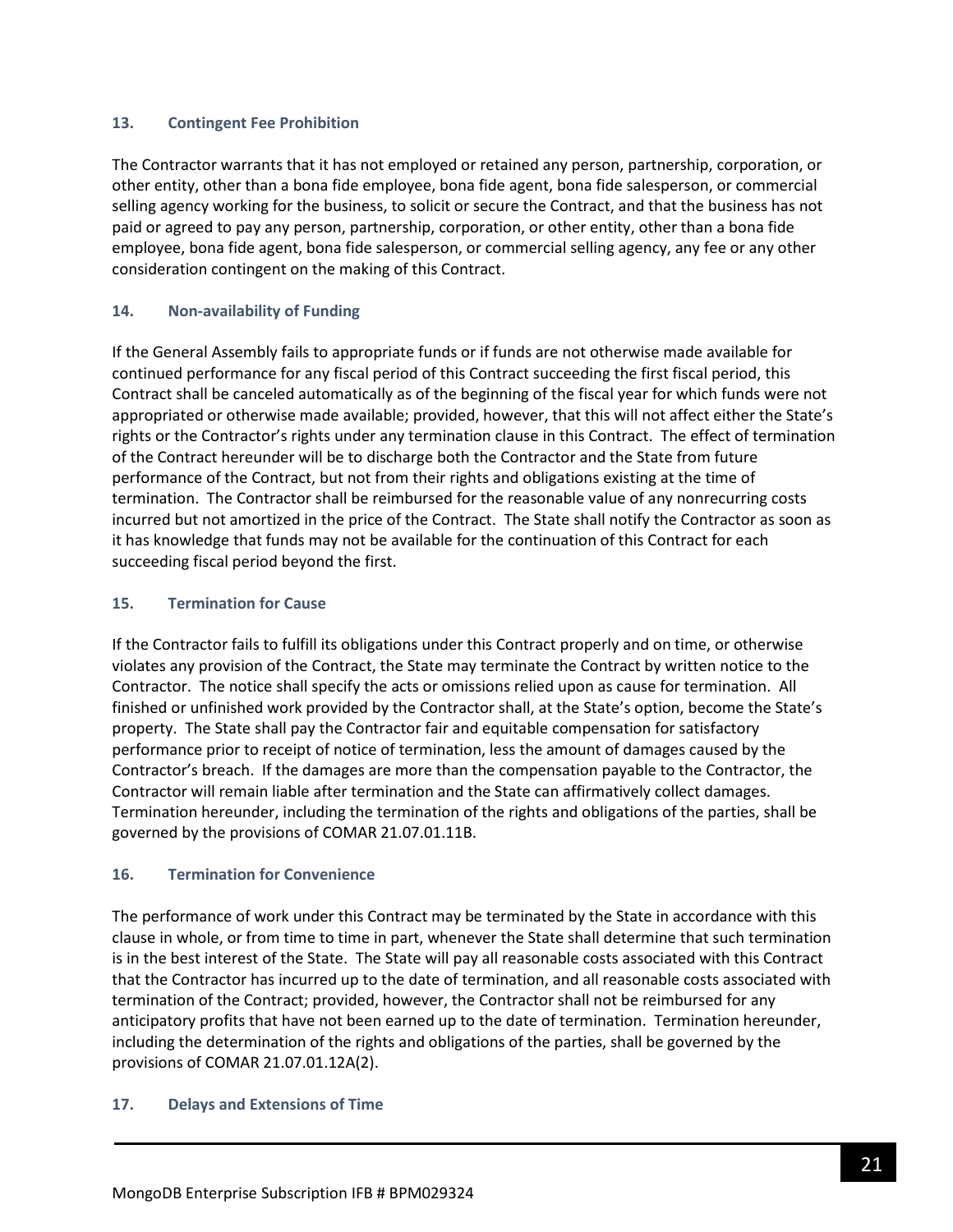- 17.1 The Contractor agrees to prosecute the work continuously and diligently and no charges or claims for damages shall be made by it for any delays, interruptions, interferences, or hindrances from any cause whatsoever during the progress of any portion of the work specified in this Contract.
- 17.2 Time extensions will be granted only for excusable delays that arise from unforeseeable causes beyond the control and without the fault or negligence of the Contractor, including but not restricted to, acts of God, acts of the public enemy, acts of the State in either its sovereign or contractual capacity, acts of another Contractor in the performance of a contract with the State, fires, floods, epidemics, quarantine restrictions, strikes, freight embargoes, or delays of subcontractors or suppliers arising from unforeseeable causes beyond the control and without the fault or negligence of either the Contractor or the subcontractors or suppliers.

### **18. Suspension of Work**

The State unilaterally may order the Contractor in writing to suspend, delay, or interrupt all or any part of its performance for such period of time as the Procurement Officer may determine to be appropriate for the convenience of the State.

### **19. Pre-Existing Regulations**

In accordance with the provisions of Md. Code Ann., State Finance and Procurement Article, § 11-206, the regulations set forth in Title 21 of the Code of Maryland Regulations (COMAR 21) in effect on the date of execution of this Contract are applicable to this Contract, where made applicable by this Contract.

#### **20. Financial Disclosure**

The Contractor shall comply with the provisions of Md. Code Ann., State Finance and Procurement Article, § 13-221, which requires that every person that enters into contracts, leases, or other agreements with the State or its agencies during a calendar year under which the business is to receive in the aggregate, \$100,000 or more, shall within thirty (30) days of the time when the aggregate value of these contracts, leases or other agreements reaches \$100,000, file with the Secretary of the State certain specified information to include disclosure of beneficial ownership of the business.

# **21. Political Contribution Disclosure**

The Contractor shall comply with Md. Code Ann., Election Law Article, Title 14, which requires that every person that enters into a contract for a procurement with the State, a county, or a municipal corporation, or other political subdivision of the State, during a calendar year in which the person receives a contract with a governmental entity in the amount of \$200,000 or more, shall, file with the State Board of Elections statements disclosing: (a) any contributions made during the reporting period to a candidate for elective office in any primary or general election; and (b) the name of each candidate to whom one or more contributions in a cumulative amount of \$500 or more were made during the reporting period. The statement shall be filed with the State Board of Elections: (a) before execution of a contract by the State, a county, a municipal corporation, or other political subdivision of the State, and shall cover the 24 months prior to when a contract was awarded; and (b) if the contribution is made after the execution of a contract, then twice a year, throughout the contract term, on: (i) February 5, to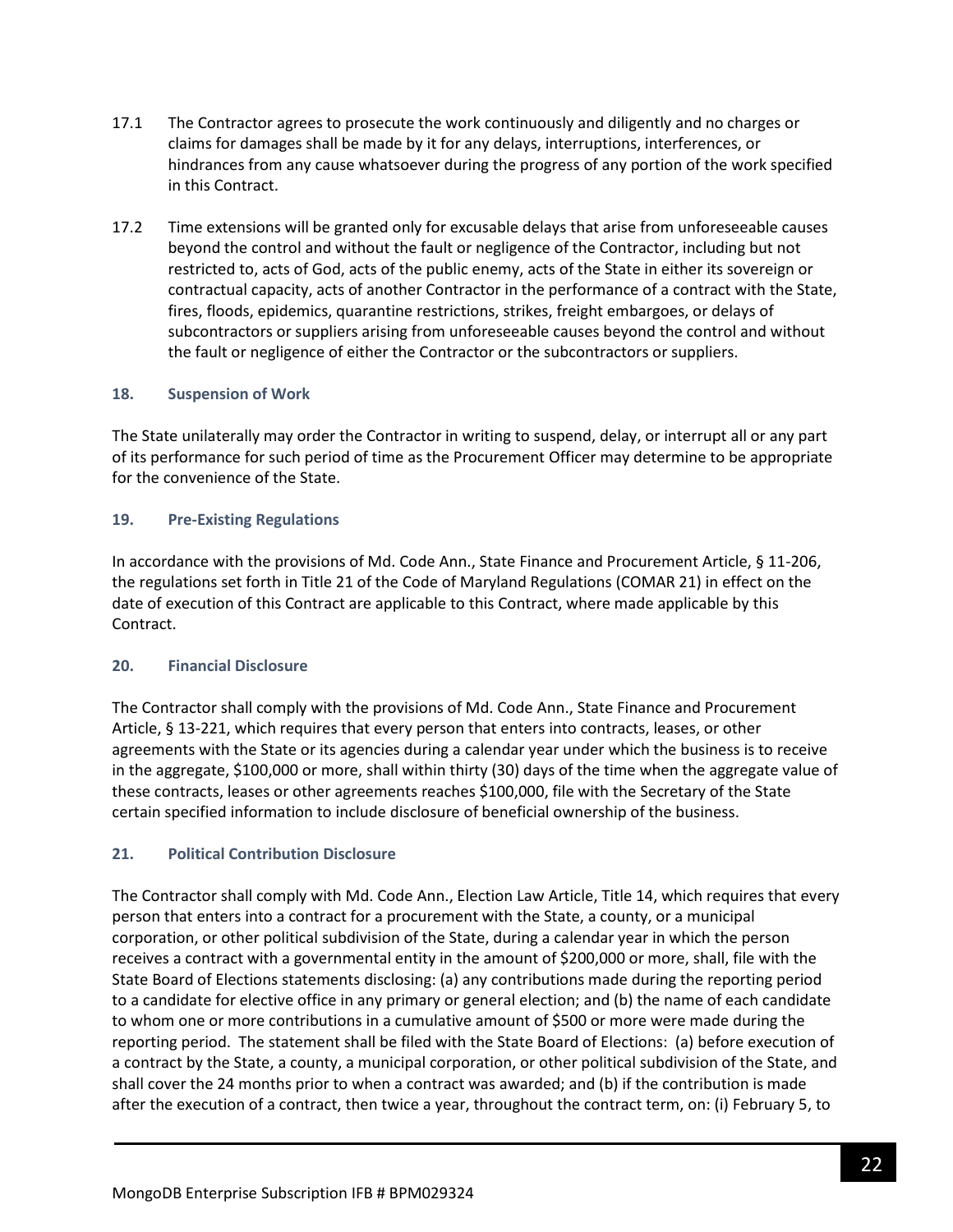cover the six (6) month period ending January 31; and (ii) August 5, to cover the six (6) month period ending July 31. Additional information is available on the State Board of Elections website: http://www.elections.state.md.us/campaign\_finance/index.html.

# **22. Documents Retention and Inspection Clause**

The Contractor and subcontractors shall retain and maintain all records and documents relating to this Contract for a period of ten (10) years after final payment by the State hereunder or any applicable statute of limitations or federal retention requirements, whichever is longer, and shall make them available for inspection and audit by authorized representatives of the State, including the Procurement Officer or designee, at all reasonable times. All records related in any way to the Contract are to be retained for the entire time provided under this section. In the event of any audit, the Contractor shall provide assistance to the State, without additional compensation, to identify, investigate, and reconcile any audit discrepancies and/or variances. This Section 24 shall survive expiration or termination of the Contract.

# **23. Compliance with Laws**

The Contractor hereby represents and warrants that:

- 23.1 It is qualified to do business in the State and that it will take such action as, from time-to-time hereafter, may be necessary to remain so qualified;
- 23.2 It is not in arrears with respect to the payment of any monies due and owing the State, or any department or unit thereof, including but not limited to the payment of taxes and employee benefits, and that it shall not become so in arrears during the term of this Contract;
- 23.3 It shall comply with all federal, State and local laws, regulations, and ordinances applicable to its activities and obligations under this Contract; and
- 23.4 It shall obtain, at its expense, all licenses, permits, insurance, and governmental approvals, if any, necessary to the performance of its obligations under this Contract.

# **24. Cost and Price Certification**

By submitting cost or price information, the Contractor certifies to the best of its knowledge that the information submitted is accurate, complete, and current as of the date of its Bid/Proposal.

The price under this Contract and any change order or modification hereunder, including profit or fee, shall be adjusted to exclude any significant price increases occurring because the Contractor furnished cost or price information which, as of the date of its Bid/Proposal, was inaccurate, incomplete, or not current.

# **25. Subcontracting; Assignment**

The Contractor may not subcontract any portion of the services provided under this Contract without obtaining the prior written approval of the Procurement Officer, nor may the Contractor assign this Contract or any of its rights or obligations hereunder, without the prior written approval of the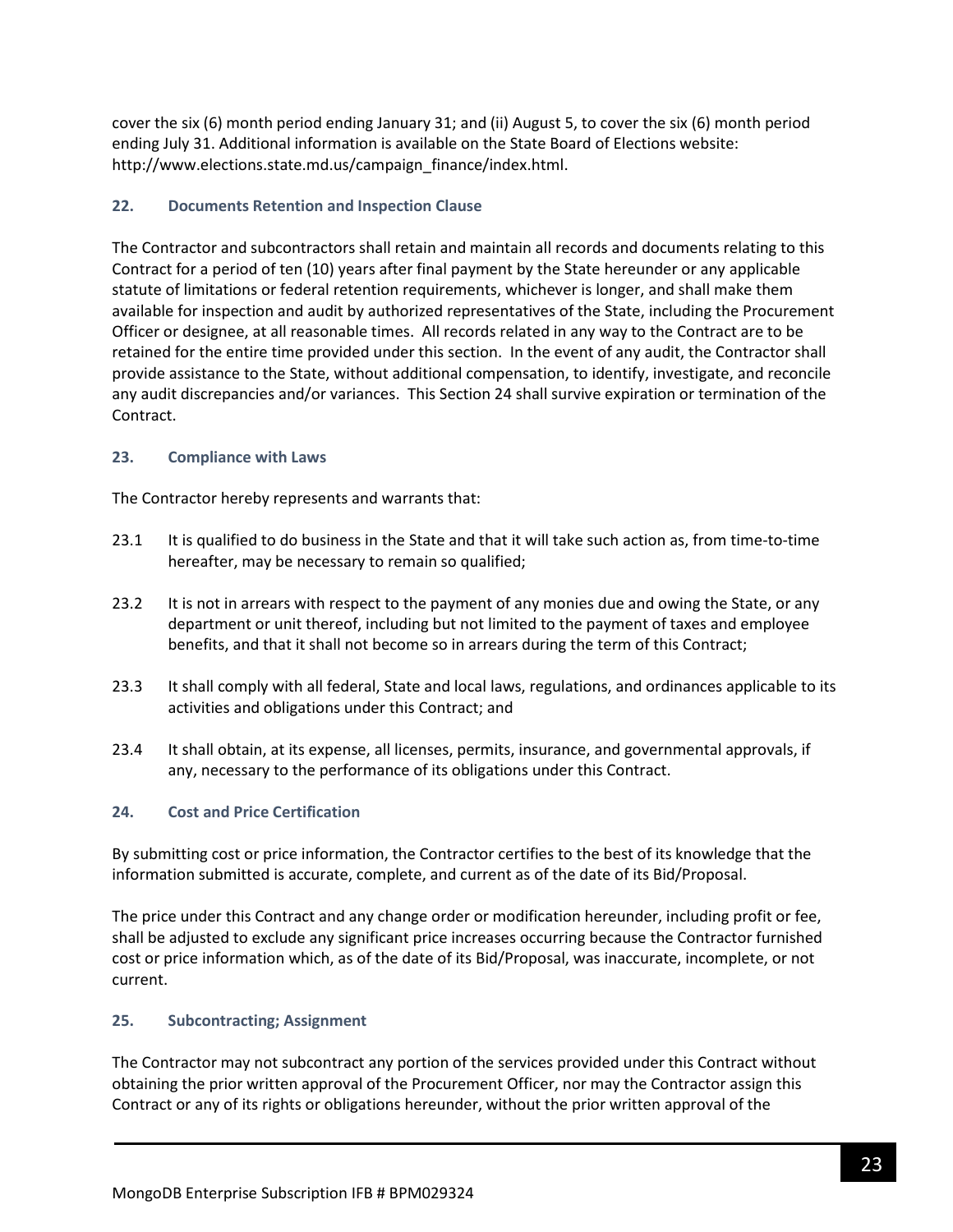Procurement Officer provided, however, that a contractor may assign monies receivable under a contract after due notice to the State. Any subcontracts shall include such language as may be required in various clauses contained within this Contract, exhibits, and attachments. The Contract shall not be assigned until all approvals, documents, and affidavits are completed and properly registered. The State shall not be responsible for fulfillment of the Contractor's obligations to its subcontractors.

### **26. Liability**

For breach of this Contract, negligence, misrepresentation, or any other contract or tort claim, Contractor shall be liable as follows:

- 26.1 For infringement of patents, copyrights, trademarks, service marks, and/or trade secrets, as provided in Section 5 of this Contract;
- 26.2 Without limitation for damages for bodily injury (including death) and damage to real property and tangible personal property; and
- 26.3 For all other claims, damages, losses, costs, expenses, suits, or actions in any way related to this Contract where liability is not otherwise set forth as being "without limitation", and regardless of the basis on which the claim is made, Contractor's liability shall not exceed 3 times the value of the Contract. Third-party claims arising under Section 6 ("Indemnification") of this Contract are included in this limitation of liability only if the State is immune from liability. Contractor's liability for third-party claims arising under Section 6 of this Contract, including for intellectual property infringement, bodily injury, damage to real property, and damage tangible personal property, shall be unlimited if the State is not immune from liability for claims arising under Section 6.

#### **27. Commercial Nondiscrimination**

- 27.1 As a condition of entering into this Contract, Contractor represents and warrants that it will comply with the State's Commercial Nondiscrimination Policy, as described at Md. Code Ann., State Finance and Procurement Article, Title 19. As part of such compliance, Contractor may not discriminate on the basis of race, color, religion, ancestry or national origin, sex, age, marital status, sexual orientation, sexual identity, or on the basis of disability or other unlawful forms of discrimination in the solicitation, selection, hiring, or commercial treatment of subcontractors, vendors, suppliers, or commercial customers, nor shall Contractor retaliate against any person for reporting instances of such discrimination. Contractor shall provide equal opportunity for subcontractors, vendors, and suppliers to participate in all of its public sector and private sector subcontracting and supply opportunities, provided that this clause does not prohibit or limit lawful efforts to remedy the effects of marketplace discrimination that have occurred or are occurring in the marketplace. Contractor understands that a material violation of this clause shall be considered a material breach of this Contract and may result in termination of this Contract, disqualification of Contractor from participating in State contracts, or other sanctions. This clause is not enforceable by or for the benefit of, and creates no obligation to, any third party.
- 27.2 The Contractor shall include the above Commercial Nondiscrimination clause, or similar clause approved by the Department, in all subcontracts.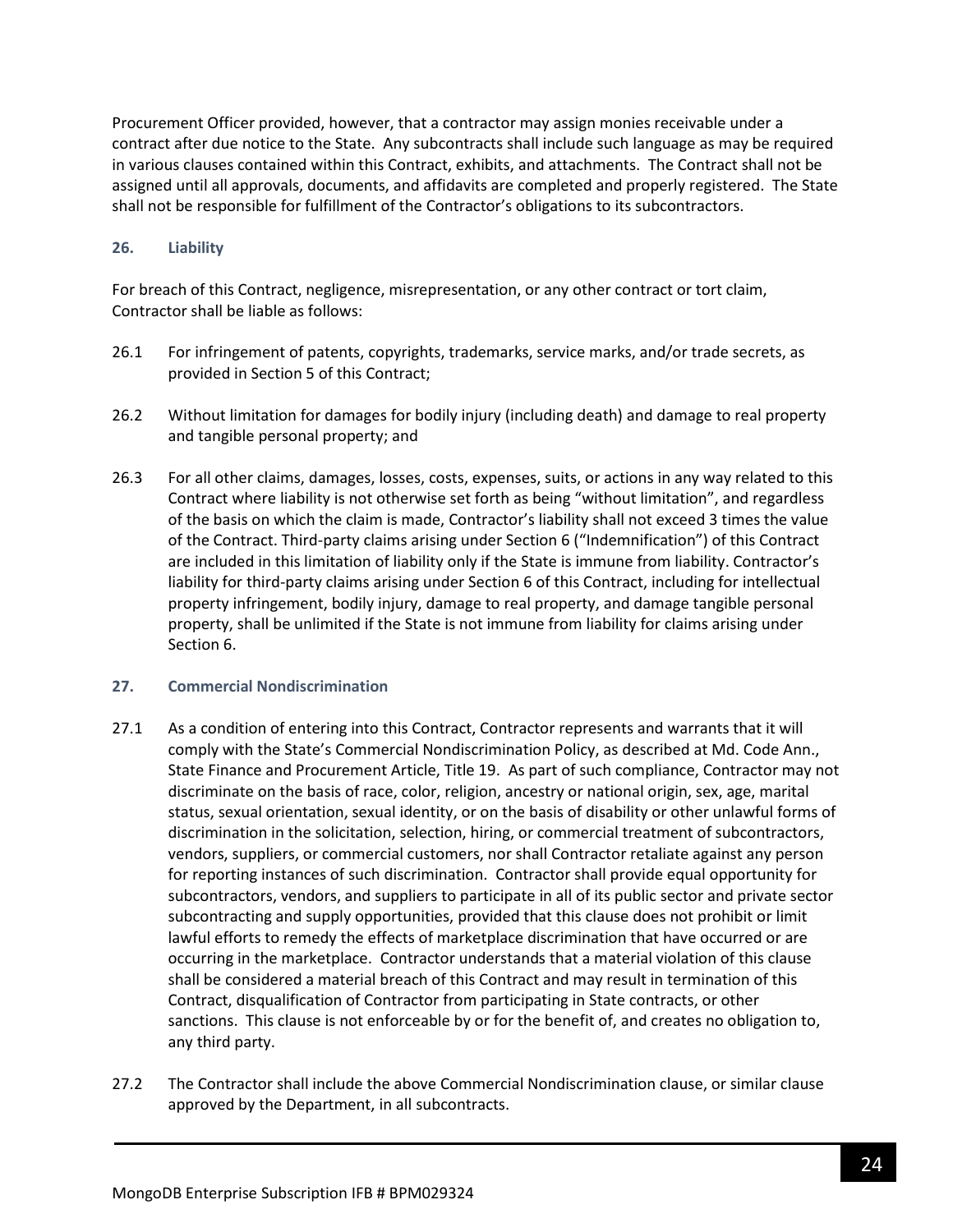27.3 As a condition of entering into this Contract, upon the request of the Commission on Civil Rights, and only after the filing of a complaint against Contractor under Md. Code Ann., State Finance and Procurement Article, Title 19, as amended from time to time, Contractor agrees to provide within sixty (60) days after the request a complete list of the names of all subcontractors, vendors, and suppliers that Contractor has used in the past four (4) years on any of its contracts that were undertaken within the State of Maryland, including the total dollar amount paid by Contractor on each subcontract or supply contract. Contractor further agrees to cooperate in any investigation conducted by the State pursuant to the State's Commercial Nondiscrimination Policy as set forth at Md. Code Ann., State Finance and Procurement Article, Title 19, and to provide any documents relevant to any investigation that are requested by the State. Contractor understands that violation of this clause is a material breach of this Contract and may result in contract termination, disqualification by the State from participating in State contracts, and other sanctions.

#### **28. Contract Monitor and Procurement Officer**

The work to be accomplished under this Contract shall be performed under the direction of the Contract Monitor. All matters relating to the interpretation of this Contract shall be referred to the Procurement Officer for determination.

#### **29. Notices**

All notices hereunder shall be in writing and either delivered personally or sent by certified or registered mail, postage prepaid, as follows:

> \_\_\_\_\_\_\_\_\_\_\_\_\_\_\_\_\_\_\_\_\_\_\_\_\_\_\_\_\_\_\_\_\_\_\_\_\_\_\_\_\_ \_\_\_\_\_\_\_\_\_\_\_\_\_\_\_\_\_\_\_\_\_\_\_\_\_\_\_\_\_\_\_\_\_\_\_\_\_\_\_\_\_ \_\_\_\_\_\_\_\_\_\_\_\_\_\_\_\_\_\_\_\_\_\_\_\_\_\_\_\_\_\_\_\_\_\_\_\_\_\_\_\_\_

If to the State: Tracey D. Gamble Procurement Officer 750 E. Pratt Street, 6th Floor, Baltimore, MD 21202 410-547-8152 hix.procurement@maryland.gov

If to the Contractor:

#### **30. Federal Funds Requirements and Restrictions**

This Contract contains federal funds from the following source: Medicaid Funds, CFDA number 93.778. Execution of this Contract indicates Contractor's agreement with all federal funding terms and conditions that apply to contractors receiving federal funds from the above referenced source, including but not limited to those required by 45 C.F.R. § 75.335 and appendix II to Part 75 of Title 45 of the Code of Federal Regulations and Attachment E of the IFB. Attachment E of the IFB is incorporated into this Contract pursuant to Section 2.1, above.

#### **31. Miscellaneous**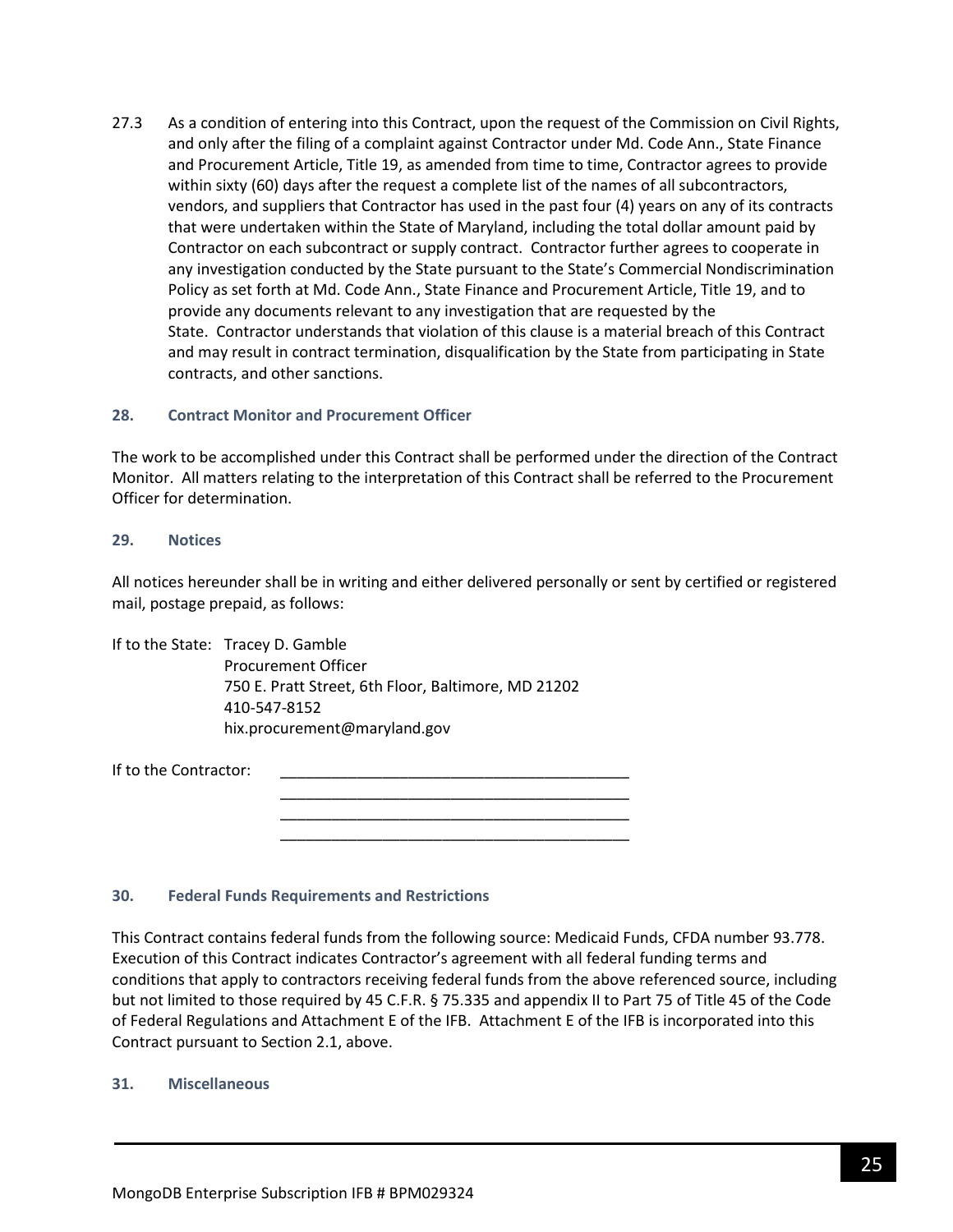- 31.1 Any provision of this Contract which contemplates performance or observance subsequent to any termination or expiration of this contract shall survive termination or expiration of this contract and continue in full force and effect.
- 31.2 If any term contained in this contract is held or finally determined to be invalid, illegal, or unenforceable in any respect, in whole or in part, such term shall be severed from this contract, and the remaining terms contained herein shall continue in full force and effect, and shall in no way be affected, prejudiced, or disturbed thereby.

[Signatures on next page(s)]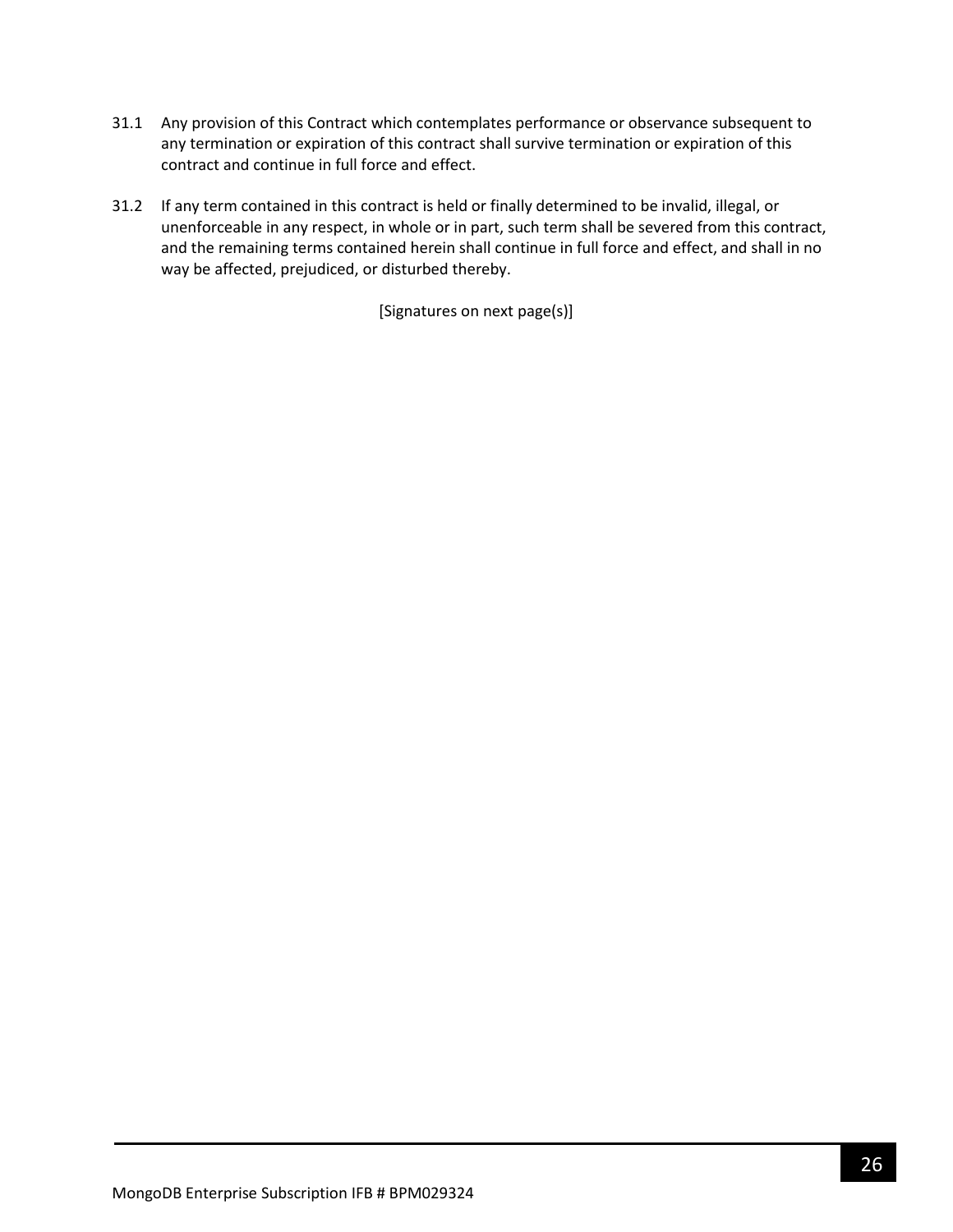# [Signature page to MongoDB Enterprise Subscription]

**IN WITNESS THEREOF**, the parties have executed this Contract as of the date hereinabove set forth.

| <b>CONTRACTOR</b>                                                                            | MARYLAND HEALTH BENEFIT EXCHANGE                       |
|----------------------------------------------------------------------------------------------|--------------------------------------------------------|
| By                                                                                           | By: Michele Eberle, Executive Director<br>Or designee: |
| <b>Title</b>                                                                                 |                                                        |
| Date                                                                                         | Date                                                   |
| Approved for form and legal sufficiency<br>this $\qquad \qquad$ day of $\qquad \qquad$ 2022. |                                                        |

Assistant Attorney General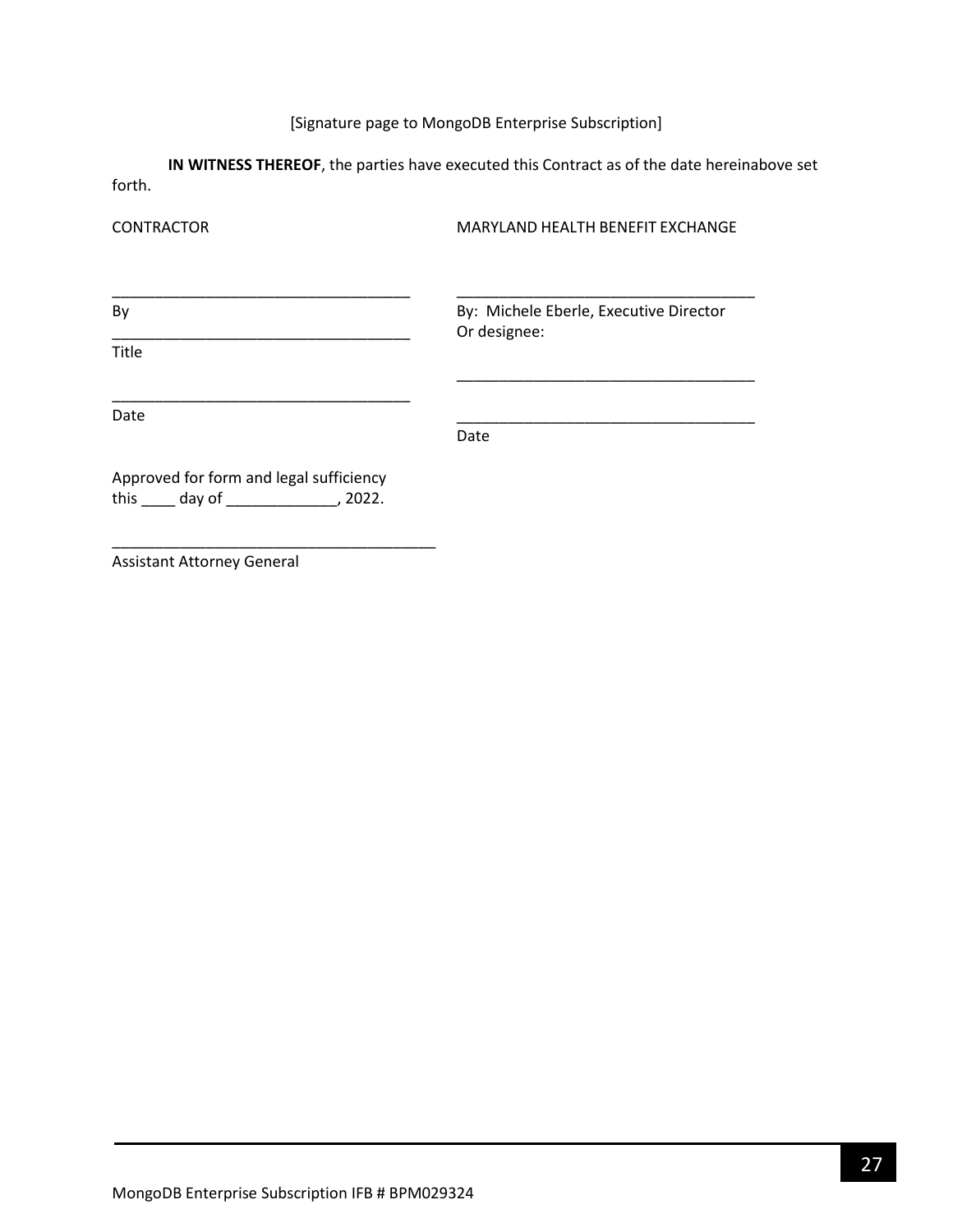### **ATTACHMENT B – BID/PROPOSAL AFFIDAVIT**

### <span id="page-27-0"></span>A. AUTHORITY

I hereby affirm that I, \_\_\_\_\_\_\_\_\_\_\_\_\_\_\_\_\_\_(name of affiant) am the \_\_\_\_\_\_\_\_\_\_\_\_\_\_(title) and duly authorized representative of \_\_\_\_\_\_\_\_\_\_\_\_\_(name of business entity) and that I possess the legal authority to make this affidavit on behalf of the business for which I am acting.

### B. CERTIFICATION REGARDING COMMERCIAL NONDISCRIMINATION

The undersigned Bidder/Offeror hereby certifies and agrees that the following information is correct: In preparing its Bid/Proposal on this project, the Bidder/Offeror has considered all Proposals submitted from qualified, potential subcontractors and suppliers, and has not engaged in "discrimination" as defined in § 19-103 of the State Finance and Procurement Article of the Annotated Code of Maryland. "Discrimination" means any disadvantage, difference, distinction, or preference in the solicitation, selection, hiring, or commercial treatment of a vendor, subcontractor, or commercial customer on the basis of race, color, religion, ancestry, or national origin, sex, age, marital status, sexual orientation, sexual identity, or on the basis of disability or any otherwise unlawful use of characteristics regarding the vendor's, supplier's, or commercial customer's employees or owners. "Discrimination" also includes retaliating against any person or other entity for reporting any incident of "discrimination". Without limiting any other provision of the solicitation on this project, it is understood that, if the certification is false, such false certification constitutes grounds for the State to reject the Bid/Proposal submitted by the Bidder/Offeror on this project, and terminate any contract awarded based on the Bid/Proposal. As part of its Bid/Proposal, the Bidder/Offeror herewith submits a list of all instances within the past 4 years where there has been a final adjudicated determination in a legal or administrative proceeding in the State of Maryland that the Bidder/Offeror discriminated against subcontractors, vendors, suppliers, or commercial customers, and a description of the status or resolution of that determination, including any remedial action taken. Bidder/Offeror agrees to comply in all respects with the State's Commercial Nondiscrimination Policy as described under Title 19 of the State Finance and Procurement Article of the Annotated Code of Maryland.

#### B-1. CERTIFICATION REGARDING MINORITY BUSINESS ENTERPRISES.

The undersigned Bidder/Offeror hereby certifies and agrees that it has fully complied with the State Minority Business Enterprise Law, State Finance and Procurement Article, § 14-308(a)(2), Annotated Code of Maryland, which provides that, except as otherwise provided by law, a contractor may not identify a certified minority business enterprise in a Bid/Proposal and:

(1) Fail to request, receive, or otherwise obtain authorization from the certified minority business enterprise to identify the certified minority Proposal;

(2) Fail to notify the certified minority business enterprise before execution of the contract of its inclusion in the Bid/Proposal;

(3) Fail to use the certified minority business enterprise in the performance of the contract; or

(4) Pay the certified minority business enterprise solely for the use of its name in the Bid/Proposal.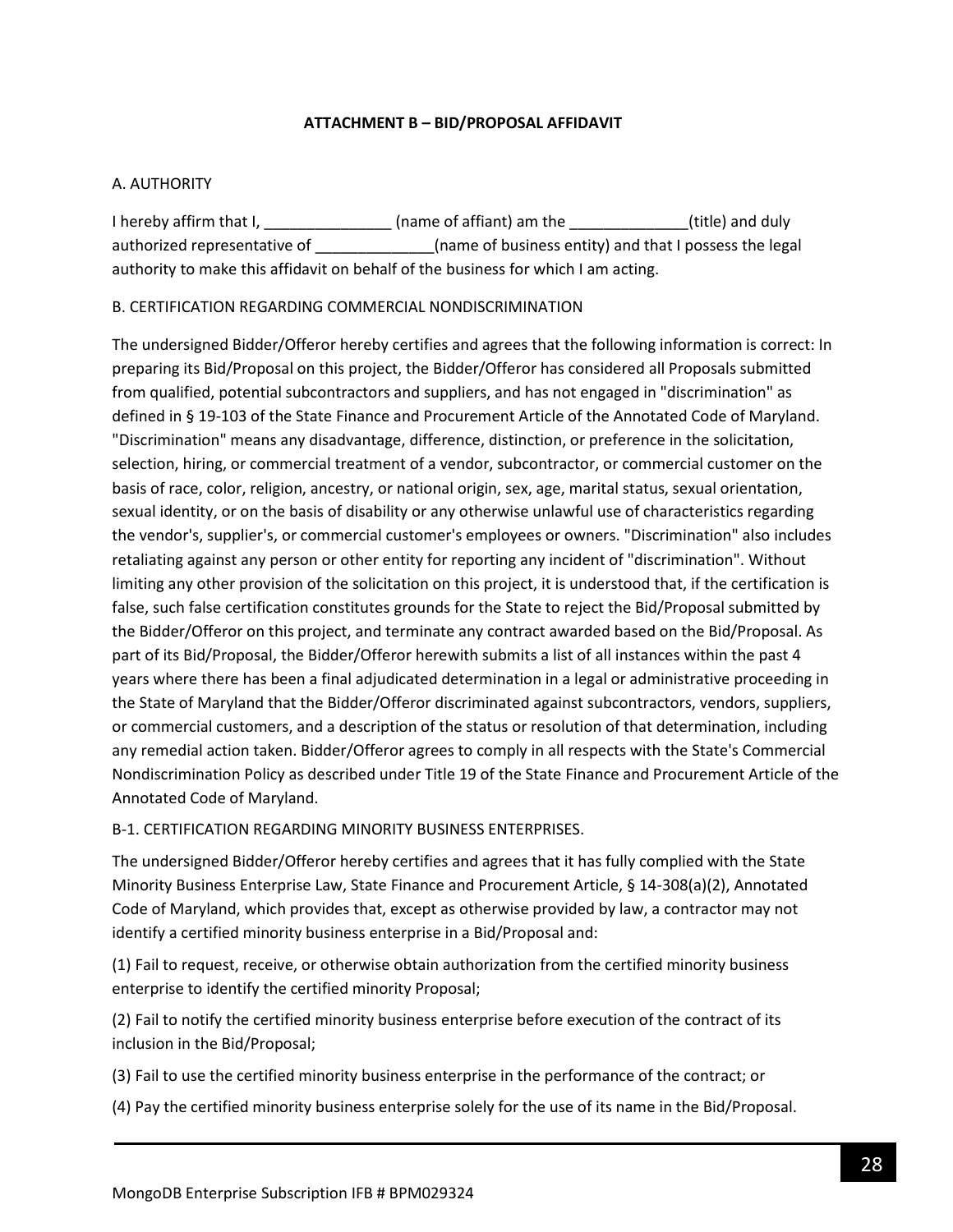Without limiting any other provision of the solicitation on this project, it is understood that if the certification is false, such false certification constitutes grounds for the State to reject the Bid/Proposal submitted by the Bidder/Offeror on this project, and terminate any contract awarded based on the Bid/Proposal.

B-2. CERTIFICATION REGARDING VETERAN-OWNED SMALL BUSINESS ENTERPRISES.

The undersigned Bidder/Offeror hereby certifies and agrees that it has fully complied with the State veteran-owned small business enterprise law, State Finance and Procurement Article, § 14-605, Annotated Code of Maryland, which provides that a person may not:

(1) Knowingly and with intent to defraud, fraudulently obtain, attempt to obtain, or aid another person in fraudulently obtaining or attempting to obtain public money, procurement contracts, or funds expended under a procurement contract to which the person is not entitled under this title;

(2) Knowingly and with intent to defraud, fraudulently represent participation of a veteran–owned small business enterprise in order to obtain or retain a Bid/Proposal preference or a procurement contract;

(3) Willfully and knowingly make or subscribe to any statement, declaration, or other document that is fraudulent or false as to any material matter, whether or not that falsity or fraud is committed with the knowledge or consent of the person authorized or required to present the declaration, statement, or document;

(4) Willfully and knowingly aid, assist in, procure, counsel, or advise the preparation or presentation of a declaration, statement, or other document that is fraudulent or false as to any material matter, regardless of whether that falsity or fraud is committed with the knowledge or consent of the person authorized or required to present the declaration, statement, or document;

(5) Willfully and knowingly fail to file any declaration or notice with the unit that is required by COMAR 21.11.12; or

(6) Establish, knowingly aid in the establishment of, or exercise control over a business found to have violated a provision of  $\S$  B-2(1)-(5) of this regulation.

C. AFFIRMATION REGARDING BRIBERY CONVICTIONS

I FURTHER AFFIRM THAT:

Neither I, nor to the best of my knowledge, information, and belief, the above business (as is defined in Section 16-101(b) of the State Finance and Procurement Article of the Annotated Code of Maryland), or any of its officers, directors, partners, controlling stockholders, or any of its employees directly involved in the business's contracting activities including obtaining or performing contracts with public bodies has been convicted of, or has had probation before judgment imposed pursuant to Criminal Procedure Article, § 6-220, Annotated Code of Maryland, or has pleaded nolo contendere to a charge of, bribery, attempted bribery, or conspiracy to bribe in violation of Maryland law, or of the law of any other state or federal law, except as follows (indicate the reasons why the affirmation cannot be given and list any conviction, plea, or imposition of probation before judgment with the date, court, official or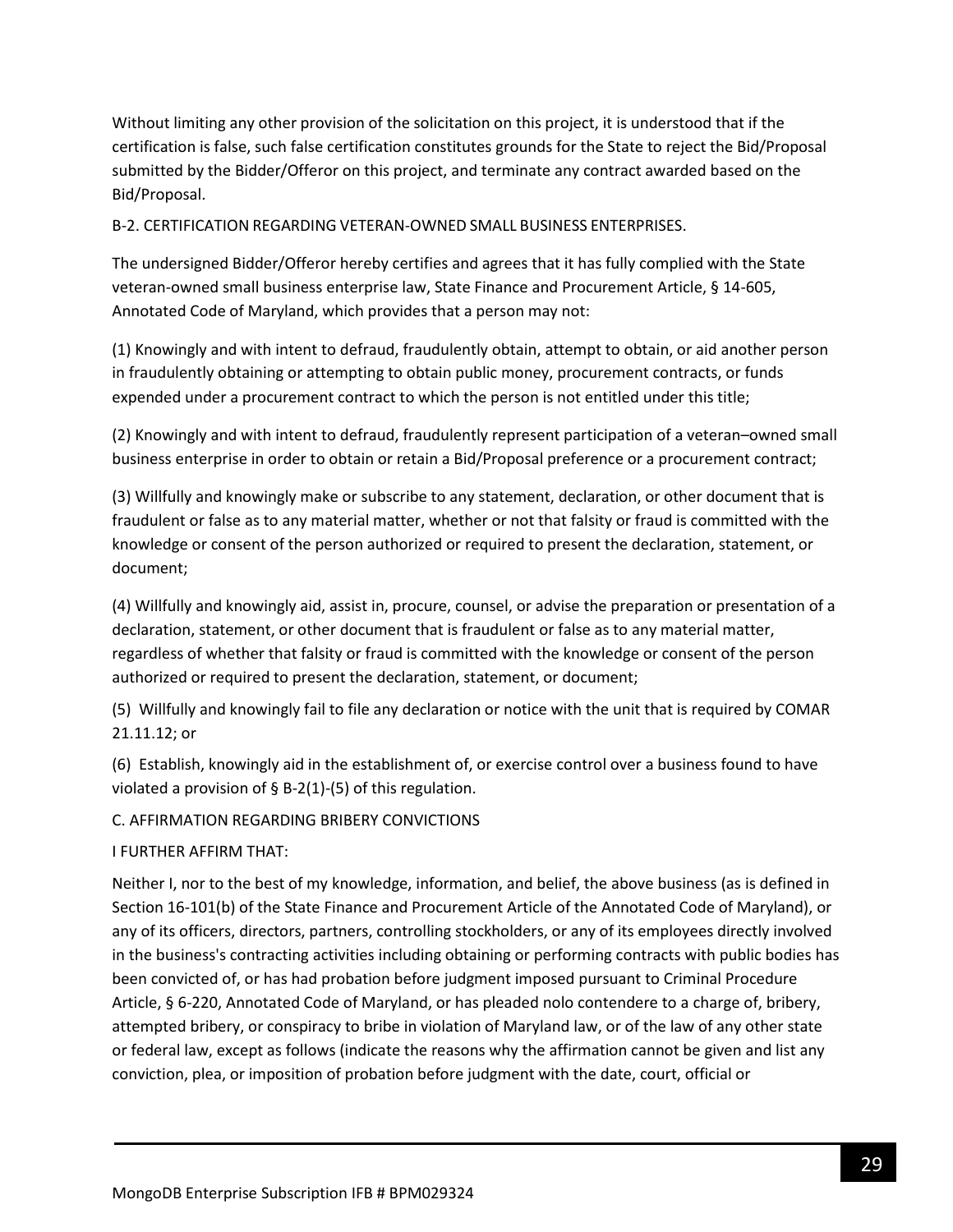administrative body, the sentence or disposition, the name(s) of person(s) involved, and their current positions and responsibilities with the business):

D. AFFIRMATION REGARDING OTHER CONVICTIONS

\_\_\_\_\_\_\_\_\_\_\_\_\_\_\_\_\_\_\_\_\_\_\_\_\_\_\_\_\_\_\_\_\_\_\_\_\_\_\_\_\_\_\_\_\_\_\_\_\_\_\_\_\_\_\_\_\_\_\_\_

\_\_\_\_\_\_\_\_\_\_\_\_\_\_\_\_\_\_\_\_\_\_\_\_\_\_\_\_\_\_\_\_\_\_\_\_\_\_\_\_\_\_\_\_\_\_\_\_\_\_\_\_\_\_\_\_\_\_\_\_

\_\_\_\_\_\_\_\_\_\_\_\_\_\_\_\_\_\_\_\_\_\_\_\_\_\_\_\_\_\_\_\_\_\_\_\_\_\_\_\_\_\_\_\_\_\_\_\_\_\_\_\_\_\_\_\_\_\_\_.

I FURTHER AFFIRM THAT:

Neither I, nor to the best of my knowledge, information, and belief, the above business, or any of its officers, directors, partners, controlling stockholders, or any of its employees directly involved in the business's contracting activities including obtaining or performing contracts with public bodies, has:

(1) Been convicted under state or federal statute of:

(a) A criminal offense incident to obtaining, attempting to obtain, or performing a public or private contract; or

(b) Fraud, embezzlement, theft, forgery, falsification or destruction of records or receiving stolen property;

(2) Been convicted of any criminal violation of a state or federal antitrust statute;

(3) Been convicted under the provisions of Title 18 of the United States Code for violation of the Racketeer Influenced and Corrupt Organization Act, 18 U.S.C. § 1961 et seq., or the Mail Fraud Act, 18 U.S.C. § 1341 et seq., for acts in connection with the submission of Bids/Proposals for a public or private contract;

(4) Been convicted of a violation of the State Minority Business Enterprise Law, § 14-308 of the State Finance and Procurement Article of the Annotated Code of Maryland;

(5) Been convicted of a violation of § 11-205.1 of the State Finance and Procurement Article of the Annotated Code of Maryland;

(6) Been convicted of conspiracy to commit any act or omission that would constitute grounds for conviction or liability under any law or statute described in subsections (1)—(5) above;

(7) Been found civilly liable under a state or federal antitrust statute for acts or omissions in connection with the submission of Bids/Proposals for a public or private contract;

(8) Been found in a final adjudicated decision to have violated the Commercial Nondiscrimination Policy under Title 19 of the State Finance and Procurement Article of the Annotated Code of Maryland with regard to a public or private contract;

(9) Been convicted of a violation of one or more of the following provisions of the Internal Revenue Code:

(a) §7201, Attempt to Evade or Defeat Tax;

(b) §7203, Willful Failure to File Return, Supply Information, or Pay Tax,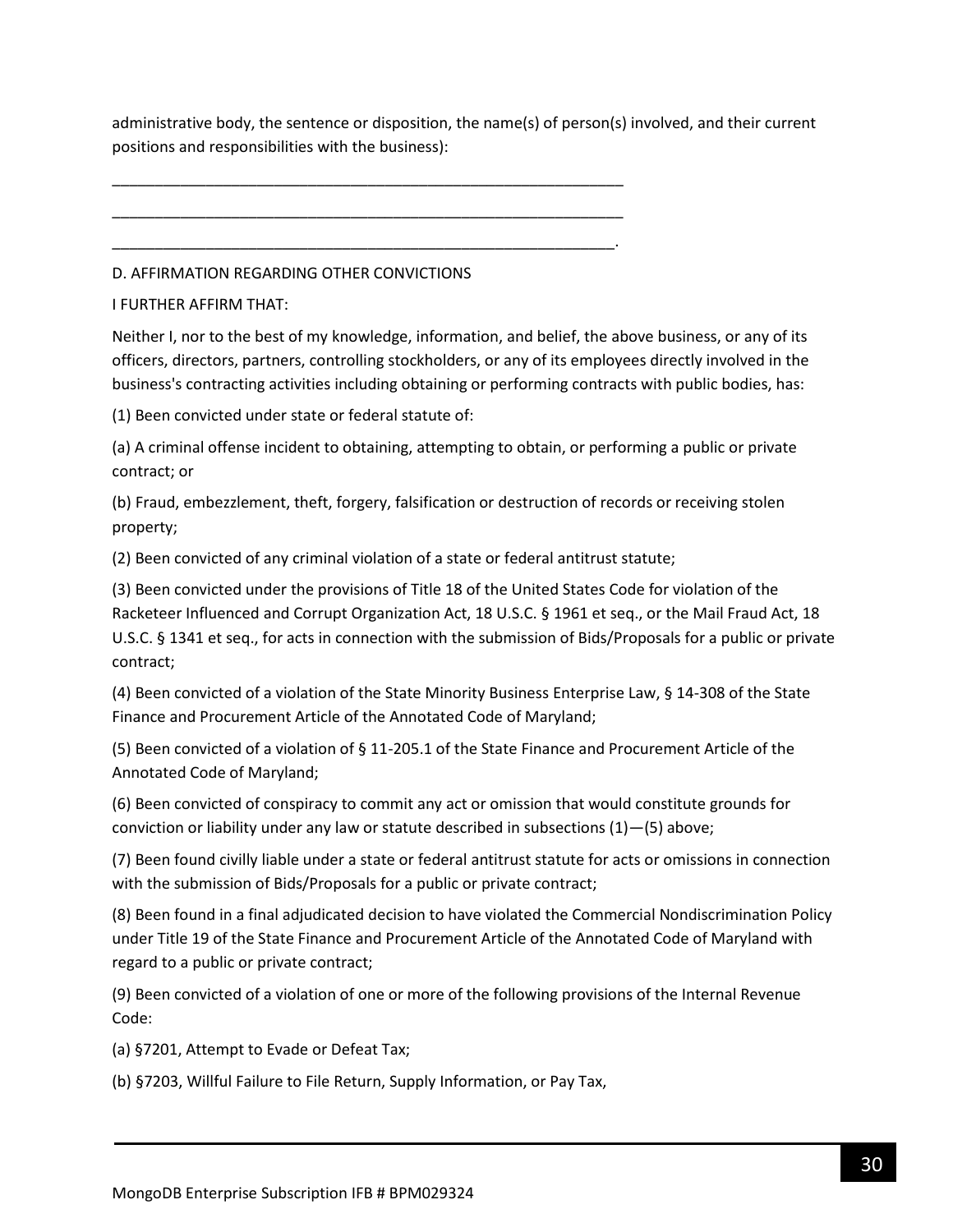(c) §7205, Fraudulent Withholding Exemption Certificate or Failure to Supply Information,

(d) §7205, Fraud and False Statements, or

(e) §7207, Fraudulent Returns, Statements, or Other Documents;

(10) Been convicted of a violation of 18 U.S.C. §286, Conspiracy to Defraud the Government with Respect to Claims, 18 U.S.C. §287, False, Fictitious, or Fraudulent Claims, or 18 U.S.C. §371, Conspiracy to Defraud the United States;

(11) Been convicted of a violation of the Tax-General Article, Title 13, Subtitle 7 or Subtitle 10, Annotated Code of Maryland;

(12) Been found to have willfully or knowingly violated State Prevailing Wage Laws as provided in the State Finance and Procurement Article, Title 17, Subtitle 2, Annotated Code of Maryland, if:

- (a) A court:
- (i) Made the finding; and
- (ii) Decision became final; or
- (b) The finding was:
- (i) Made in a contested case under the Maryland Administrative Procedure Act; and
- (ii) Not overturned on judicial review;

(13) Been found to have willfully or knowingly violated State Living Wage Laws as provided in the State Finance and Procurement Article, Title 18, Annotated Code of Maryland, if:

- (a) A court:
- (i) Made the finding; and
- (ii) Decision became final; or
- (b) The finding was:
- (i) Made in a contested case under the Maryland Administrative Procedure Act; and
- (ii) Not overturned on judicial review;

(14) Been found to have willfully or knowingly violated the Labor and Employment Article, Title 3, Subtitles 3, 4, or 5, or Title 5, Annotated Code of Maryland, if:

- (a) A court:
- (i) Made the finding; and
- (ii) Decision became final; or
- (b) The finding was:
- (i) Made in a contested case under the Maryland Administrative Procedure Act; and
- (ii) Not overturned on judicial review; or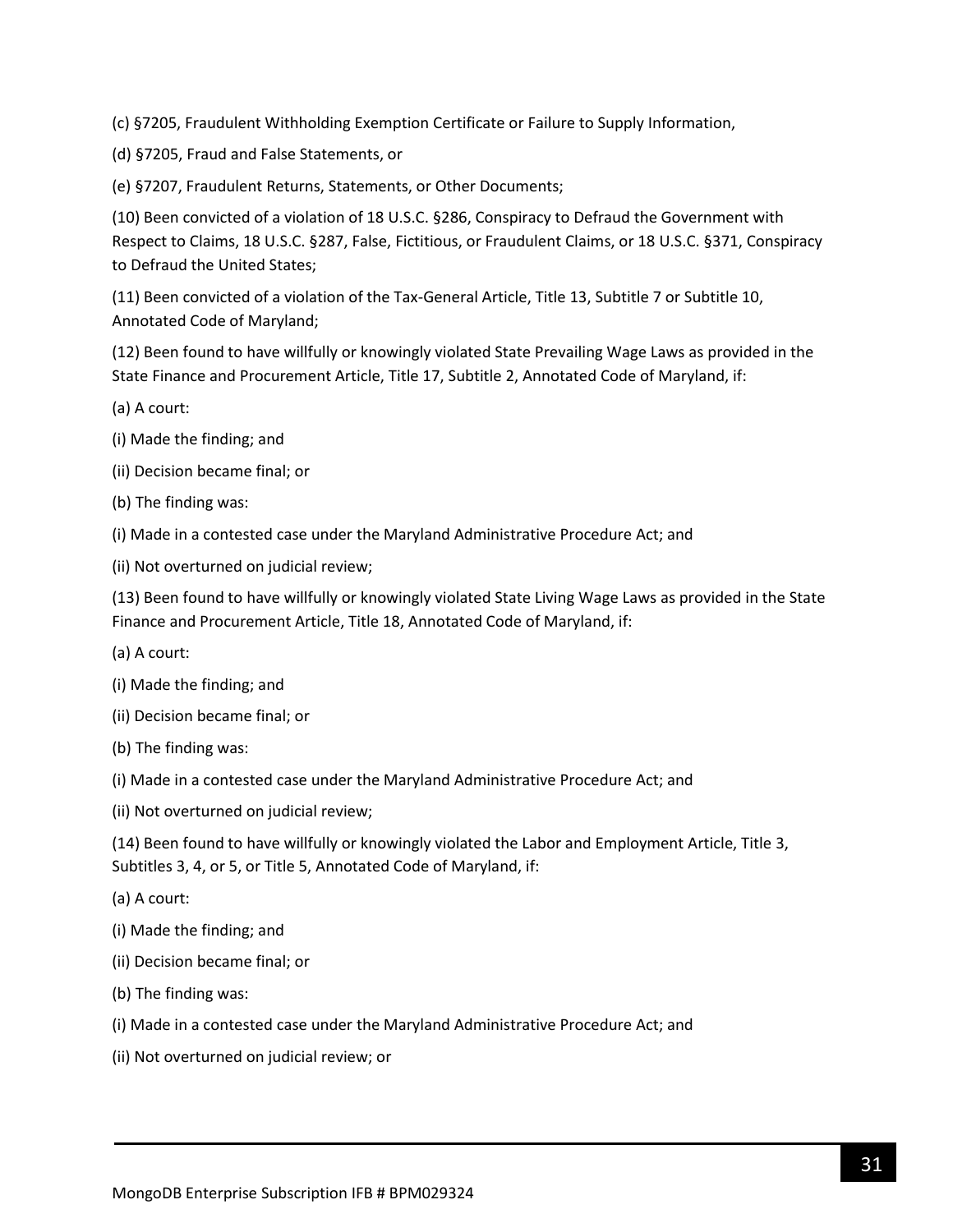(15) Admitted in writing or under oath, during the course of an official investigation or other proceedings, acts or omissions that would constitute grounds for conviction or liability under any law or statute described in §§ B and C and subsections  $D(1)$ — $(14)$  above, except as follows (indicate reasons why the affirmations cannot be given, and list any conviction, plea, or imposition of probation before judgment with the date, court, official or administrative body, the sentence or disposition, the name(s) of the person(s) involved and their current positions and responsibilities with the business, and the status of any debarment):

\_\_\_\_\_\_\_\_\_\_\_\_\_\_\_\_\_\_\_\_\_\_\_\_\_\_\_\_\_\_\_\_\_\_\_\_\_\_\_\_\_\_\_\_\_\_\_\_\_\_\_\_\_\_\_\_\_\_\_\_

\_\_\_\_\_\_\_\_\_\_\_\_\_\_\_\_\_\_\_\_\_\_\_\_\_\_\_\_\_\_\_\_\_\_\_\_\_\_\_\_\_\_\_\_\_\_\_\_\_\_\_\_\_\_\_\_\_\_\_\_

\_\_\_\_\_\_\_\_\_\_\_\_\_\_\_\_\_\_\_\_\_\_\_\_\_\_\_\_\_\_\_\_\_\_\_\_\_\_\_\_\_\_\_\_\_\_\_\_\_\_\_\_\_\_\_\_\_\_\_.

### E. AFFIRMATION REGARDING DEBARMENT

#### I FURTHER AFFIRM THAT:

Neither I, nor to the best of my knowledge, information, and belief, the above business, or any of its officers, directors, partners, controlling stockholders, or any of its employees directly involved in the business's contracting activities, including obtaining or performing contracts with public bodies, has ever been suspended or debarred (including being issued a limited denial of participation) by any public entity, except as follows (list each debarment or suspension providing the dates of the suspension or debarment, the name of the public entity and the status of the proceedings, the name(s) of the person(s) involved and their current positions and responsibilities with the business, the grounds of the debarment or suspension, and the details of each person's involvement in any activity that formed the grounds of the debarment or suspension).

#### F. AFFIRMATION REGARDING DEBARMENT OF RELATED ENTITIES

\_\_\_\_\_\_\_\_\_\_\_\_\_\_\_\_\_\_\_\_\_\_\_\_\_\_\_\_\_\_\_\_\_\_\_\_\_\_\_\_\_\_\_\_\_\_\_\_\_\_\_\_\_\_\_\_\_\_\_\_

\_\_\_\_\_\_\_\_\_\_\_\_\_\_\_\_\_\_\_\_\_\_\_\_\_\_\_\_\_\_\_\_\_\_\_\_\_\_\_\_\_\_\_\_\_\_\_\_\_\_\_\_\_\_\_\_\_\_\_\_

\_\_\_\_\_\_\_\_\_\_\_\_\_\_\_\_\_\_\_\_\_\_\_\_\_\_\_\_\_\_\_\_\_\_\_\_\_\_\_\_\_\_\_\_\_\_\_\_\_\_\_\_\_\_\_\_\_\_\_.

\_\_\_\_\_\_\_\_\_\_\_\_\_\_\_\_\_\_\_\_\_\_\_\_\_\_\_\_\_\_\_\_\_\_\_\_\_\_\_\_\_\_\_\_\_\_\_\_\_\_\_\_\_\_\_\_\_\_\_\_

\_\_\_\_\_\_\_\_\_\_\_\_\_\_\_\_\_\_\_\_\_\_\_\_\_\_\_\_\_\_\_\_\_\_\_\_\_\_\_\_\_\_\_\_\_\_\_\_\_\_\_\_\_\_\_\_\_\_\_\_

\_\_\_\_\_\_\_\_\_\_\_\_\_\_\_\_\_\_\_\_\_\_\_\_\_\_\_\_\_\_\_\_\_\_\_\_\_\_\_\_\_\_\_\_\_\_\_\_\_\_\_\_\_\_\_\_\_\_\_.

I FURTHER AFFIRM THAT:

(1) The business was not established, and it does not operate in a manner designed to evade the application of or defeat the purpose of debarment pursuant to Sections 16-101, et seq., of the State Finance and Procurement Article of the Annotated Code of Maryland; and

(2) The business is not a successor, assignee, subsidiary, or affiliate of a suspended or debarred business, except as follows (you must indicate the reasons why the affirmations cannot be given without qualification):

#### G. SUBCONTRACT AFFIRMATION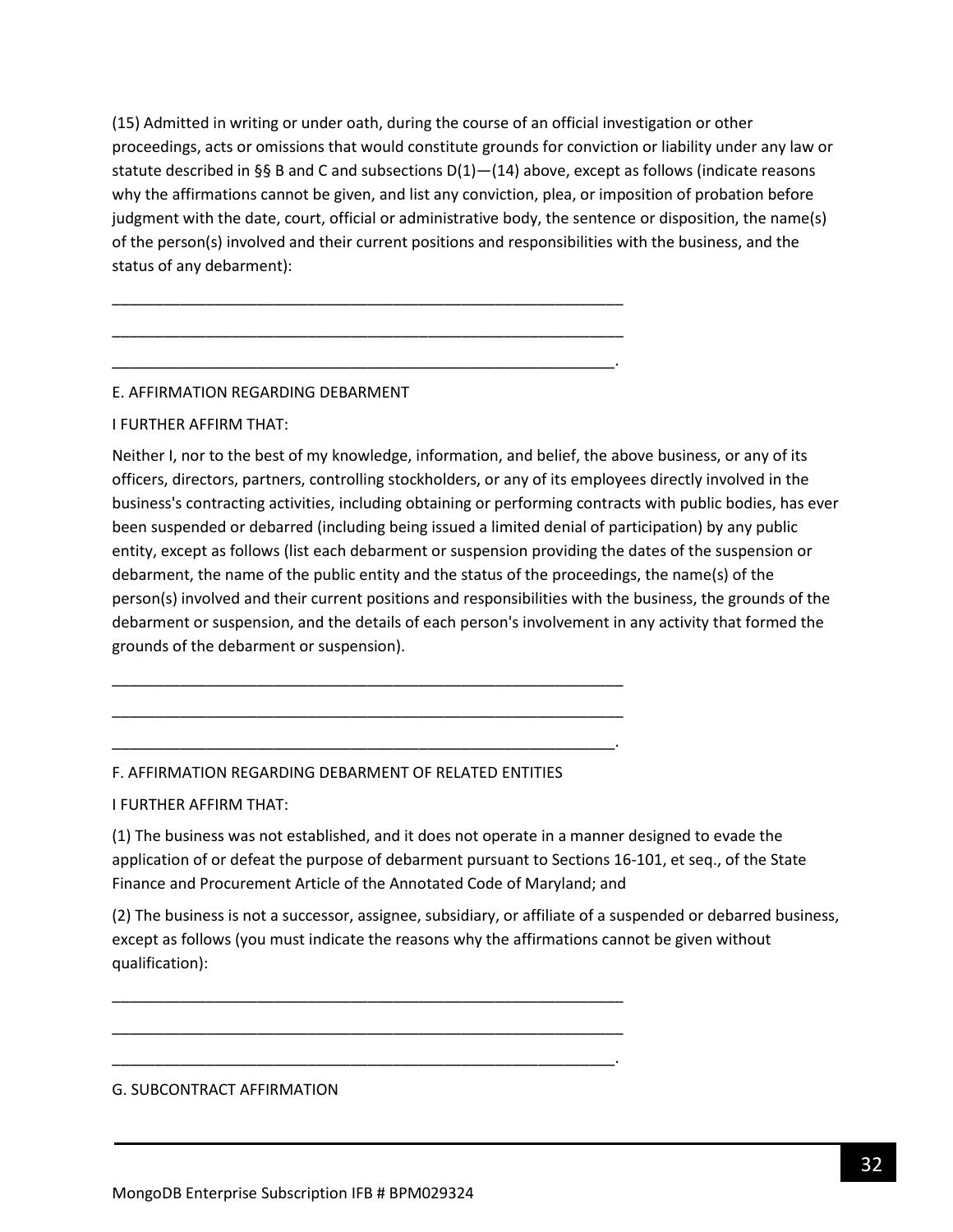### I FURTHER AFFIRM THAT:

Neither I, nor to the best of my knowledge, information, and belief, the above business, has knowingly entered into a contract with a public body under which a person debarred or suspended under Title 16 of the State Finance and Procurement Article of the Annotated Code of Maryland will provide, directly or indirectly, supplies, services, architectural services, construction related services, leases of real property, or construction.

### H. AFFIRMATION REGARDING COLLUSION

### I FURTHER AFFIRM THAT:

Neither I, nor to the best of my knowledge, information, and belief, the above business has:

(1) Agreed, conspired, connived, or colluded to produce a deceptive show of competition in the compilation of the accompanying Bid/Proposal that is being submitted;

(2) In any manner, directly or indirectly, entered into any agreement of any kind to fix the Bid/Proposal price of the Bidder/Offeror or of any competitor, or otherwise taken any action in restraint of free competitive bidding in connection with the contract for which the accompanying Bid/Proposal is submitted.

### I. CERTIFICATION OF TAX PAYMENT

#### I FURTHER AFFIRM THAT:

Except as validly contested, the business has paid, or has arranged for payment of, all taxes due the State of Maryland and has filed all required returns and reports with the Comptroller of the Treasury, the State Department of Assessments and Taxation, and the Department of Labor, Licensing, and Regulation, as applicable, and will have paid all withholding taxes due the State of Maryland prior to final settlement.

#### J. CONTINGENT FEES

# I FURTHER AFFIRM THAT:

The business has not employed or retained any person, partnership, corporation, or other entity, other than a bona fide employee, bona fide agent, bona fide salesperson, or commercial selling agency working for the business, to solicit or secure the Contract, and that the business has not paid or agreed to pay any person, partnership, corporation, or other entity, other than a bona fide employee, bona fide agent, bona fide salesperson, or commercial selling agency, any fee or any other consideration contingent on the making of the Contract.

# K. CERTIFICATION REGARDING INVESTMENTS IN IRAN

(1) The undersigned certifies that, in accordance with State Finance and Procurement Article, §17-705, Annotated Code of Maryland: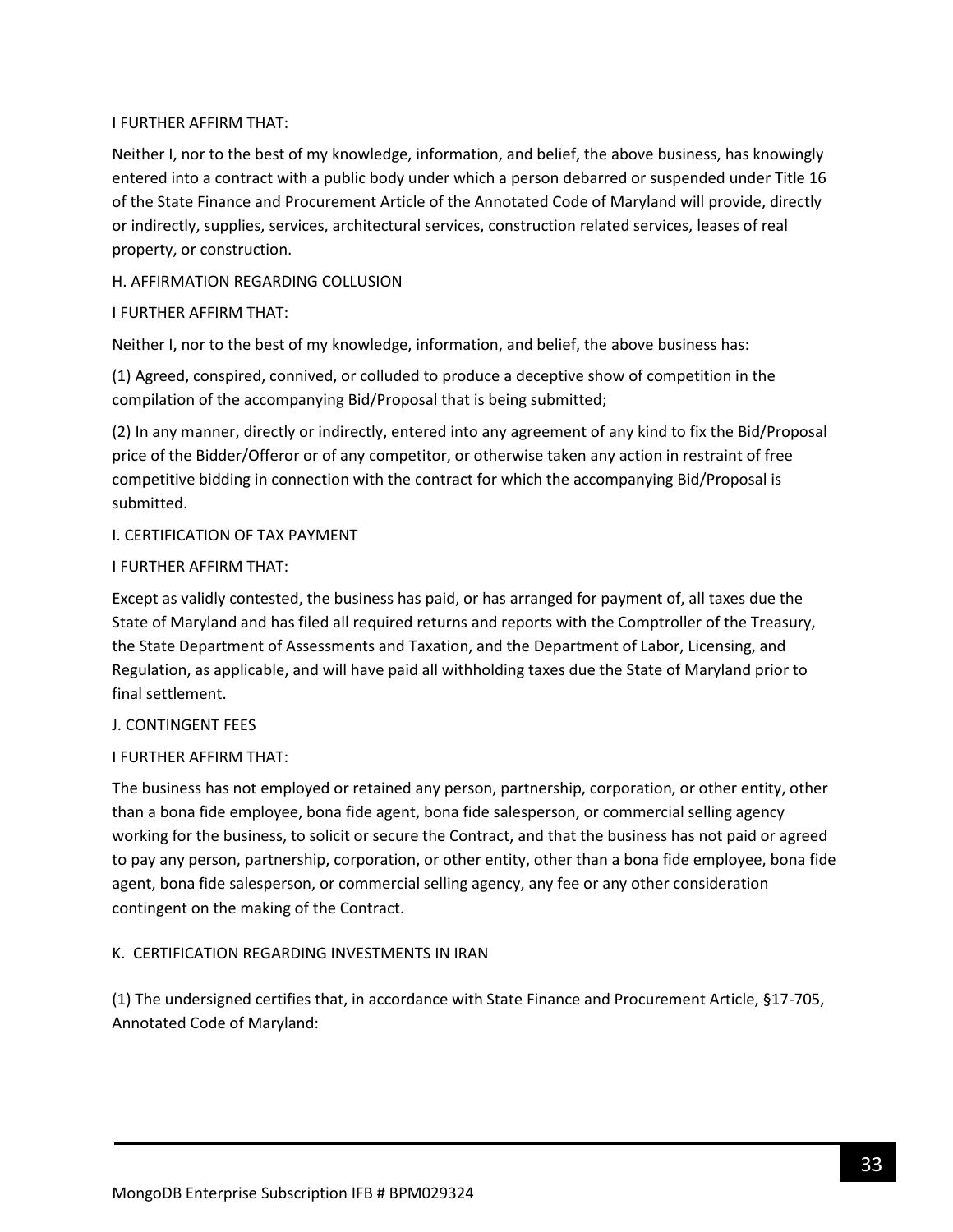(a) It is not identified on the list created by the Board of Public Works as a person engaging in investment activities in Iran as described in State Finance and Procurement Article, §17-702, Annotated Code of Maryland; and

(b) It is not engaging in investment activities in Iran as described in State Finance and Procurement Article, §17-702, Annotated Code of Maryland.

2. The undersigned is unable to make the above certification regarding its investment activities in Iran due to the following activities:

L. CONFLICT MINERALS ORIGINATED IN THE DEMOCRATIC REPUBLIC OF CONGO (FOR SUPPLIES AND SERVICES CONTRACTS)

# I FURTHER AFFIRM THAT:

The business has complied with the provisions of State Finance and Procurement Article, §14-413, Annotated Code of Maryland governing proper disclosure of certain information regarding conflict minerals originating in the Democratic Republic of Congo or its neighboring countries as required by federal law.

#### M. I FURTHER AFFIRM THAT:

Any claims of environmental attributes made relating to a product or service included in the Bid or Proposal are consistent with the Federal Trade Commission's Guides for the Use of Environmental Marketing Claims as provided in 16 CFR §260, that apply to claims about the environmental attributes of a product, package, or service in connection with the marketing, offering for sale, or sale of such item or service.

# N. ACKNOWLEDGEMENT

I ACKNOWLEDGE THAT this Affidavit is to be furnished to the Procurement Officer and may be distributed to units of: (1) the State of Maryland; (2) counties or other subdivisions of the State of Maryland; (3) other states; and (4) the federal government. I further acknowledge that this Affidavit is subject to applicable laws of the United States and the State of Maryland, both criminal and civil, and that nothing in this Affidavit or any contract resulting from the submission of this Bid/Proposal shall be construed to supersede, amend, modify or waive, on behalf of the State of Maryland, or any unit of the State of Maryland having jurisdiction, the exercise of any statutory right or remedy conferred by the Constitution and the laws of Maryland with respect to any misrepresentation made or any violation of the obligations, terms and covenants undertaken by the above business with respect to (1) this Affidavit, (2) the contract, and (3) other Affidavits comprising part of the contract.

I DO SOLEMNLY DECLARE AND AFFIRM UNDER THE PENALTIES OF PERJURY THAT THE CONTENTS OF THIS AFFIDAVIT ARE TRUE AND CORRECT TO THE BEST OF MY KNOWLEDGE, INFORMATION, AND BELIEF.

Date:  $\frac{1}{\sqrt{2\pi}}$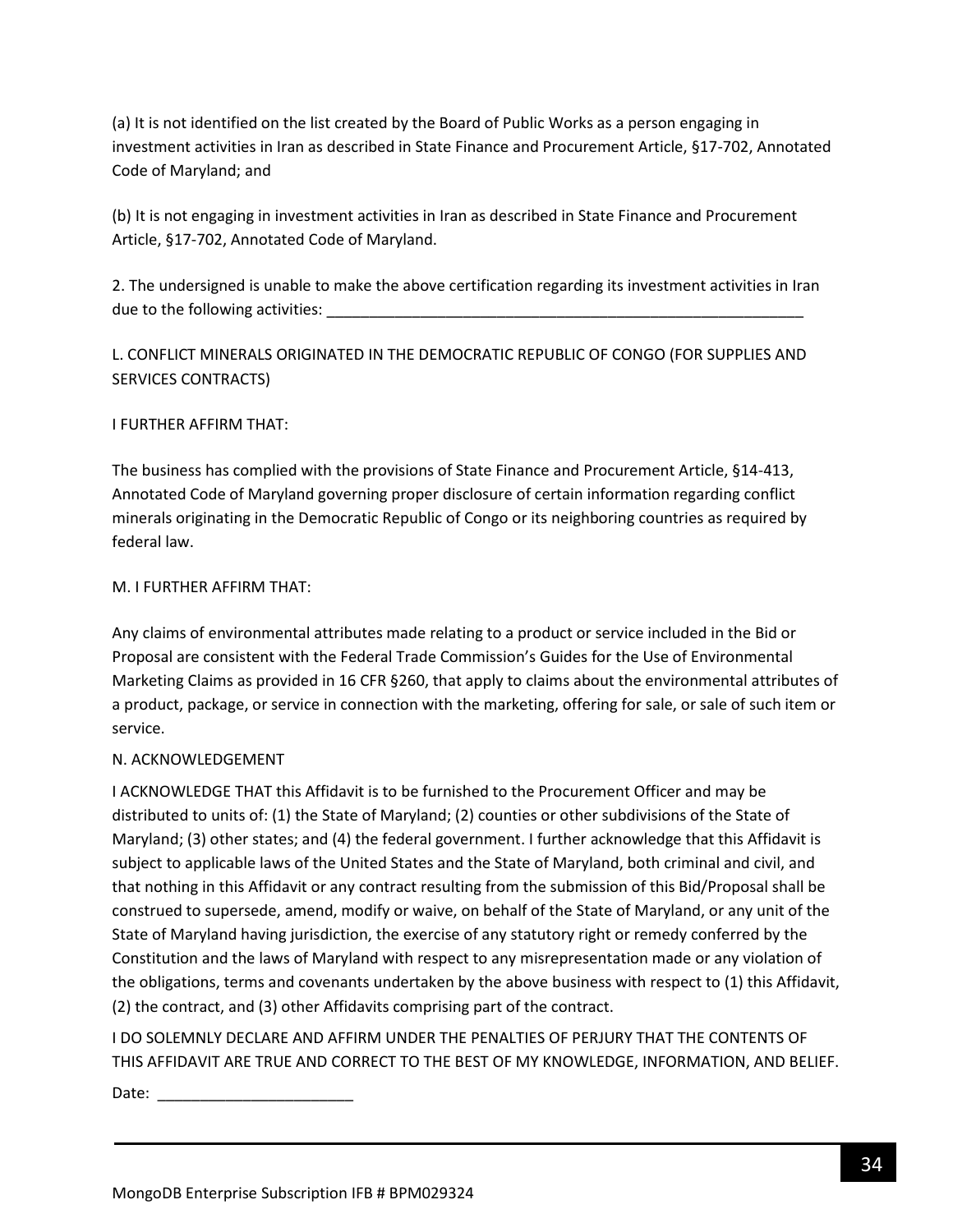By: \_\_\_\_\_\_\_\_\_\_\_\_\_\_\_\_\_\_\_\_\_\_\_\_\_\_\_\_\_\_\_\_\_\_ (print name of Authorized Representative and Affiant)

\_\_\_\_\_\_\_\_\_\_\_\_\_\_\_\_\_\_\_\_\_\_\_\_\_\_\_\_\_\_\_\_\_\_\_ (signature of Authorized Representative and Affiant)

**SUBMIT THIS AFFIDAVIT WITH BID**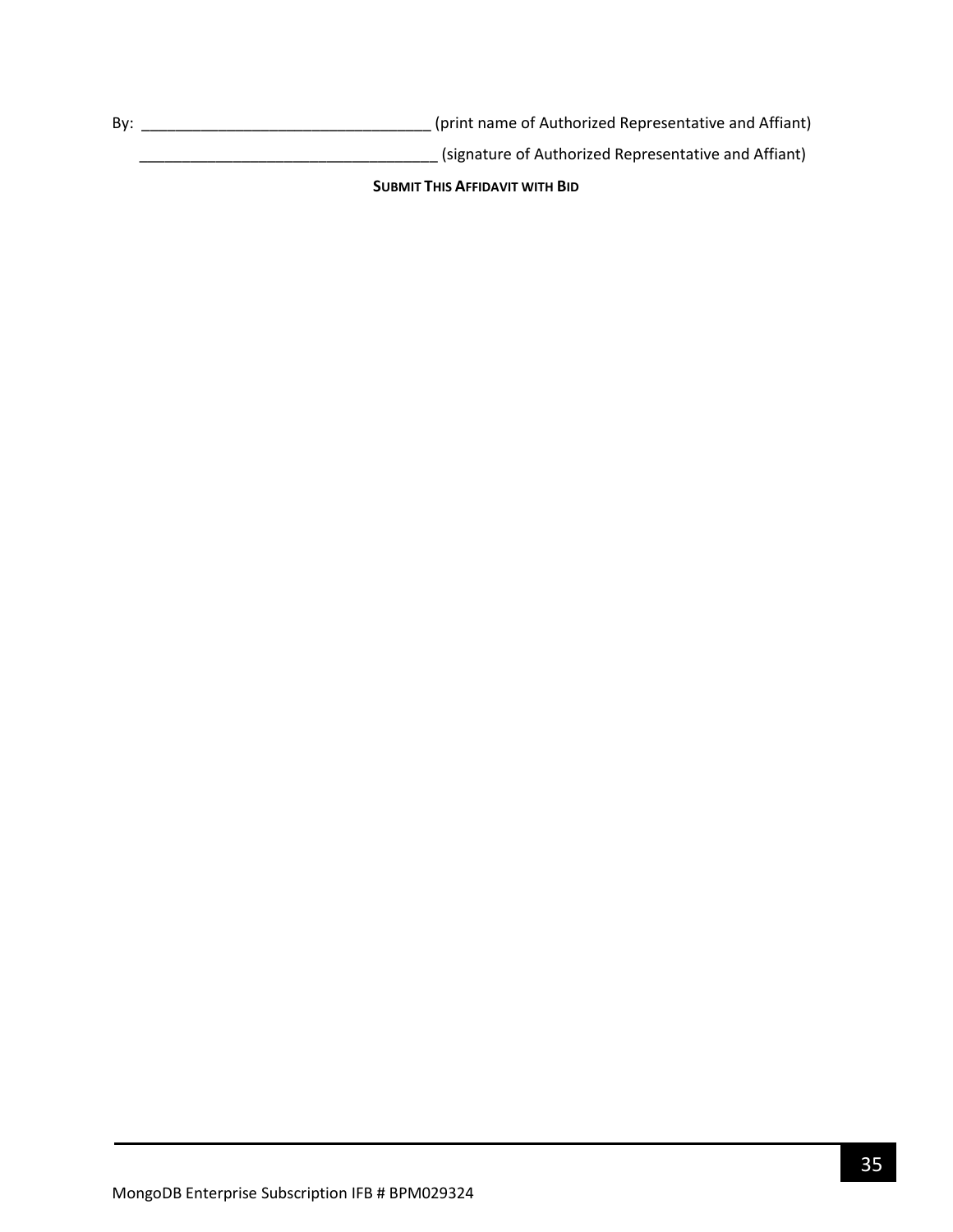### **ATTACHMENT C – CONTRACT AFFIDAVIT**

#### <span id="page-35-0"></span>A. AUTHORITY

I hereby affirm that I, \_\_\_\_\_\_\_\_\_\_\_\_\_\_\_\_\_(name of affiant) am the \_\_\_\_\_\_\_\_\_\_\_\_\_\_(title) and duly authorized representative of \_\_\_\_\_\_\_\_\_\_\_\_\_\_\_\_(name of business entity) and that I possess the legal authority to make this affidavit on behalf of the business for which I am acting.

# B. CERTIFICATION OF REGISTRATION OR QUALIFICATION WITH THE STATE DEPARTMENT OF ASSESSMENTS AND TAXATION

I FURTHER AFFIRM THAT:

The business named above is a (check applicable box):

- (1) Corporation  $\Box$  domestic or  $\Box$  foreign;
- (2) Limited Liability Company  $-\Box$  domestic or  $\Box$  foreign;
- (3) Partnership  $\Box$  domestic or  $\Box$  foreign;
- (4) Statutory Trust  $\Box$  domestic or  $\Box$  foreign;
- $(5)$   $\Box$  Sole Proprietorship.

and is registered or qualified as required under Maryland Law. I further affirm that the above business is in good standing both in Maryland and (IF APPLICABLE) in the jurisdiction where it is presently organized, and has filed all of its annual reports, together with filing fees, with the Maryland State Department of Assessments and Taxation. The name and address of its resident agent (IF APPLICABLE) filed with the State Department of Assessments and Taxation is:

| Name and Department ID |          |
|------------------------|----------|
| Number:                | Address: |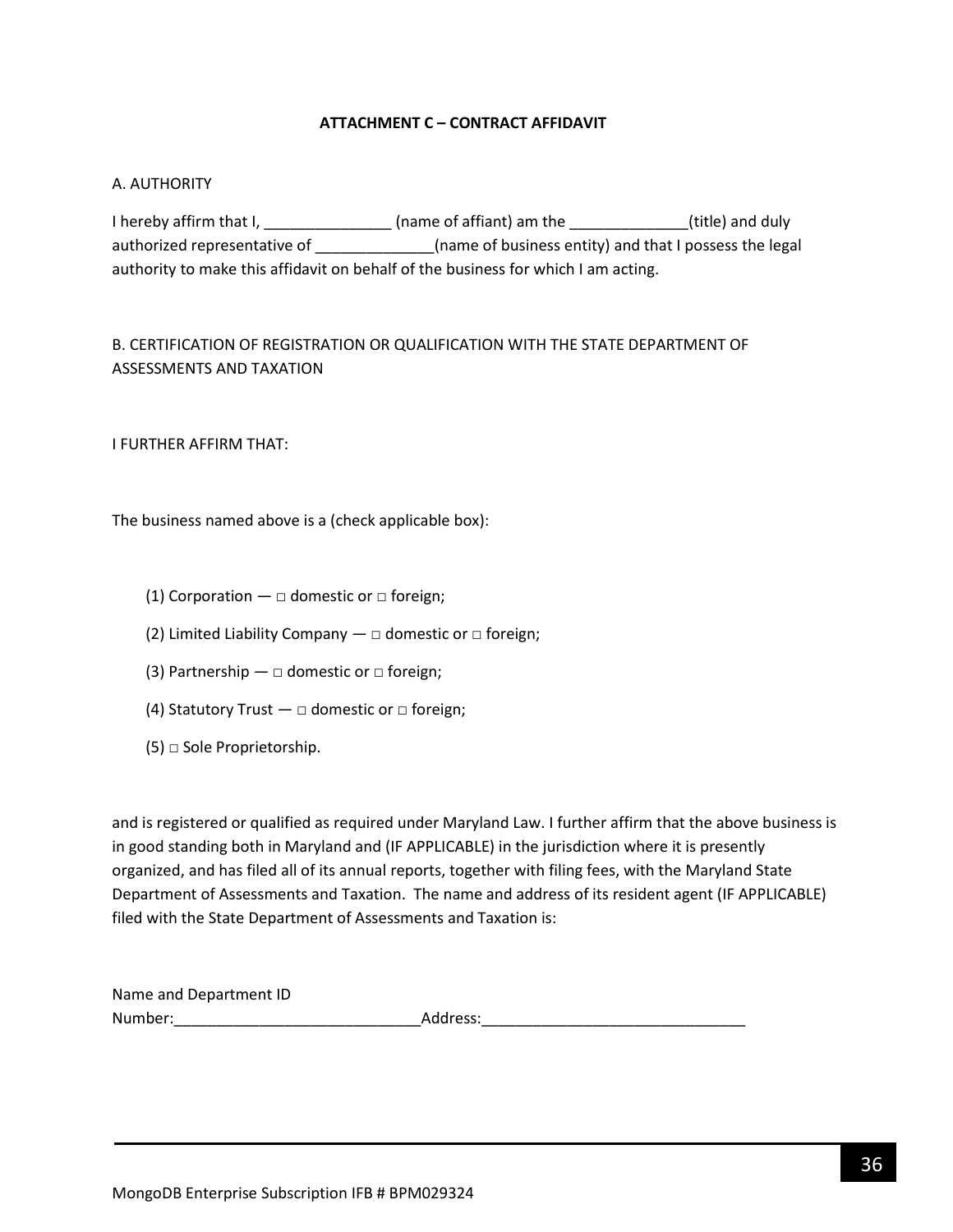and that if it does business under a trade name, it has filed a certificate with the State Department of Assessments and Taxation that correctly identifies that true name and address of the principal or owner as:

| Name and Department ID |          |
|------------------------|----------|
| Number:                | Address: |

#### C. FINANCIAL DISCLOSURE AFFIRMATION

#### I FURTHER AFFIRM THAT:

I am aware of, and the above business will comply with, the provisions of State Finance and Procurement Article, §13221, Annotated Code of Maryland, which require that every business that enters into contracts, leases, or other agreements with the State of Maryland or its agencies during a calendar year under which the business is to receive in the aggregate \$100,000 or more shall, within 30 days of the time when the aggregate value of the contracts, leases, or other agreements reaches \$100,000, file with the Secretary of State of Maryland certain specified information to include disclosure of beneficial ownership of the business.

### D. POLITICAL CONTRIBUTION DISCLOSURE AFFIRMATION

### I FURTHER AFFIRM THAT:

I am aware of, and the above business will comply with, Election Law Article, Title 14, Annotated Code of Maryland, which requires that every person that enters into a contract for a procurement with the State, a county, or a municipal corporation, or other political subdivision of the State, during a calendar year in which the person receives a contract with a governmental entity in the amount of \$200,000 or more, shall file with the State Board of Elections statements disclosing: (a) any contributions made during the reporting period to a candidate for elective office in any primary or general election; and (b) the name of each candidate to whom one or more contributions in a cumulative amount of \$500 or more were made during the reporting period. The statement shall be filed with the State Board of Elections: (a) before execution of a contract by the State, a county, a municipal corporation, or other political subdivision of the State, and shall cover the 24 months prior to when a contract was awarded; and (b) if the contribution is made after the execution of a contract, then twice a year, throughout the contract term, on: (i) February 5, to cover the six (6) month period ending January 31; and (ii) August 5, to cover the six (6) month period ending July 31.

# E. DRUG AND ALCOHOL-FREE WORKPLACE

(Applicable to all contracts unless the contract is for a law enforcement agency and the agency head or the agency head's designee has determined that application of COMAR 21.11.08 and this certification would be inappropriate in connection with the law enforcement agency's undercover operations.)

I CERTIFY THAT: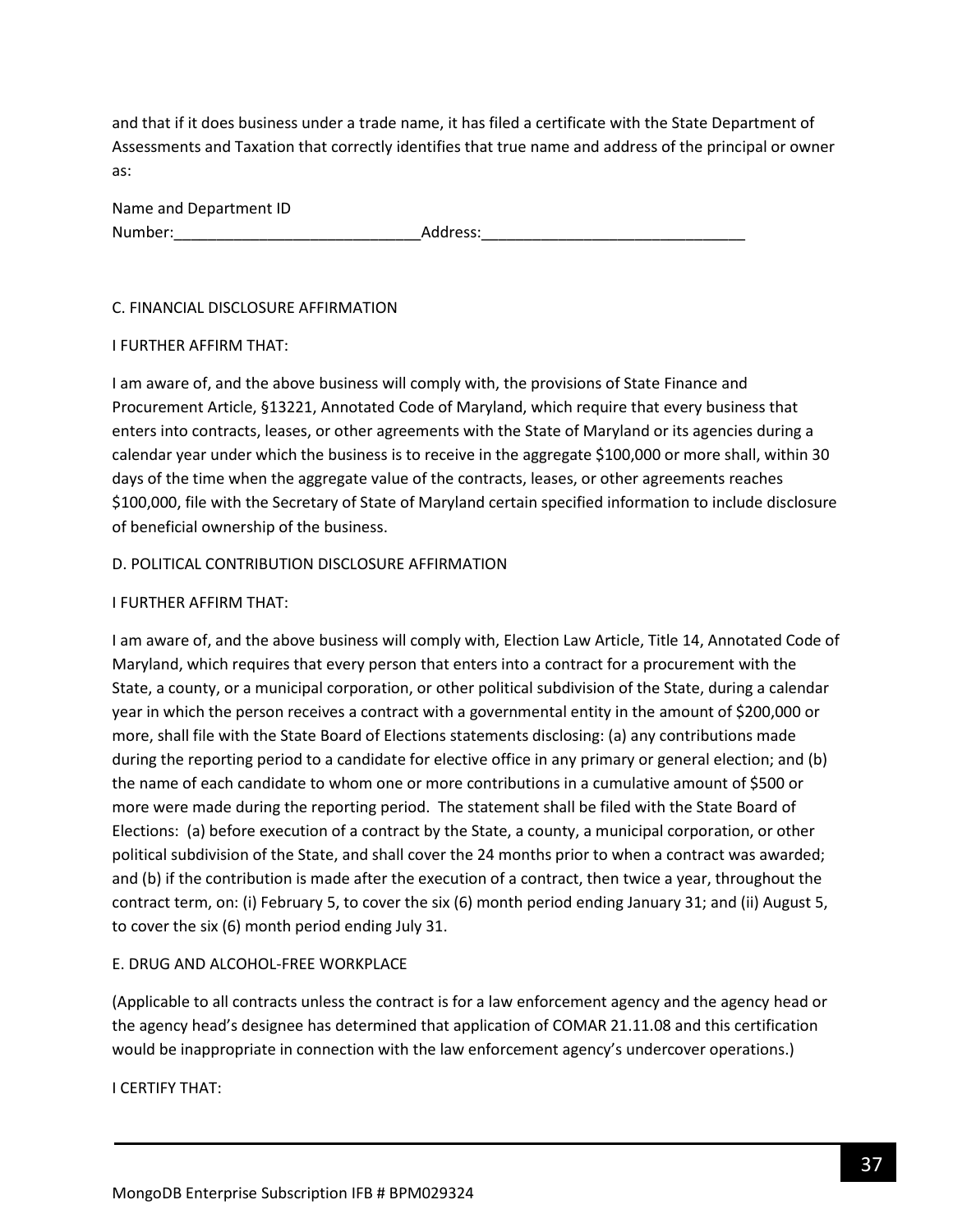(1) Terms defined in COMAR 21.11.08 shall have the same meanings when used in this certification.

(2) By submission of its Bid/Proposal, the business, if other than an individual, certifies and agrees that, with respect to its employees to be employed under a contract resulting from this solicitation, the business shall:

(a) Maintain a workplace free of drug and alcohol abuse during the term of the contract;

(b) Publish a statement notifying its employees that the unlawful manufacture, distribution, dispensing, possession, or use of drugs, and the abuse of drugs or alcohol is prohibited in the business' workplace and specifying the actions that will be taken against employees for violation of these prohibitions;

(c) Prohibit its employees from working under the influence of drugs or alcohol;

(d) Not hire or assign to work on the contract anyone who the business knows, or in the exercise of due diligence should know, currently abuses drugs or alcohol and is not actively engaged in a bona fide drug or alcohol abuse assistance or rehabilitation program;

(e) Promptly inform the appropriate law enforcement agency of every drug-related crime that occurs in its workplace if the business has observed the violation or otherwise has reliable information that a violation has occurred;

(f) Establish drug and alcohol abuse awareness programs to inform its employees about:

- (i) The dangers of drug and alcohol abuse in the workplace;
- (ii) The business's policy of maintaining a drug and alcohol-free workplace;
- (iii) Any available drug and alcohol counseling, rehabilitation, and employee assistance programs; and
- (iv) The penalties that may be imposed upon employees who abuse drugs and alcohol in the workplace;

(g) Provide all employees engaged in the performance of the contract with a copy of the statement required by §E(2)(b), above;

(h) Notify its employees in the statement required by  $\Sigma(2)$ (b), above, that as a condition of continued employment on the contract, the employee shall:

- (i) Abide by the terms of the statement; and
- (ii) Notify the employer of any criminal drug or alcohol abuse conviction for an offense occurring in the workplace not later than 5 days after a conviction;

(i) Notify the procurement officer within 10 days after receiving notice under  $\Sigma(2)(h)(ii)$ , above, or otherwise receiving actual notice of a conviction;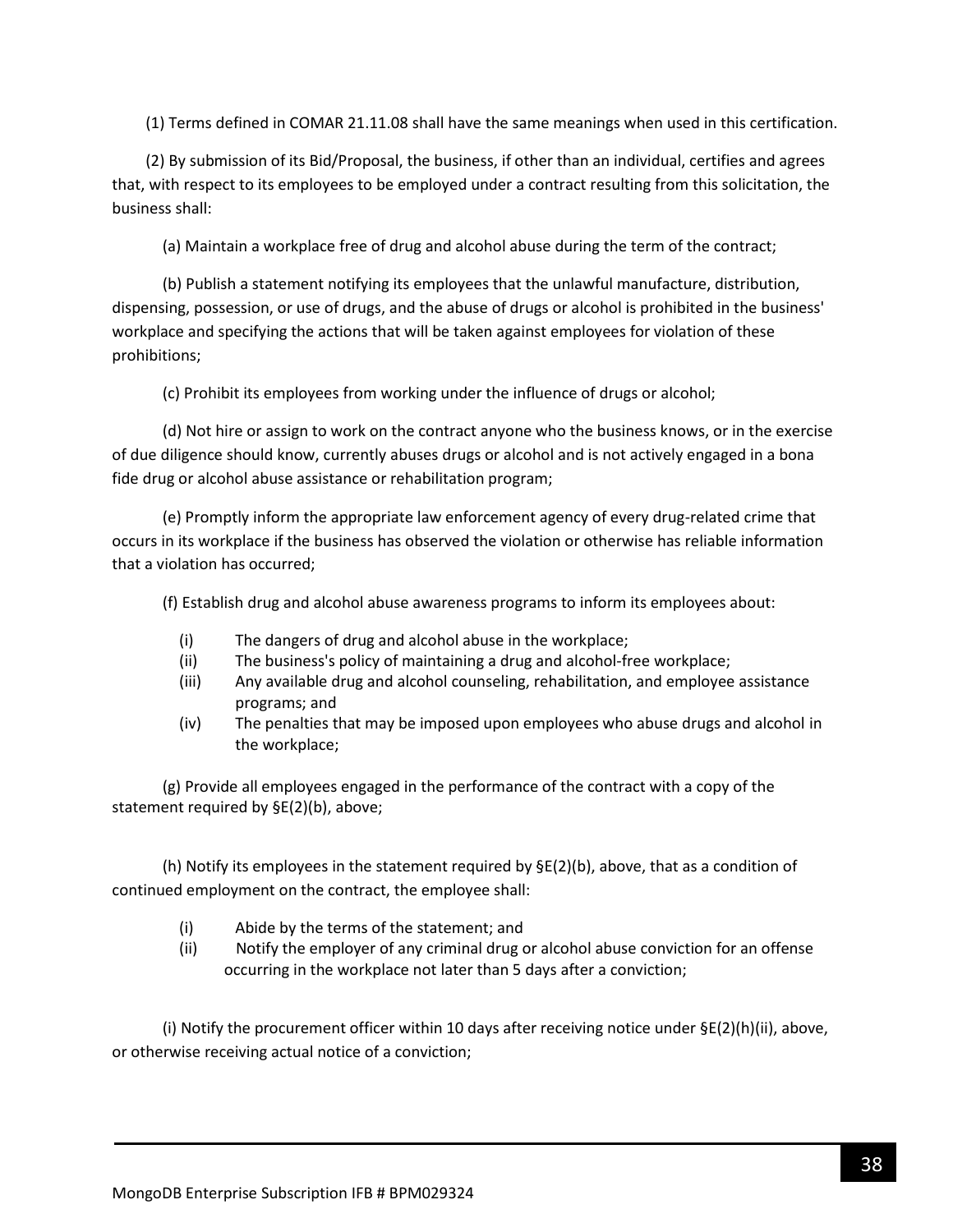(j) Within 30 days after receiving notice under §E(2)(h)(ii), above, or otherwise receiving actual notice of a conviction, impose either of the following sanctions or remedial measures on any employee who is convicted of a drug or alcohol abuse offense occurring in the workplace:

- (i) Take appropriate personnel action against an employee, up to and including termination; or
- (ii) Require an employee to satisfactorily participate in a bona fide drug or alcohol abuse assistance or rehabilitation program; and

(k) Make a good faith effort to maintain a drug and alcohol-free workplace through implementation of §E(2)(a)—(j), above.

(3) If the business is an individual, the individual shall certify and agree as set forth in  $\S E(4)$ , below, that the individual shall not engage in the unlawful manufacture, distribution, dispensing, possession, or use of drugs or the abuse of drugs or alcohol in the performance of the contract.

(4) I acknowledge and agree that:

(a) The award of the contract is conditional upon compliance with COMAR 21.11.08 and this certification;

(b) The violation of the provisions of COMAR 21.11.08 or this certification shall be cause to suspend payments under, or terminate the contract for default under COMAR 21.07.01.11 or 21.07.03.15, as applicable; and

(c) The violation of the provisions of COMAR 21.11.08 or this certification in connection with the contract may, in the exercise of the discretion of the Board of Public Works, result in suspension and debarment of the business under COMAR 21.08.03.

# F. CERTAIN AFFIRMATIONS VALID

# I FURTHER AFFIRM THAT:

To the best of my knowledge, information, and belief, each of the affirmations, certifications, or acknowledgements contained in that certain Bid/Proposal Affidavit dated \_\_\_\_\_\_\_\_ , 2021\_\_\_ , and executed by me for the purpose of obtaining the contract to which this Exhibit is attached remains true and correct in all respects as if made as of the date of this Contract Affidavit and as if fully set forth herein.

I DO SOLEMNLY DECLARE AND AFFIRM UNDER THE PENALTIES OF PERJURY THAT THE CONTENTS OF THIS AFFIDAVIT ARE TRUE AND CORRECT TO THE BEST OF MY KNOWLEDGE, INFORMATION, AND BELIEF.

Date: \_\_\_\_\_\_\_\_\_\_\_\_\_\_\_

By: example and the state of authorized Representative and Affiant)

\_\_\_\_\_\_\_\_\_\_\_\_\_\_\_\_\_\_\_\_\_\_\_\_\_\_\_\_\_\_\_\_\_ (signature of Authorized Representative and Affiant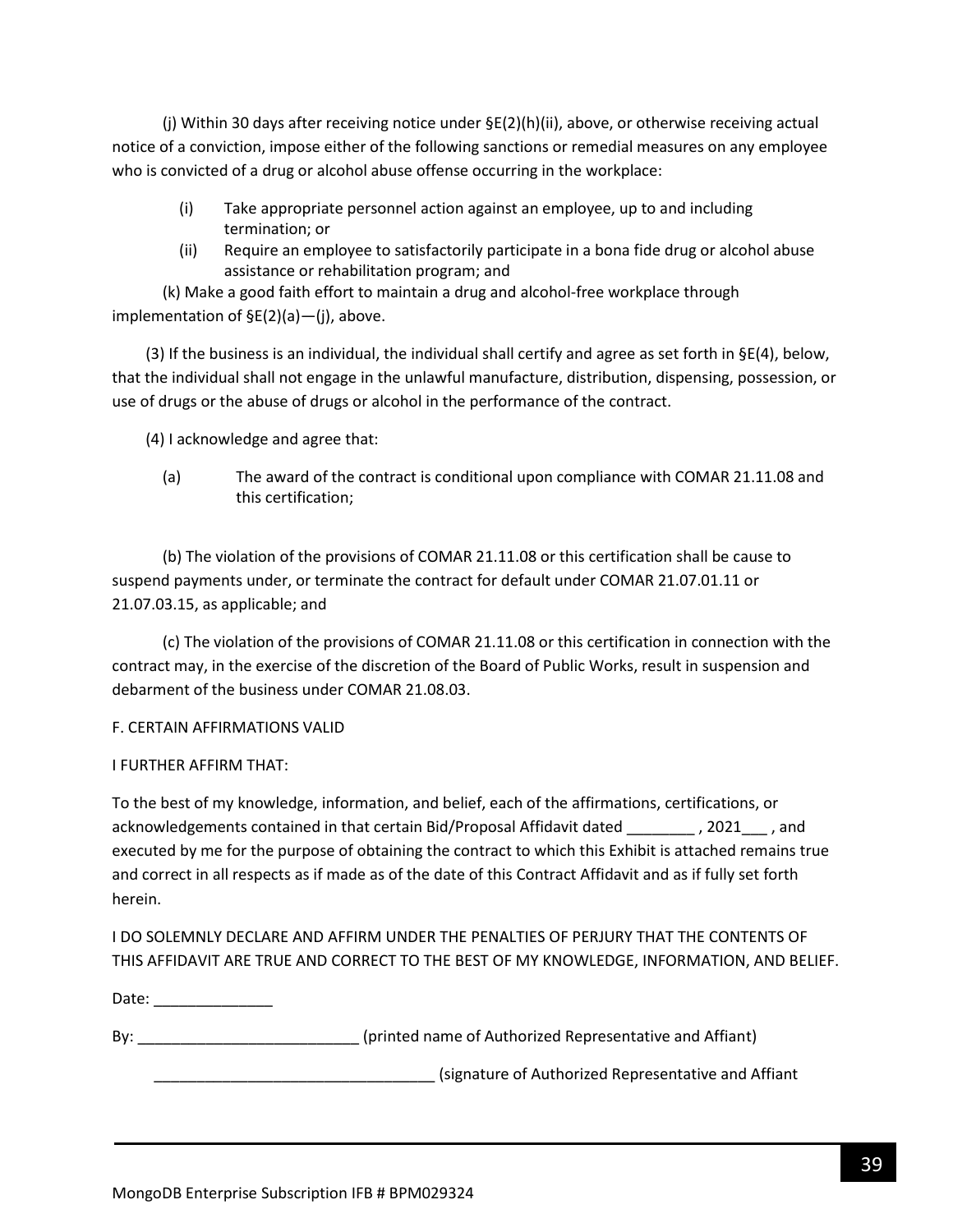#### **ATTACHMENT D – BID PRICING INSTRUCTIONS**

In order to assist Bidders in the preparation of their Bid and to comply with the requirements of this solicitation, Bid Pricing Instructions and a Bid Form have been prepared. Bidders shall submit their Bid on the Bid Form in accordance with the instructions on the Bid Form and as specified herein. Do not alter the Bid Form or the Bid Form may be rejected. The Bid Form is to be signed and dated, where requested, by an individual who is authorized to bind the Bidder to the prices entered on the Bid Form. The Bid Form is used to calculate the Bidder's TOTAL BID PRICE. Follow these instructions carefully when completing your Bid Form:

- A) All Unit and Extended Prices must be clearly entered in dollars and cents, e.g., \$24.15. Make your decimal points clear and distinct.
- B) All Unit Prices must be the actual price per unit the State will pay for the specific item or service identified in this IFB and may not be contingent on any other factor or condition in any manner.
- C) All calculations shall be rounded to the nearest cent, i.e., .344 shall be .34 and .345 shall be .35.
- D) Any goods or services required through this IFB and proposed by the vendor at **No Cost to the State** must be clearly entered in the Unit Price, if appropriate, and Extended Price with **\$0.00**.
- E) Every blank in every Bid Form shall be filled in. Any blanks may result in the Bid being regarded as non-responsive and thus rejected. Any changes or corrections made to the Bid Form by the Bidder prior to submission shall be initialed and dated.
- F) Except as instructed on the Bid Form, nothing shall be entered on or attached to the Bid Form that alters or proposes conditions or contingencies on the prices. Alterations and/or conditions usually render the Bid non-responsive, which means it will be rejected.
- G) It is imperative that the prices included on the Bid Form have been entered correctly and calculated accurately by the Bidder and that the respective total prices agree with the entries on the Bid Form. Any incorrect entries or inaccurate calculations by the Bidder will be treated as provided in COMAR 21.05.03.03E and 21.05.02.12 and may cause the Bid to be rejected.
- H) If option years are included, Bidders must submit pricing for each option year. Any option to renew will be exercised at the sole discretion of the State and will comply with all terms and conditions in force at the time the option is exercised. If exercised, the option period shall be for a period identified in the IFB at the prices entered in the Bid Form.
- I) All Bid prices entered below are to be fully loaded prices that include all costs/expenses associated with the provision of services as required by the IFB. The Bid price shall include, but is not limited to, all: labor, profit/overhead, general operating, administrative, and all other expenses and costs necessary to perform the work set forth in the solicitation. No other amounts will be paid to the Contractor. If labor rates are requested, those amounts shall be fully loaded rates; no overtime amounts will be paid.
- J) Unless indicated elsewhere in the IFB, sample amounts used for calculations on the Bid Form are typically estimates for bidding purposes only. The Department does not guarantee a minimum or maximum number of units or usage in the performance of this Contract.
- K) Failure to adhere to any of these instructions may result in the Bid being determined non-responsive and rejected by the Department.

The Bid shall contain all price information in the format specified on these pages. Complete the Bid Form only as provided in the Bid Pricing Instructions. Do not amend, alter or leave blank any items on the Bid Form. If option years are included, Bidders must submit Bids for each option year. Failure to adhere to any of these instructions may result in the bid being determined non-responsive and rejected by the Department.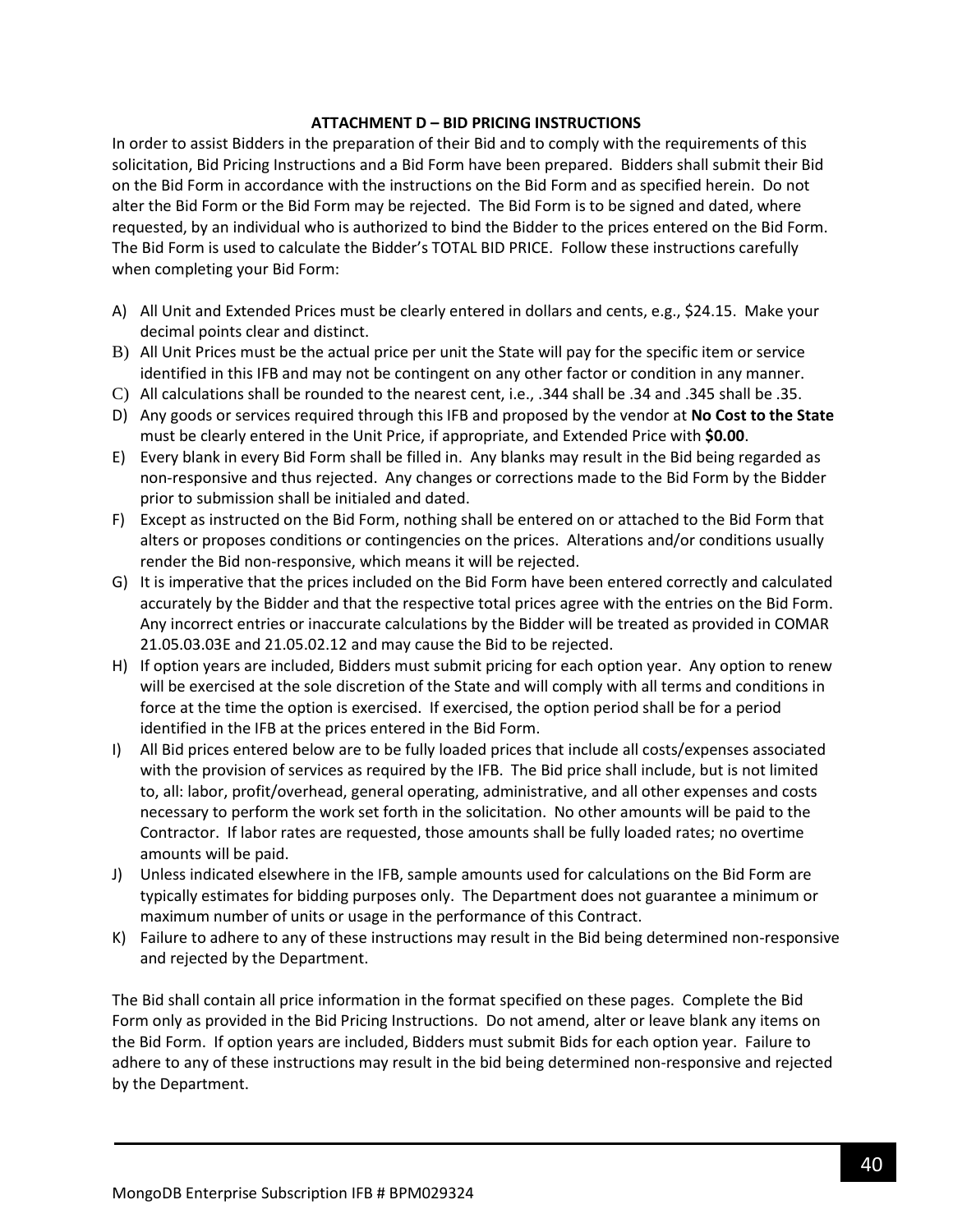# **ATTACHMENT D – BID PRICE FORM MongoDB Enterprise Advanced Subscription IFB # BPM029324**

<span id="page-40-0"></span>

| <b>Product Description</b>                                                                       | Quantity | <b>Unit Price</b> | <b>Total Price</b> |
|--------------------------------------------------------------------------------------------------|----------|-------------------|--------------------|
| MongoDB<br>Enterprise<br>Advanced per<br>256GB                                                   | 1        | \$                | \$                 |
| <b>Twelve Month</b><br>Subscription for<br><b>MHBEs Disaster</b><br>Recovery (DR)<br>Environment |          |                   |                    |
| <b>Total Price</b>                                                                               |          |                   | \$                 |

| *BASIS FOR AWARD        |                                                                                                     |
|-------------------------|-----------------------------------------------------------------------------------------------------|
| Submitted By:           |                                                                                                     |
|                         |                                                                                                     |
| Printed Name and Title: |                                                                                                     |
|                         |                                                                                                     |
|                         |                                                                                                     |
|                         |                                                                                                     |
|                         | Bidder Contact Information: Telephone: (100) 100 --- 100 --- 100 --- Fax: (200) 200 --- 100 --- 100 |
|                         |                                                                                                     |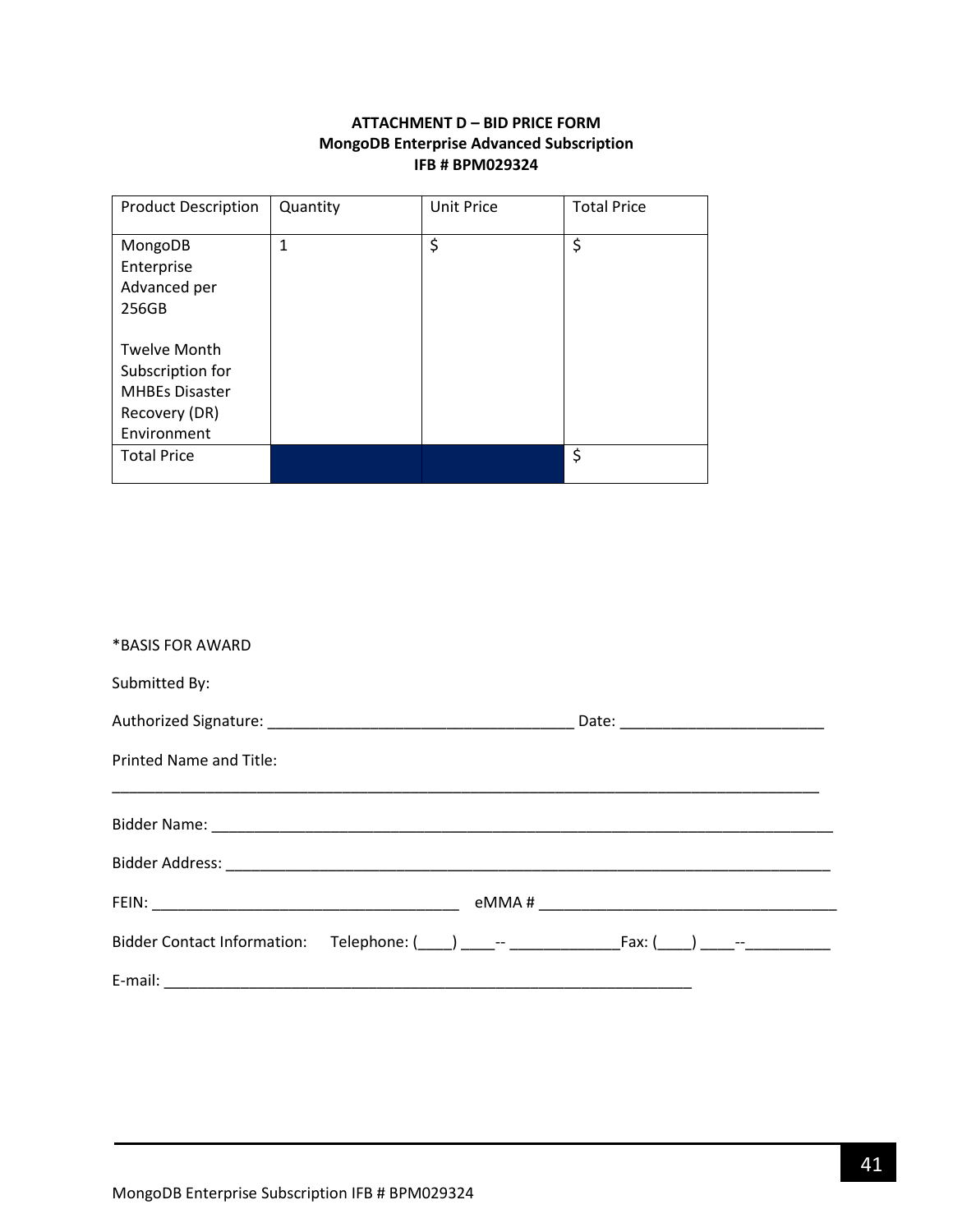#### **ATTACHMENT E – FEDERAL FUNDS ATTACHMENT**

[Reference, among other provisions, 45 C.F.R. § 75.335]

<span id="page-41-0"></span>In addition to other provisions required by the IFB and Contract related to the federal funds that may be included in any Contract to be awarded as a result of this IFB, the following provisions are applicable:

A. Contracts for more than the simplified acquisition threshold currently set at \$150,000, which is the inflation adjusted amount determined by the Civilian Agency Acquisition Council and the Defense Acquisition Regulations Council (Councils) as authorized by 41 U.S.C. 1908, must address administrative, contractual, or legal remedies in instances where contractors violate or breach contract terms, and provide for such sanctions and penalties as appropriate.

B. All contracts in excess of \$10,000 must address termination for cause and for convenience by the non-Federal entity including the manner by which it will be effected and the basis for settlement.

C. Debarment and Suspension (Executive Orders 12549 and 12689) (see 2 CFR 180.220 and 45 CFR 75.212) A party listed on the government-wide exclusions in the System for Award Management (SAM), in accordance with the OMB guidelines at 2 CFR part 180 that implement Executive Orders 12549 (3 CFR part 1986 Comp., p. 189) and 12689 (3 CFR part 1989 Comp., p. 235), "Debarment and Suspension" is not eligible for award under this IFB. SAM Exclusions contains the names of parties debarred, suspended, or otherwise excluded by agencies, as well as parties declared ineligible under statutory or regulatory authority other than Executive Order 12549. Any Contractor awarded a Contract as a result of this IFB is responsible for ensuring that any party with which it subcontracts is not debarred or suspended and is in full compliance with the executive orders and federal regulations cited in this paragraph.

D. Byrd Anti-Lobbying Amendment (31 U.S.C. 1352)—Contractors that apply or bid for an award exceeding \$100,000 must file the required attached certification. Each tier (including the Contractor and any subcontractor(s)) certifies to the tier above that it will not and has not used federal appropriated funds to pay any person or organization for influencing or attempting to influence an officer or employee of any agency, a member of Congress, officer or employee of Congress, or an employee of a member of Congress in connection with obtaining any federal contract, grant or any other award covered by 31 U.S.C. 1352. Each tier must also disclose any lobbying with non-federal funds that takes place in connection with obtaining any Federal award. Such disclosures are forwarded from tier to tier up to the non-federal awardee (which, in this case, is the State of Maryland).

1. *Form and rule*: All prospective and present contractors and subcontractors (this includes all levels of funding) who receive more than \$100,000 in federal funds must submit the attached form "Certification Against Lobbying." It assures, generally, that contractors and subcontractors receiving federal funds will not lobby federal entities with federal funds, and that, as is required, they will disclose other lobbying on form SF-111.

2. *Form and instructions*: "Form LLL, Disclosure of Lobbying Activities" must be submitted by those receiving more than \$100,000 in federal funds, to disclose any lobbying of federal entities (a) with profits from federal contracts or (b) funded with nonfederal funds.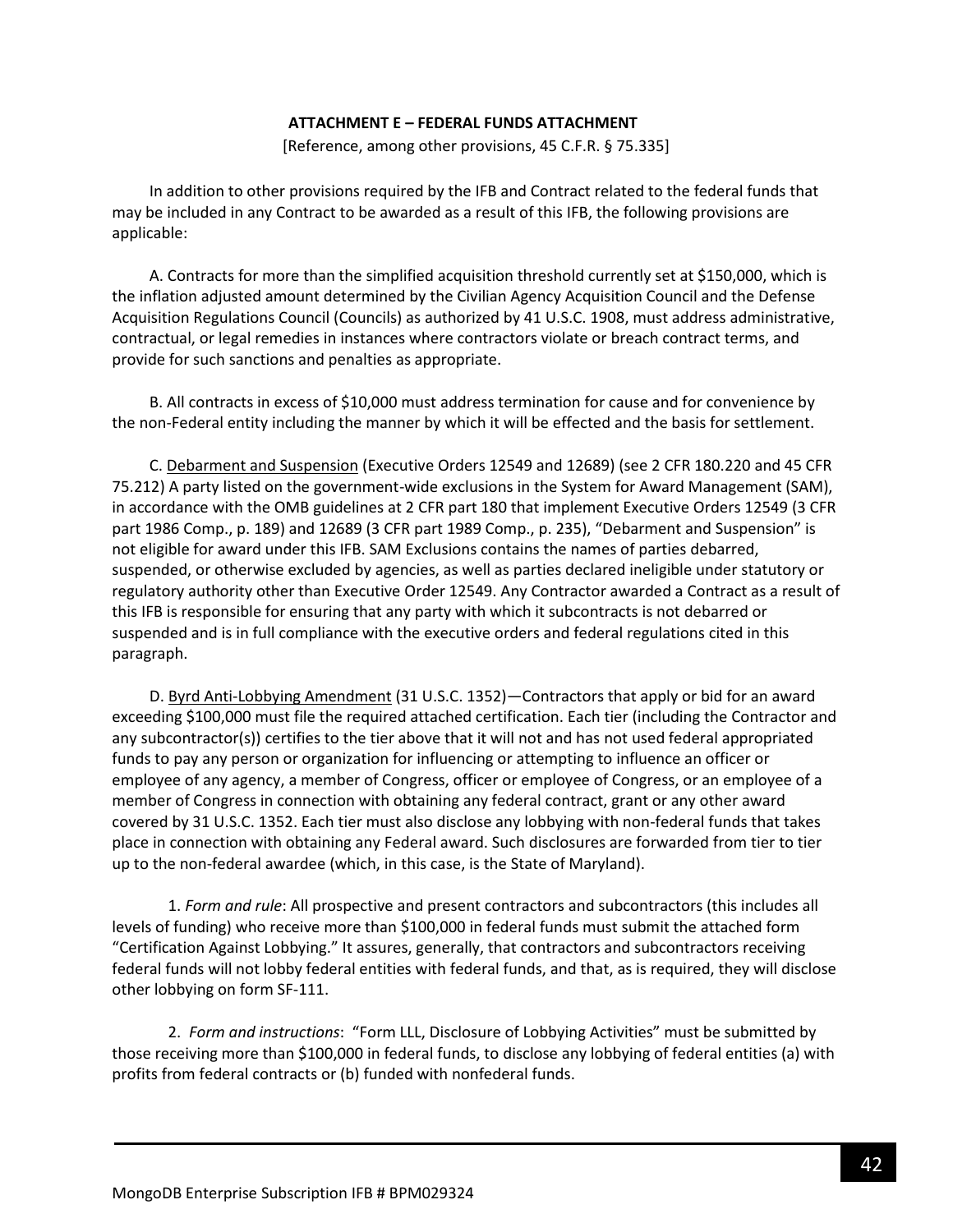E. Section 504 of the Rehabilitation Act of 1973. Any Contractor awarded a Contract as a result of this RFP certifies that it will comply with Section 504 of the Rehabilitation Act of 1973, as amended (29 U.S.C. § 791 *et seq.*), and all regulations promulgated thereunder. Section 504 prohibits discrimination on the basis of handicap in all federally assisted programs and activities. It requires the analysis and making of any changes needed in three general areas of operation— programs, activities, and facilities and employment. It states, among other things, that: *Grantees that provide health ... services should undertake tasks such as ensuring emergency treatment for the hearing impaired and making certain that persons with impaired sensory or speaking skills are not denied effective notice with regard to benefits, services, and waivers of rights or consents to treatments*.

F. Age Discrimination Act of 1975. Any Contractor awarded a Contract as a result of this IFB certifies that it shall not discriminate on the basis of Age, according to the requirements of the Age Discrimination Act of 1975.

G. Title VI of the Civil Rights Act of 1964. Any Contractor awarded a Contract are a result of this IFB certifies that it shall comply with Title VI of the Civil Rights Act of 1964 and shall not discriminate in participation by race, color, or national origin.

H. Section 1557 of the ACA. Any Contractor awarded a Contract as a result of this IFB certifies that it shall comply with Section 1557 of the Affordable Care Act (42 U.S.C. § 18116) and any regulations promulgated thereunder. Section 1557 prohibits discrimination on the basis of race, color, national origin, sex, age, or disability in certain health programs or activities. Section 1557 further provides that, except as provided in Title I or the Patient Protection and Affordable Care Act (as amended, the ACA), an individual shall not, on the grounds prohibited under Title VI of the Civil Rights Act of 1964, Title IX of the Education Amendments of 1972, the Age Discrimination Act of 1975, or Section 504 of the Rehabilitation Act of 1973, be excluded from participation in, be denied the benefits of, or be subjected to discrimination under any health program or activity, any part of which is receiving federal financial assistance or any program or activity that is administered by any entity (such as MHBE) established under Title I of the ACA.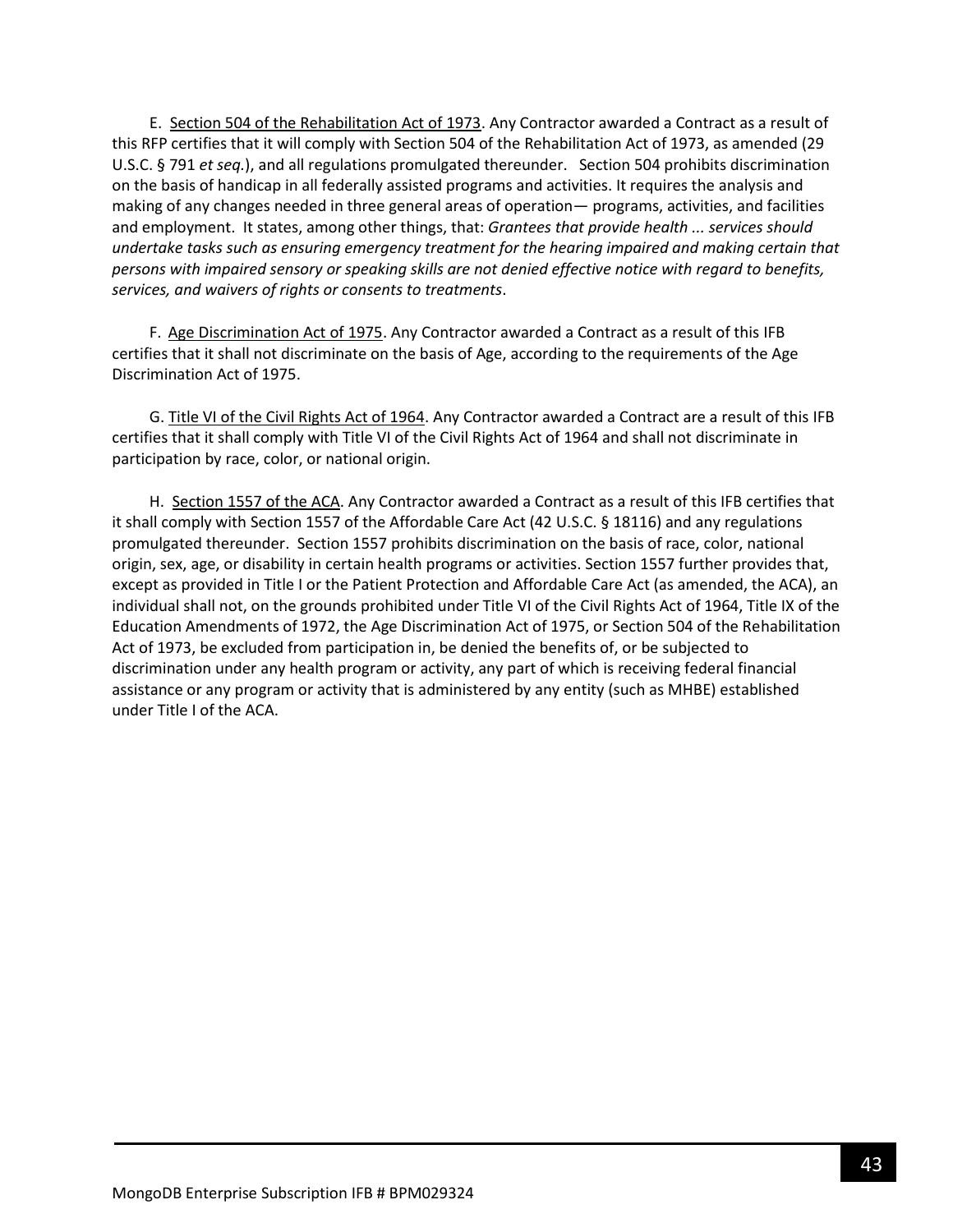### **ATTACHMENT E-1 – CERTIFICATION AGAINST LOBBYING**

#### **U.S. Department of Health and Human Services**

### **CERTIFICATION REGARDING LOBBYING**

Certification for Contracts, Grants, Loans, and Cooperative Agreements

<span id="page-43-0"></span>The undersigned certifies, to the best of his or her knowledge and belief, that:

(1) No Federal appropriated funds have been paid or will be paid, by or on behalf of the undersigned, to any person for influencing or attempting to influence an officer or employee of any agency, a Member of Congress, an officer or employee of Congress, or an employee of a Member of Congress in connection with the awarding of any Federal contract, the making of any Federal grant, the making of any Federal loan, the entering into of any cooperative agreement, and the extension, continuation, renewal, amendment, or modification of any Federal contract, grant, loan, or cooperative agreement.

(2) If any funds other than Federal appropriated funds have been paid or will be paid to any person for influencing or attempting to influence an officer or employee of any agency, a Member of Congress, an officer or employee of Congress, or an employee of a Member of Congress in connection with this Federal contract, grant, loan, or cooperative agreement, the undersigned shall complete and submit Standard Form-LLL, "Disclosure Form to Report Lobbying," in accordance with its instructions.

(3) The undersigned shall require that the language of this certification be included in the award documents for all sub-awards at all tiers (including subcontracts, sub-grants, and contracts under grants, loans, and cooperative agreements) and that all sub-recipients shall certify and disclose accordingly.

This certification is a material representation of fact upon which reliance was placed when this transaction was made or entered into. Submission of this certification is a prerequisite for making or entering into this transaction imposed by Section 1352, title 31, U.S. Code. Any person who fails to file the required certification shall be subject to a civil penalty of not less than \$10,000 and not more than \$100,000 for each such failure.

| Award No.                                                   | <b>Organizational Entry</b>       |
|-------------------------------------------------------------|-----------------------------------|
| Name and Title of Official Signing for Organizational Entry | Telephone No. Of Signing Official |
| Signature of Above Official                                 | Date Signed                       |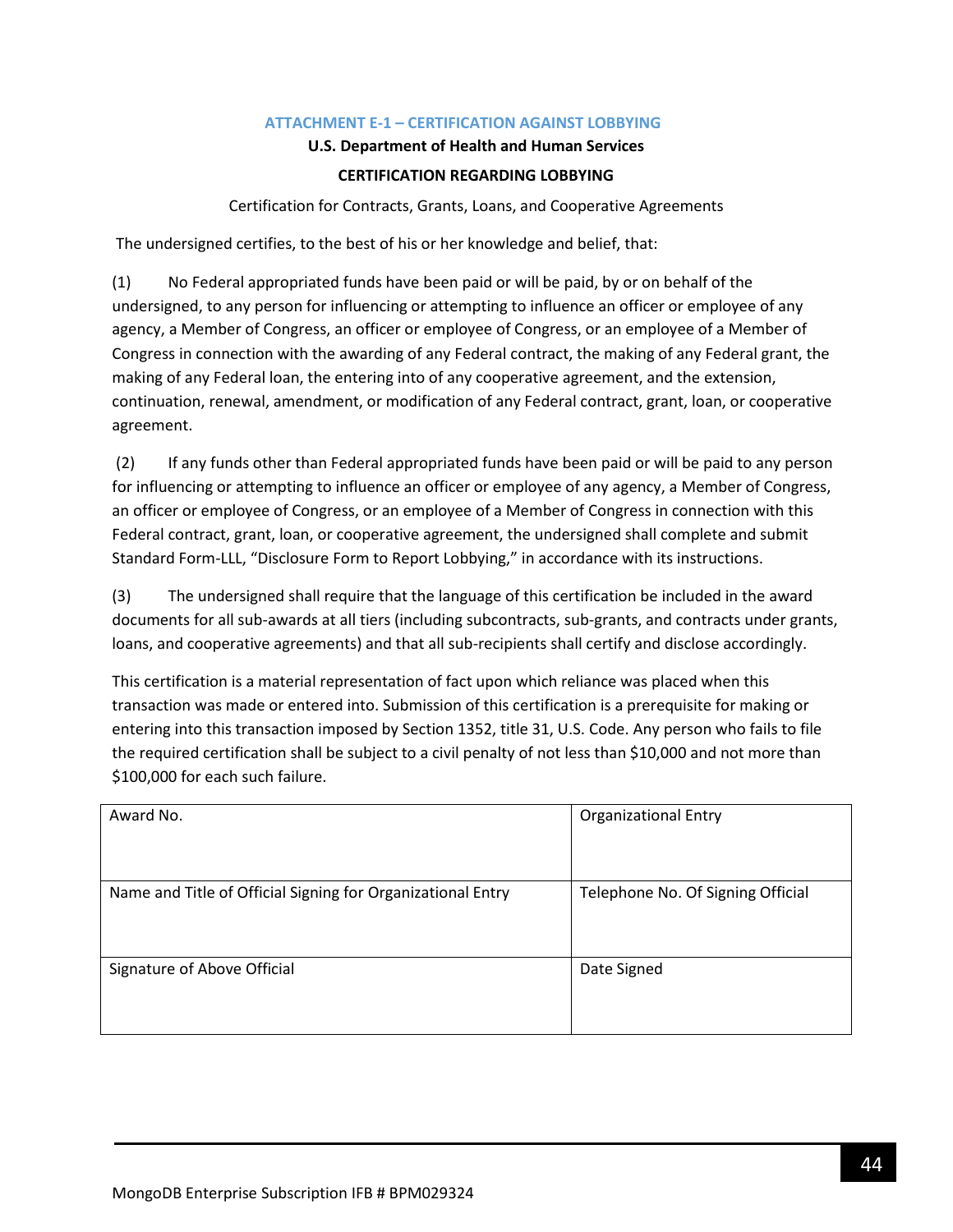### **ATTACHMENT E-2**

# **DISCLOSURE OF LOBBYING ACTIVITIES**

# **Complete this form to disclose lobbying activities pursuant to 31 U.S.C. 1352**

| 1. Type of Federal Action:                                                                       | 2. Status of Federal Action: |                                                      | 3. Report Type:                                  |
|--------------------------------------------------------------------------------------------------|------------------------------|------------------------------------------------------|--------------------------------------------------|
| a. Contract                                                                                      | a. Bid/offer/application     |                                                      | a. Initial filing                                |
| b. Grant                                                                                         | b. Initial award             |                                                      | b. Material change                               |
| c. Cooperative                                                                                   | c. Post-award                |                                                      |                                                  |
| Agreement                                                                                        |                              |                                                      | For Material Change Only:                        |
| d. Loan                                                                                          |                              |                                                      | Year quarter                                     |
| e. Loan guarantee                                                                                |                              |                                                      | Date of last report ________                     |
| f. Loan insurance                                                                                |                              |                                                      |                                                  |
| 4. Name and Address of Reporting Entity:                                                         |                              |                                                      | 5. If Reporting Entity in No. 4 is a Subawardee, |
|                                                                                                  |                              | <b>Enter Name and Address of Prime:</b>              |                                                  |
|                                                                                                  |                              |                                                      |                                                  |
| $\Box$ Prime $\Box$ Subawardee Tier ______, if                                                   |                              |                                                      |                                                  |
| known:                                                                                           |                              | Congressional District, if known:                    |                                                  |
| Congressional District, if known:                                                                |                              |                                                      |                                                  |
| 6. Federal Department/Agency:                                                                    |                              |                                                      | 7. Federal Program Name/Description:             |
|                                                                                                  |                              |                                                      |                                                  |
|                                                                                                  |                              |                                                      |                                                  |
|                                                                                                  |                              | CFDA Number, if applicable:                          |                                                  |
| 8. Federal Action Number, if known:                                                              |                              | 9. Award Amount, if known:                           |                                                  |
|                                                                                                  |                              |                                                      |                                                  |
|                                                                                                  |                              | \$                                                   |                                                  |
| 10. a. Name and Address of Lobbying                                                              |                              |                                                      | b. Individuals Performing Services (including    |
| Registrant                                                                                       |                              | address if different from No. 10a) (last name, first |                                                  |
| (if individual, last name, first name, MI):                                                      |                              | name, MI):                                           |                                                  |
|                                                                                                  |                              |                                                      |                                                  |
|                                                                                                  |                              |                                                      |                                                  |
| 11. Amount of Payment (check all that apply)                                                     |                              |                                                      | 13. Type of Payment (check all that apply)       |
|                                                                                                  |                              |                                                      |                                                  |
|                                                                                                  |                              | $\Box$ a. retainer                                   |                                                  |
|                                                                                                  |                              | $\Box$ b. one-time                                   |                                                  |
| 12. Form of Payment (check all that apply)                                                       |                              | $\Box$ c. commission                                 |                                                  |
| $\Box$ a. cash                                                                                   |                              | $\Box$ d. contingent fee                             |                                                  |
| $\Box$ b. in-kind, specify:<br>nature                                                            |                              | $\Box$ e. deferred                                   |                                                  |
| value:                                                                                           |                              | $\Box$ f. other; specify:                            |                                                  |
|                                                                                                  |                              |                                                      |                                                  |
| 14. Brief Description of Services Performed or to be Performed and Date(s) of Service, including |                              |                                                      |                                                  |
| officer(s), employee(s), or Member(s) contacted, for Payment Indicated in Item 11:               |                              |                                                      |                                                  |
|                                                                                                  |                              |                                                      |                                                  |
|                                                                                                  |                              |                                                      |                                                  |
|                                                                                                  |                              |                                                      |                                                  |
|                                                                                                  |                              |                                                      |                                                  |
| (attach Continuation Sheet(s) SF-LLLA, if necessary)                                             |                              |                                                      |                                                  |
| 15. Continuation Sheet(s) SF-LLLA attached:<br>□ Yes                                             |                              | $\Box$ No                                            |                                                  |
|                                                                                                  |                              |                                                      |                                                  |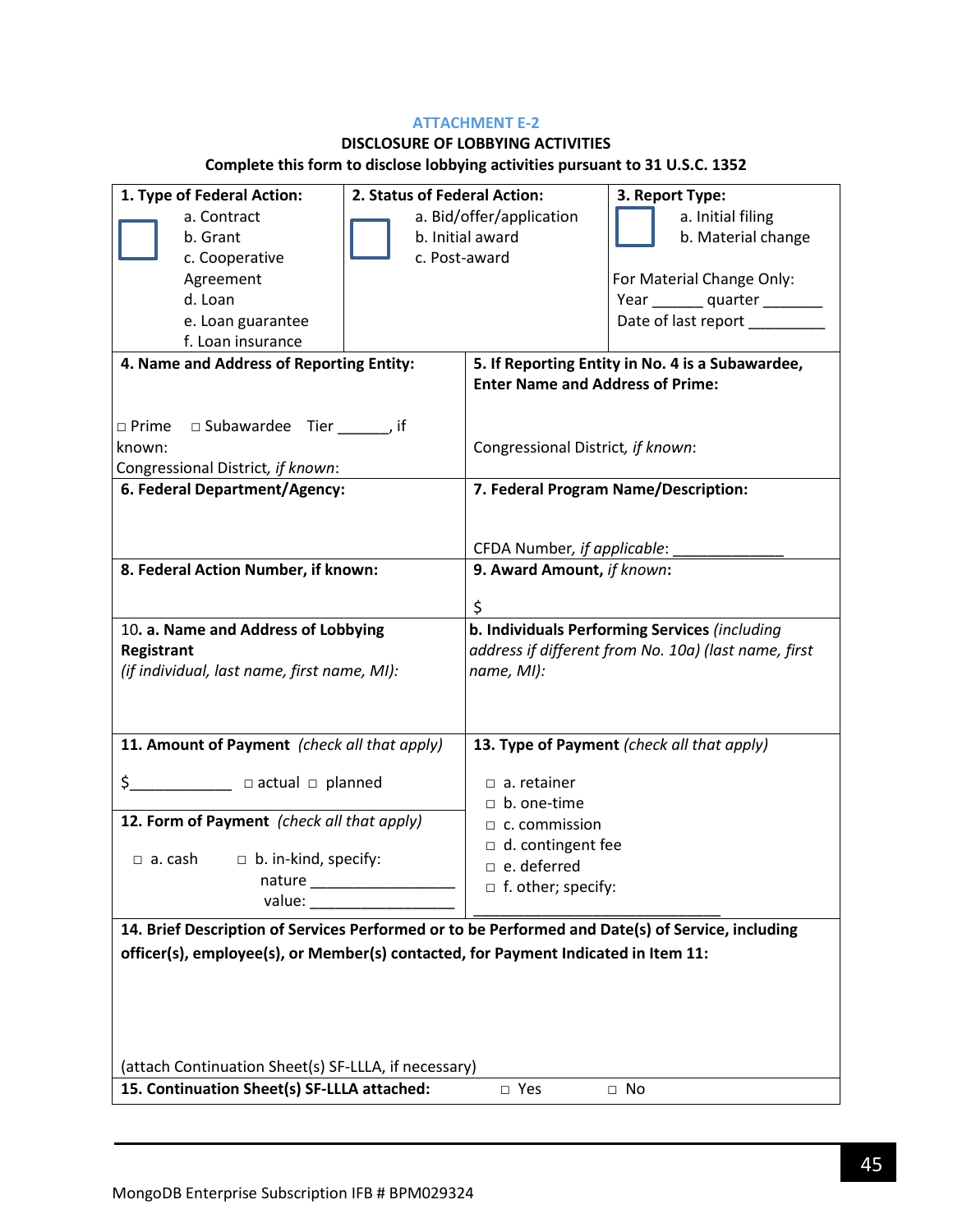| 16. Information requested through this form is<br>authorized by title 31 U.S.C. Section 1352. This<br>disclosure of lobbying activities is a material                                                                                                                                                                                                                                                                                  | Signature:                                                         |  |
|----------------------------------------------------------------------------------------------------------------------------------------------------------------------------------------------------------------------------------------------------------------------------------------------------------------------------------------------------------------------------------------------------------------------------------------|--------------------------------------------------------------------|--|
| representation of fact upon which reliance was<br>placed by the tier above when this transaction<br>was made or entered into. This disclosure is<br>required pursuant to 31 U.S.C. 1352. This<br>information will be available for public<br>inspection. Any person who fails to file the<br>required disclosure shall be subject to a civil<br>penalty of not less than\$10,000 and not more<br>than \$100,000 for each such failure. | Print Name:                                                        |  |
|                                                                                                                                                                                                                                                                                                                                                                                                                                        | Title:                                                             |  |
|                                                                                                                                                                                                                                                                                                                                                                                                                                        | Telephone No.:<br>Date:                                            |  |
| <b>Federal Use Only</b>                                                                                                                                                                                                                                                                                                                                                                                                                | Authorized for Local Reproduction<br>Standard Form LLL (Rev. 7-97) |  |

### **INSTRUCTIONS FOR COMPLETION OF SF-LLL, DISCLOSURE OF LOBBYING ACTIVITIES**

This disclosure form shall be completed by the reporting entity, whether sub-awardee or prime Federal recipient, at the initiation or receipt of a covered Federal action, or a material change to a previous filing, pursuant to title 31 U.S.C. Section 1352. The filing of a form is required for each payment or agreement to make payment to any lobbying entity for influencing or attempting to influence an officer or employee of any agency, a Member of Congress, an officer or employee of Congress, or an employee of a Member of Congress in connection with a covered Federal action. Complete all items that apply for both the initial filing and material change report. Refer to the implementing guidance published by the Office of Management and Budget for additional information.

1. Identify the type of covered Federal action for which lobbying activity is and/or has been secured to influence the outcome of a covered Federal action.

2. Identify the status of the covered Federal action.

3. Identify the appropriate classification of this report. If this is a follow-up report caused by a material change to the information previously reported, enter the year and quarter in which the change occurred. Enter the date of the last previously submitted report by this reporting entity for this covered Federal action.

4. Enter the full name, address, city, State and zip code of the reporting entity. Include Congressional District, if known. Check the appropriate classification of the reporting entity that designates if it is, or expects to be, a prime or sub-award recipient. Identify the tier of the sub-awardee, e.g., the first sub-awardee of the prime is the 1st tier. Sub-awards include but are not limited to subcontracts, sub-grants and contract awards under grants.

5. If the organization filing the report in item 4 checks "Sub-awardee," then enter the full name, address, city, State and zip code of the prime Federal recipient. Include Congressional District, if known.